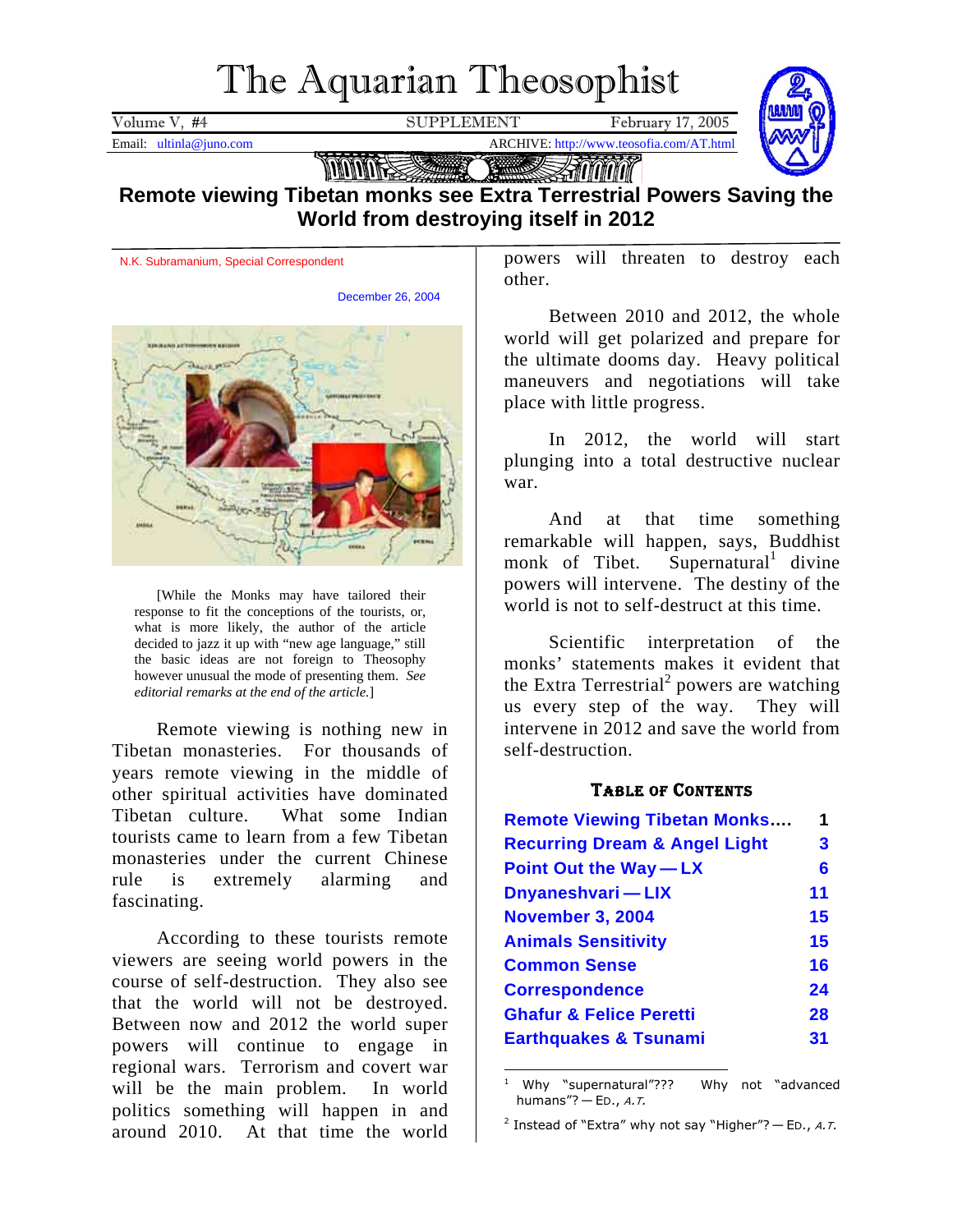When asked about recent UFO sightings in India and China, the monks smiled and said the divine powers are watching us all. Mankind cannot and will not be allowed to alter the future to that great extent.

Every human being though their current acts in life called "Karma" can alter the future lives to some extent, but changing the destiny in that large extent will not be allowed to that great an extent.

Monks also mentioned that beyond 2012 our current civilization would understand that the final frontier of science and technology is in area of spirituality and not material physics and chemistry. Beyond 2012, out technologies will take a different direction. People will learn the essence of spirituality, the relation between body and the soul, the reincarnation and the fact we are connected with each other are all part of "God".

In India and China UFO sightings have increased in many folds. Many say the Chinese and Indian Governments are being contacted by the Extra Terrestrials.

In recent days most UFO activities have been seen in those countries who have indigenously developed Nuke capabilities.

When asked if these extraterrestrials will show up in reality in 2012, the answers remote viewers are giving is: they will reveal themselves in such a way that none of us scared. They will reveal themselves only if they have to. As our science and technology progresses, we are destined to see them and interact with them any way.

According to the remote viewers, our earth is blessed and is being saved continuously from all kinds of hazards all the time that we are not even aware of.

As our technologies progress we will realize how external forces saved us.

<http://www.indiadaily.com/editorial/12-26-04.asp>

# *Editorial comments on the above*

Theosophy is basically grounded in self-induced, self-devised effort and advocates a life lived from withinwithout. Therefore, articles of this nature have to be scrutinized carefully. What does the word "remote viewer" mean? Is it the definition found in pop psychology or does it mean the spiritual faculty of seeing the future?

When the article says, "According to the remote viewers, our earth is blessed and is being saved continuously from all kinds of hazards all the time that we are not even aware of," is it a contradiction of Karmic Law, or is it repeating what *The Voice of the Silence* says about the *Guardian Wall?*

We are here to change our internal life (and hence also our external life) for the better. Effort bears results. If individuals had progressed far enough they would eschew the *doomsday mentality* simply by recognizing that *real* change occurs from *within-without* — not *vice versa*. The process of becoming more *universal humans* occurs through inner choice, motive, and effort. It does not require what Krishna would call, "peering about."

If one reads the concluding paragraphs of "Karmic Visions" it is easy to see so-called "remote viewing" has been used long before it fell into the realm of pop psychology. And yes, there is a reason to have doomsday reveries if one believes *the Self and the physical body are interdependent.* The Self is as free of the body as the carpenter is of the hammer.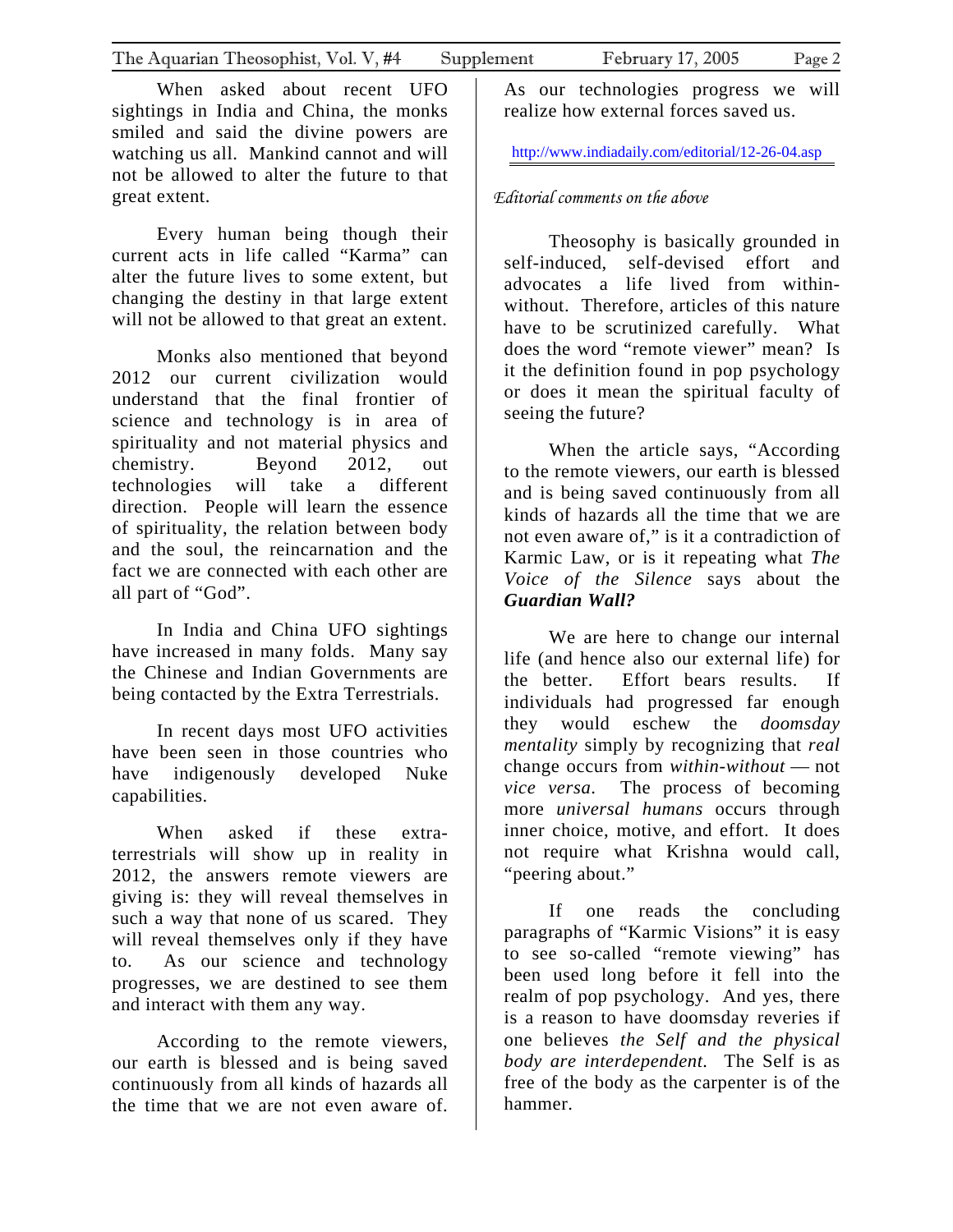<span id="page-2-0"></span>Undoubtedly $2012<sup>1</sup>$  is a year of great importance, but for us profane, we will understand it far better in hindsight, just as 1898-1900 will be understood better a thousand years from now than it is today. Even HPB's mission will be in better perspective in that future day.

The biggest problem on the planet, today, tomorrow, and next year is each individual human. To change the world we start from that center where we can make a difference — the human heart.

Someday a larger percentage of humans will realize that the worst problem on the planet is not our governments, but our religious institutions who train people to disbelieve in themselves and their own ability to **CHANGE,** to make a **CHOICE.** In fact, one could say that governments are destructive in proportion to their quasireligious overtone. When encouragement on the external plane to those few souls seeking to blossom from within-without dries up and leaves the *arena* as a vast desert of self-seeking, then, yes, an *Armageddon* is on the way; or in theosophical terminology, the current Root-Race will be cut-in-half by a cataclysm in order to stop its march toward "absolute selfishness." If pop psychology calls this extra-terrestrials avoiding mother earth's total destruction by external means, so be it. They have a right to phrase it along the lines of their own vocabulary and mental vision.

But as the monks put it, we get precisely the karma we deserve and no doubt contact extra-terrestrials every day in the week. In the gone future when we have evolved a new set of eyes, the extraterrestrials will no longer be external but

 $\overline{a}$ 

part of the *UNITY!*In that far off day we will see more clearly the *vast power* in the "Nirmanakaya Doctrine" as compared to the "glorious selfishness" called *Nirvana.*

ATLANTIS REVISTED, DREAMS AND OTHER **REMEM[BR](http://www.baytoday.ca/includes/bannercount.asp?ID=48&URL=http%3A%2F%2Fwww%2Epinewoodparkinn%2Ecom%2F)ANCES** 

**Hurtubise says invention sees through walls-BayToday.ca exclusive**  *By Phil Novak BayToday.ca Sunday, January 16, 2005*

**Photo by Bill Tremblay, Special to BayToday.ca.**



Troy Hurtubise has done the seemingly impossible with his newest invention and defied all known rules of physics, he says.

The Angel Light—Hurtubise claims the concept came to him in a recurring dream—can reportedly see through walls, as if there was no barrier at all.

#### **That's not all, though.**

Hurtubise, 41, said the device detects stealth technology.

And he's done the tests to prove it, with the covert help of scientists at the famed Massachusetts Institute of Technology, Hurtubise said.

If that's not enough, Hurtubise also said the French government sent

<span id="page-2-1"></span><sup>&</sup>lt;sup>1</sup> The Mayan calendar ends 12-31-12. Theosphical prophesies indicate a cycle is ending and another beginning, so, yes, the decks will be cleared. They were cleared more than once during the Atlantean crisis and decline.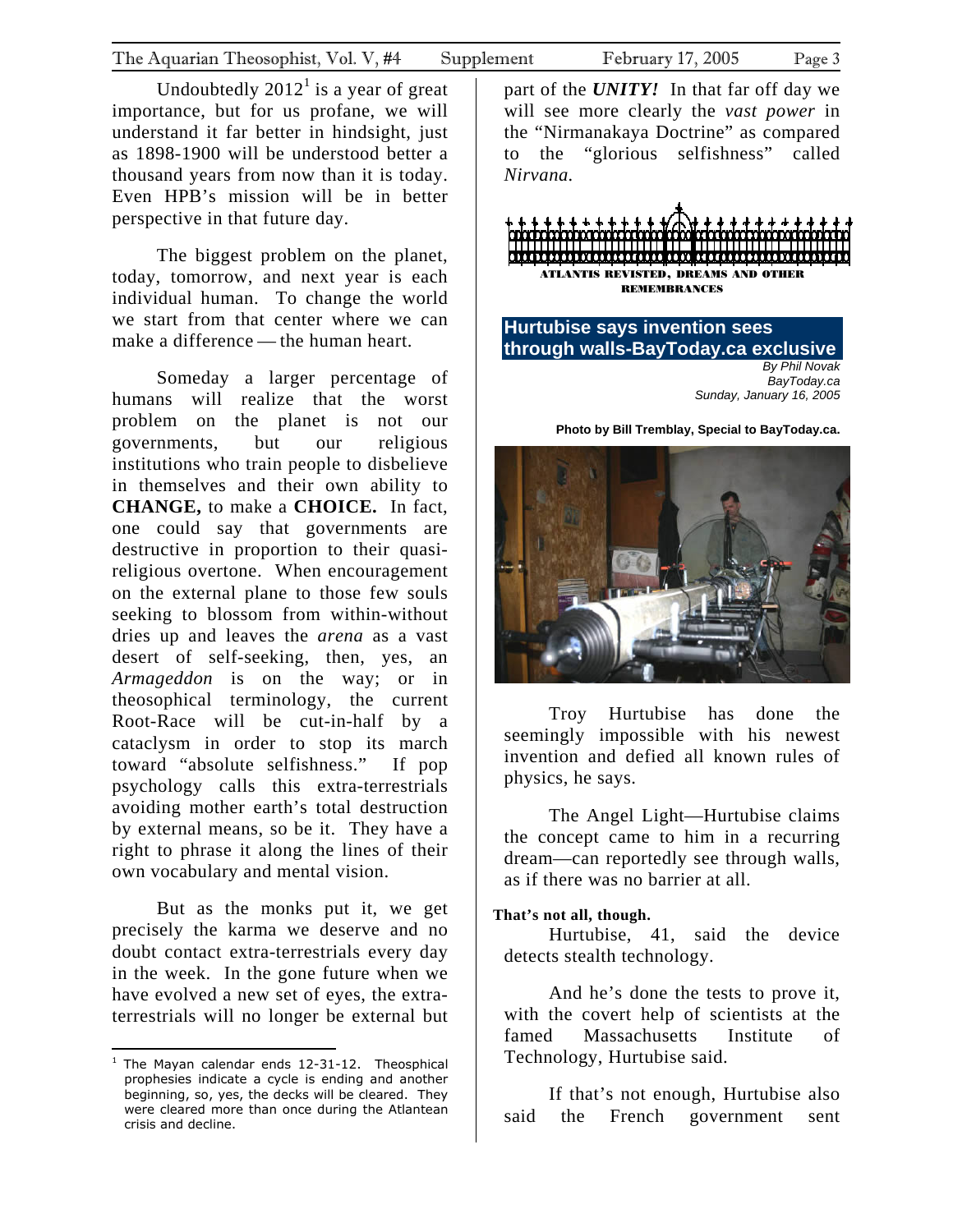representatives to North Bay to witness a demonstration of the Angel Light.

Hurtubise said the reps were so impressed with the eight-foot long device they paid him \$40,000 in cash to put the finishing touches on it.

### **New universe**

The French, Hurtubise adds, have also agreed to pay him a "substantial" amount of money for the technology if it passes rigorous tests in France.

"They couldn't believe what they saw," Hurtubise told BayToday.ca.

"One of them told me it was as if I'd discovered a new universe."

Gary Dryfoos, a consultant and former long-time instructor at MIT, said "there's a Nobel Prize" for Hurtubise if the Angel Light really performs as described.

"There are laws of physics waiting to be written for what he's talking about," Dryfoos said.

The French aren't the only ones interested in Hurtubise's innovations.

BayToday.ca has obtained documentation confirming that the former head of Saudi counter-intelligence, who asked that his name not be used, has been in regular contact with Hurtubise regarding the Angel Light, fire paste, and the Light Infantry Military Blast Cushions (LIMBC).

## **Ultra-wideband technology**

While Hurtubise's claims appear, on the surface, to strain credulity, he has now placed himself miles ahead in the quest by high-tech companies to invent something that will do the same thing.

Motorola Inc. for example, has set its sights on emerging technology that could allow first responders and Special Forces to see through building walls, the Washington Technology Web site reports.

Camero Inc. an Israeli firm founded by technology and intelligence veterans, received \$5 million from Motorola and other investors to develop portable imaging radar that uses ultra-wideband technology to create a 3-D picture of objects that are concealed by walls or other barriers.

#### **Plasma light**

Three units make up the Angel Light. The main unit, which Hurtubise calls the centrifuge, contains the Angel Light's brains and includes black, white, red and fluorescent light sources, as well as seven industrial lasers.

The second unit, or the deflector grid, contains a large circle of optical glass, a microwave unit and plasma intermixed with carbon dioxide.

The third unit contains eight plasma light rods, CO2 charges, industrial magnets, 108 mirrors, eight ionization cells industrial lights, and other components Hurtubise chooses to remain tight-lipped about.

## **Just a dream**

Hurtubise said the Angel Light has cost \$30,000 to build — he sold percentages of his other innovations to finance it — as well as  $800$  to  $900$  hours of his time.

#### **Recurring Dream**

He credits his subconscious with the idea. "I had a dream about a year and a half ago as I do for most of my innovations, just a dream, and I saw it, saw the whole casing and everything, and I saw what it could do," Hurtubise said.

"I had the same dream about that three times and by the third time I had it in my head and I started to build it."

#### **Through the wall**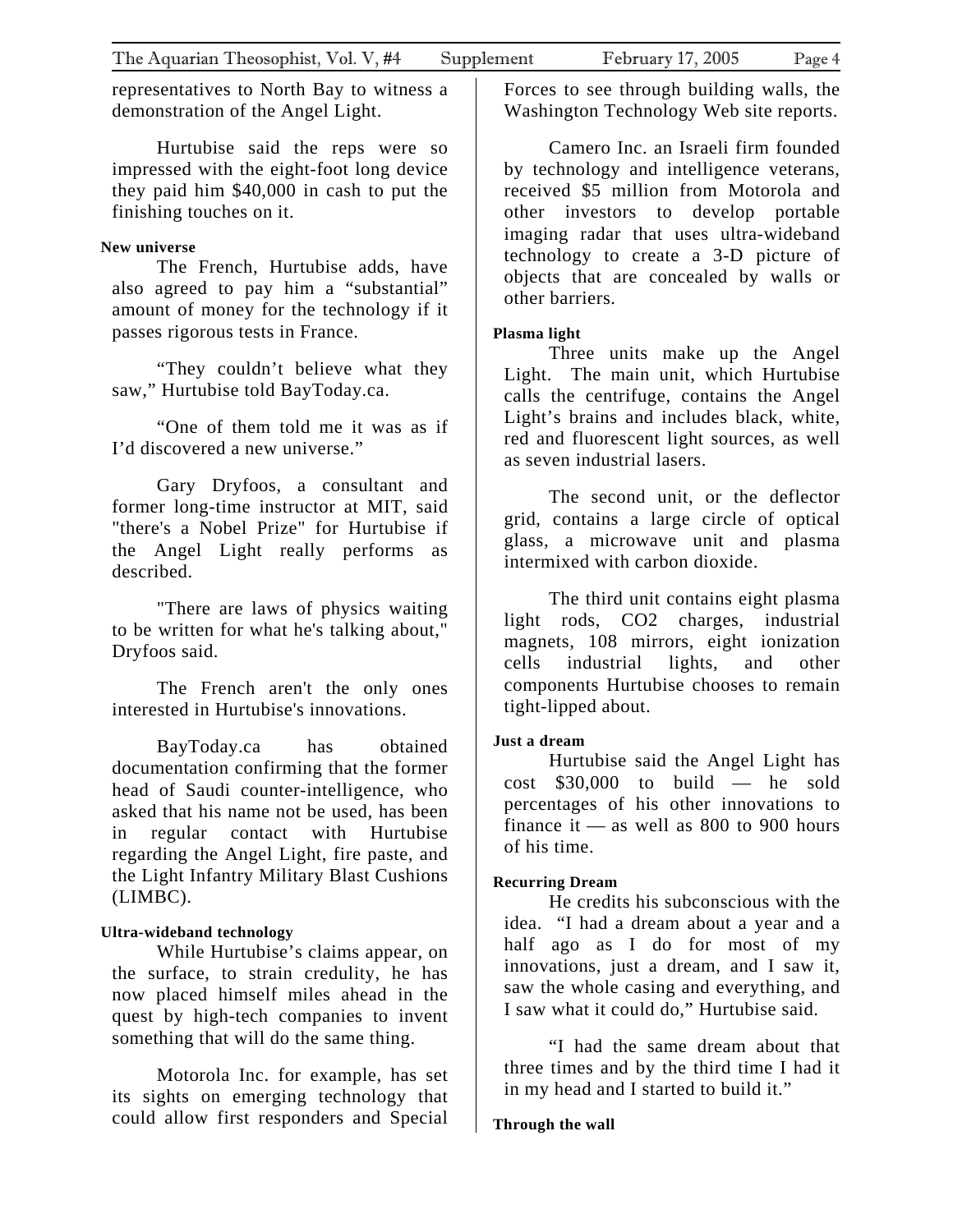Troy dreamed the Angel Light would be able to see through walls with window-like efficiency, and then built it with no blueprints, drawings or schematics.

"I turned it on — that was well over a year ago — and it worked and it was really awesome."

Hurtubise said he could see into the garage behind his lab wall, and read the license plate on his wife's car and even see the salt on it.

"I almost broke my knuckles three or four times, because it was almost like you could step through the wall," Hurtubise said.

"You could be fooled into believing that you could actually walk through the wall and go touch the car."

#### **Across the border**

Hurtubise called his MIT contacts with news of what he'd done.

"They told me that I was playing with electromagnetism," Hurtubise said.

The conversation ultimately led to the discovery of the Angel Light's other startling properties.

Hurtubise said "somebody from MIT" shipped him an eight-inch by eightinch piece of panelling from the latest Comanche helicopter, which was built using radar-resistant stealth technology.

"It's amazing what you can get across the border on a Greyhound bus," Hurtubise said.

#### **Pick it up**

Hurtubise was instructed to set up an outdoor track, which he did on First Nations land. He attached the panel piece to a remote control car that went down the track. Hurtubise then aimed the Angel Light at the panel and turned on a radar

gun. "I was able to pick it up the panel on the radar gun," he said.

## **Stopped working**

But a strange thing happened to the car, once it was hit by the Angel Light beam: it stopped working.

Hurtubise returned to his lab and began testing the Angel Light on other electronic items including portable radios, TVs and a microwave oven.

"They all stopped working," Hurtubise said. He duly reported this to his MIT contacts. "They said 'Troy, this is unbelievable.'"

# **To the ground**

Hurtubise purchased a remotecontrol plane for \$1,800 and took it and the Angel Light to a flying field on the way to Powassan.

He directed the Angel Light beam toward the sky and started the plane flying.

"On the first loop it came around, passed through the beam of light and fell right to the ground," Hurtubise said.

# **Peeled it back**

Hurtubise continued testing the light on other materials and discovered it could also see through other metals including steel, tin, titanium and, lead. The beam also penetrated ceramic and wood. Then Hurtubise put his hand in the light beam. "I could see my blood vessels, muscles, everything, like I'd taken an Exacto knife, cut into my skin and peeled it back," Hurtubise said.

# **Bad stuff**

Soon after, Hurtubise discovered the Angel Light had devilish **side-effects**.

He lost feeling in the finger of the exposed hand and began suffering an overall malaise. "MIT told me every time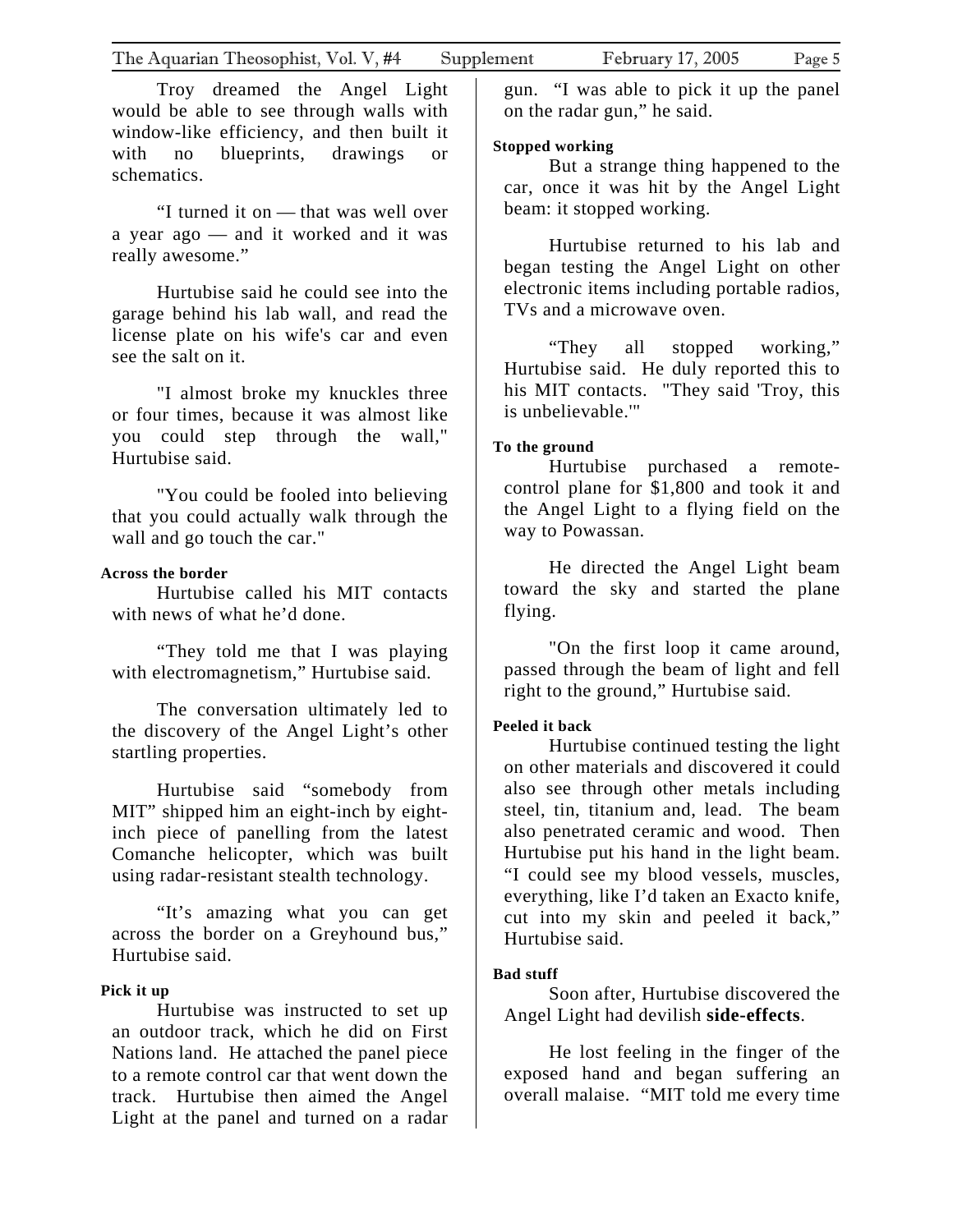<span id="page-5-0"></span>I turned it on there must have been splash-back hitting me," Hurtubise said.

A test on a tank of goldfish was even more disturbing. "I turned the beam on it and within minutes all the goldfish died," Hurtubise said.

"That's when I realized there was a Hyde effect, as in Jekyll and Hyde, and I dismantled the whole thing."

He didn't reassemble it until the French called him after seeing a Discovery Channel program about the LIMBC.

Hurtubise believes the Hyde effect can be taken out, but by others who have far more expertise than him.



# POINT OUT THE WAY **LX**

# **Chapter XIII**

**II. —Assimilation in Devachan and Continuing Consciousness**

**QUESTION: —** If an ordinary human being, having advanced to Devachan, can in fact affect for good those whom he loves while they are still on earth, what could be done by a Being who had knowledge?

**ANSWER: —** There is no limit to what could be done, save and except that imposed by the Karma of the being whom he would like to help. If we had perfect knowledge of the nature of the other, we might be able to conceive of a thousand ways in which we could help, and still be debarred from helping him because of something in his nature.

**QUESTION: —** Does not the *Ocean* seem to imply that there is a freedom of the soul in Devachan that is not possible to the ordinary soul here on earth?

**ANSWER: —** We should be able to see that from the key statement of the whole chapter, near the top of p. 118 (2nd Indian ed.) (p. 111 Am. Ed.):

"It simply now has gotten the opportunity to make its own world for itself unhampered by the clogs of physical life." The Ego here does not have the opportunity to make its own world for itself unhampered by the clogs of physical life. Here, whatever it is that we aspire to do, whether good or evil, we are constantly subject to the interruption and interference of our fellow beings.

Earth life is an objective state, one of the two fields for the manifestation of Soul. What does "objective" mean? It means a state in which we, in relation with others, can act out what we think. But Devachan is a *subjective* state; that is, the being is in no conscious contact with any other being. The truth is that after death two things happen: First, in Kama Loka we relive life at its worst, as we thought of living it or as we wanted to live it when on earth, or in the way we were prevented from or afraid of living it. Secondly, in Devachan we relive our life at its best as we thought that life should be lived. How are we able to do that after death? Because there is no interference from other beings. Why can't we do that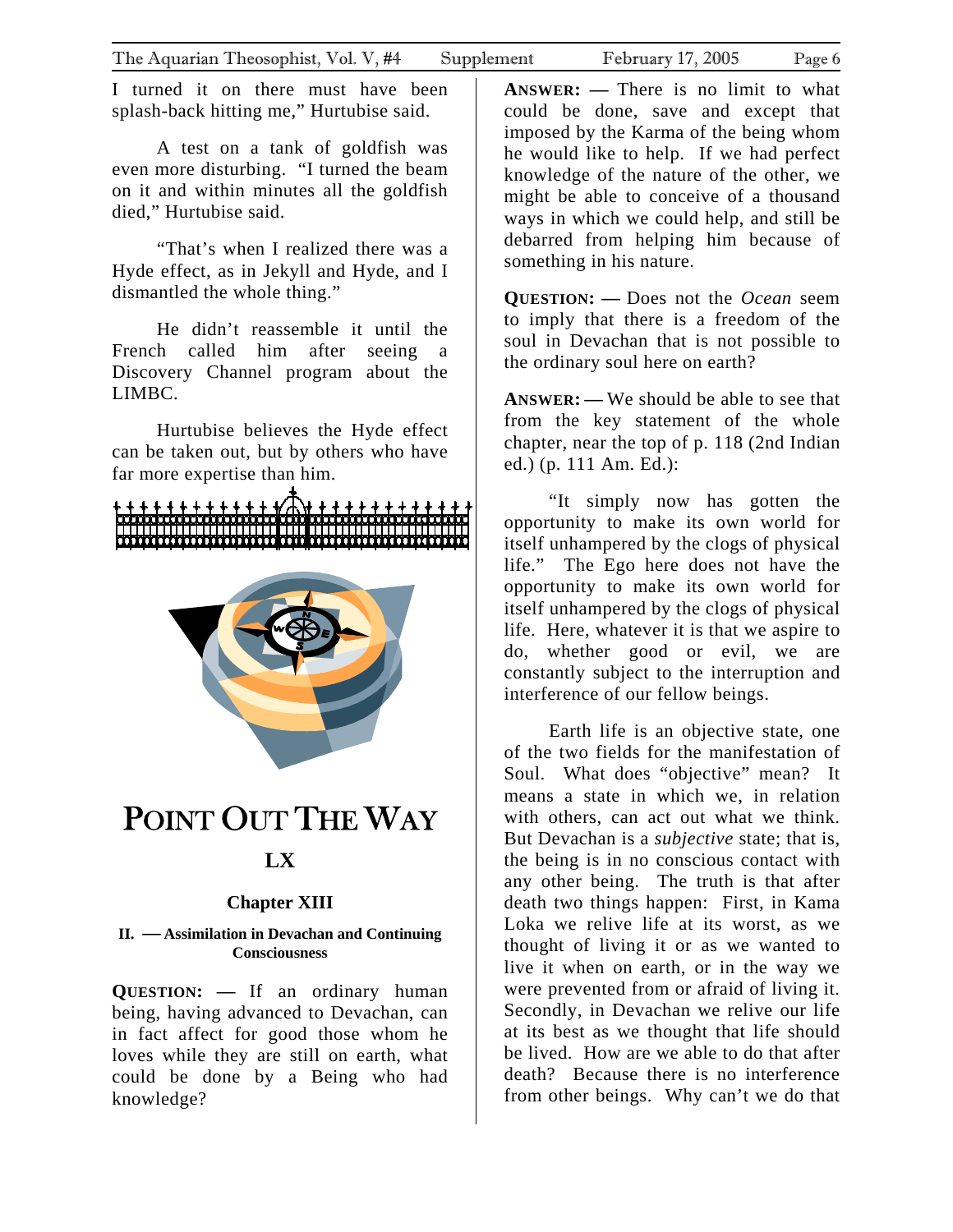here? Because of interference from other beings.

**QUESTION: —** Does the Ego gain anything from his stay in Devachan?

**ANSWER: —** It is the one place where he does gain something. Do we gain anything by eating our dinner? Not a thing; we only gain from what we assimilate. So Devachan is that stage of assimilation where the Ego absorbs into his own permanent being whatever was assimilable of the life last lived. Spiritually, it is a state of progress. Intellectually, there is no progress; physically, there is no progress — it is neither a physical state nor an intellectual state, but a spiritual and psychic one.

Our analogy is simple: Does the food we eat add anything to the health and strength and energization of the body? Surely it does. So with Devachan. The good experiences of the earth life are assimilated into the very fabric of that portion of our being which we call Buddhi-Manas, and the man comes back better by just that much.

**QUESTION: —** Can there be such a great Karmic influence as to keep a person out of either Kama Loka or Devachan and bring him back immediately into a body?

**ANSWER: —** There could be if he were an Adept; and he wouldn't have to wait for the body to die to do that, either.

**QUESTION: —** Don't we assimilate while we are in the physical body?

**ANSWER: —** We all know that we do, but it is not a state of uninterrupted assimilation. While we are living in the body we are consciously acting, unconsciously assimilating. So, waking human consciousness differs enormously from the spiritual condition. We have a threefold basis of action in the body,

while our basis of action in Devachan is internal and unitary.

**QUESTION: —** Since we pass through dreams into deep sleep, is there no higher resting — place for the soul than Devachan after death?

**ANSWER: —** Devachan is personal Nirvana, and it may last to the end of the Manvantara  $-$  it does, for some beings. If you will watch carefully the almost numberless statements about the afterdeath states, you can not only see that fact recited, but also see the reasonableness of it. Devachan is a state of repose. Now, if there be a state of repose for an almost infinite series of years, it might last to the end of this Manvantara; it would be comparable to a Devachan, but it would be given another name — Nirvana. Any state of repose this side of Nirvana is a Devachan.

There will be no higher state of repose until the whole of humanity goes into repose and our period of evolution for man as a whole is over. There is no higher state than Devachan for the human being, but there is a higher state for those who follow the path of knowledge and of compassion. Just as they become free from the illusions of earth life without leaving the earth, so they become free from the illusions of Devachan without forfeiting their right to repose. Such would be the Adepts.

**QUESTION: —** It is said that the high leanings and aspirations of the soul cannot be worked out on this plane. Why do we have to go to Devachan to work out the noblest aspirations of the Soul?

**ANSWER: —** It is because we haven't got what it takes to work them out here. All of us have lots of good intentions, and you know what the road to a certain place is paved with! We haven't the courage, we haven't the will, to carry our good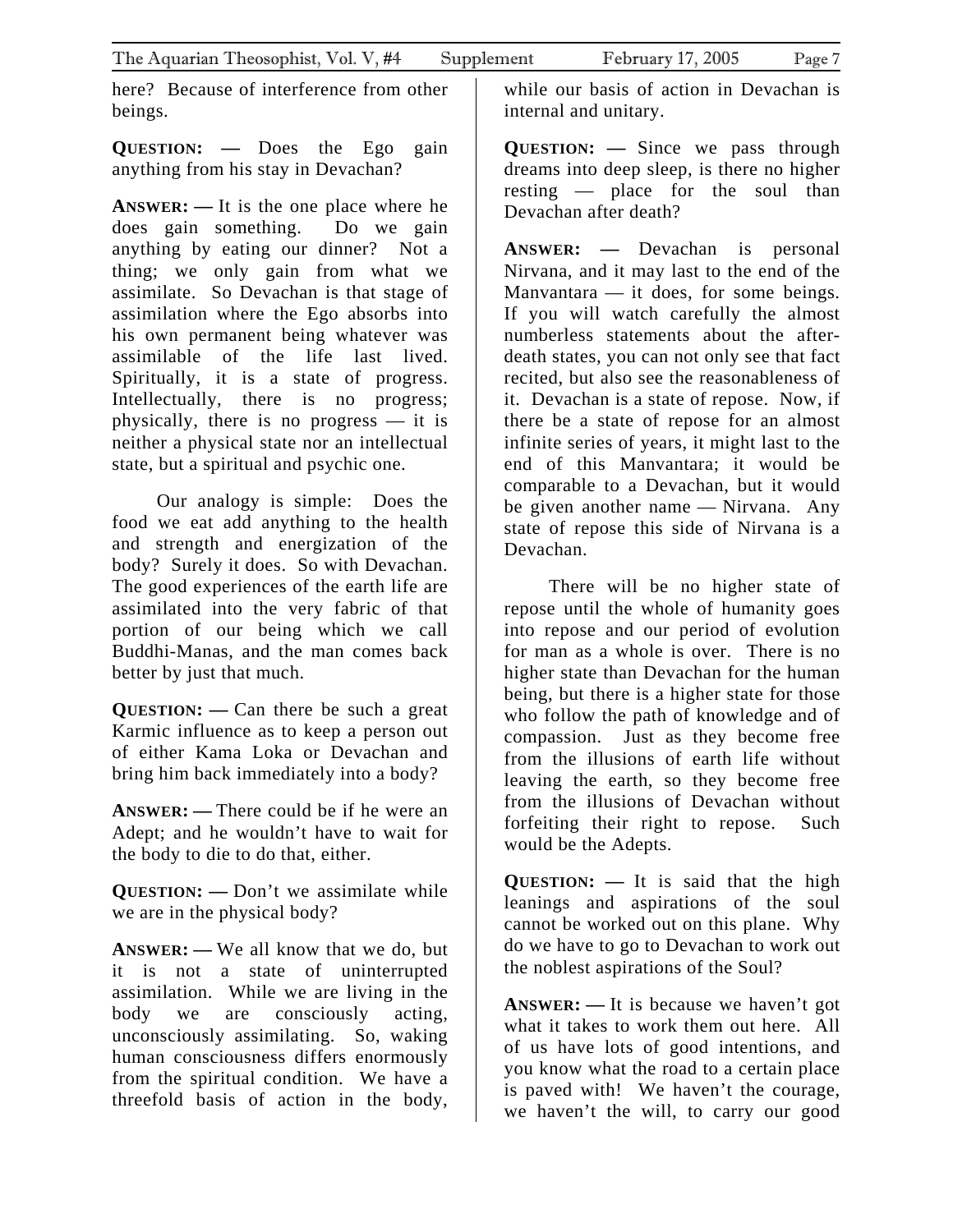intentions into practice here, because there are too many oppositions, too many frictions — it costs too much. But after we die there is no opposition; we work them out to our own satisfaction, because we are not interfered with. The very reason that there is no Devachan for an adept is that his will is the supreme power in him, whether he is asleep or awake, alive or dead, in this body or in any other. He lives in what we might call a will body. There is no Devachan for him; there is repose, but no illusion.

**QUESTION: —** Does not Mr. Judge say that as this state is often entered into and passed through here, it should be a help and not a hindrance?

**ANSWER: —** Why, yes. Devachan as a state of bliss is not absent from earth life. When any one is so happy that he isn't thinking of anything — so happy that his happiness fills him — he is in Devachan; and, per contra when any one is so miserable that his will is in abeyance, he is in Kama Loka. Devachan and Kama Loka apply to the soul; they are not geographical locations.

While we are in earth life, then, we experience all the states of consciousness, or their subdivisions, over and over again; but after death we do not. That is the great value of earth life. In it, we do not notice when we pass from a state of bliss — call it Devachan — to a state of mental anxiety and suffering — call it Kama Loka. Afterwards, we look back and say, "It's strange — when I woke up this morning, I was as happy and as cheerful as could be, and at 10 o'clock everything went dead wrong!" But we did not *notice* when we made that shift. Our attention is on objects, sensations, feelings and not on states of consciousness.

**QUESTION: —** The question I had in mind referred to Kama Loka, not Devachan. Wouldn't you say it is possible to

assimilate the joys of Devachan and the woes of Kama Loka while here in earth life?

**ANSWER: —** Well, if we don't, we shall always fall victim to them. If I can't tell a state of consciousness before I am in it, after I am in it and while I am in it, then I shall inevitably fall victim to it. If I can't see the contrast while the contrast is there, I certainly can't see it when it is not there.

We have to learn to understand Devachan, and recognize it when we come into that state. When we get "the blues," when we become full of anxiety and woe and terror and despair and despondency, we are *overwhelmed* by them — just as Arjuna was in the Second Chapter of the Gita Arjuna didn't even suspect that he was in Kama Loka or Avitchi, but that's where he was. Krishna knew it. Arjuna wasn't wise enough to say, "Why, I know what is the matter with me — I have just tumbled over into another state without noticing it."

Unless we understand Kama Loka or Devachan *while we have the opportunity to compare it and contrast it with other states,* we shall faIl victim to it after death. As a matter of fact, our very thought and study on this subject granting that we try to get clear perceptions and conceptions — will inevitably shorten our stay in Kama Loka and Devachan; they will bring us out of both states more quickly than would be possible for the ordinary human being.

**QUESTION: —** What becomes of that ethereal Devachanic vesture — Mr. Judge calls it a "vesture" rather than a form?

**ANSWER: —** It is a vesture of thought. In Devachan the Ego is going over and experiencing, working out in his mind and thought, the best of the life last lived, the ideals that he had and was unable to work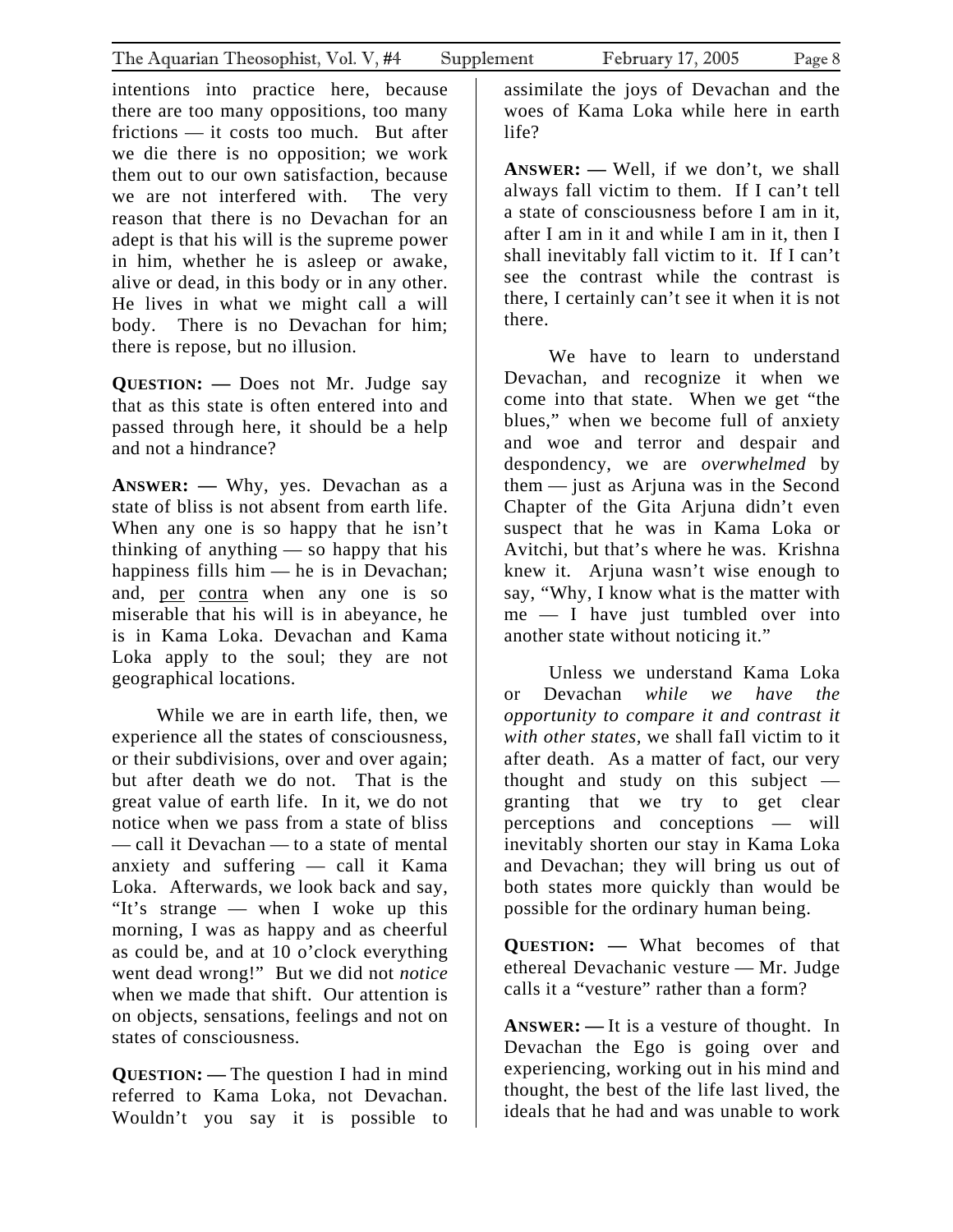out in actual, physical, waking life but on which his mind dwelt much. He realizes those ideals in Devachan; he has them in his thoughts in that state. So it would seem as if he made that vesture of thought, and it can be assimilated as a part of his own permanent nature. When he has worked it out, there is no longer any vesture. He, as the immortal triad, sees and knows himself, and sees the nature of the incarnation to come; then he is drawn back into incarnation. At least,

**QUESTION: —** Can a being, born into this world as an idiot, enjoy the Devachanic state after death?

we can look at it this way; work it out;

this is by no means a final answer.

**ANSWER: —** Well, from a certain point of view, it is a form of "idiocy" that makes a man go to Kama Loka and Devachan! But consider: even though the congenital idiot might have a death vision, how could such a being possibly have a Devachan, since it could scarcely have generated any noble aspirations or psychic impulses?

**QUESTION: —** We find this statement on p. 124 (p. 116 Am. Ed.):—

The whole period allotted by the soul's forces being ended in devachan the magnetic threads which bind it to earth begin to assert their power. The Self wakes from the dream, it is borne swiftly off to a new body, and then, just before birth, it sees for a moment all the causes that led it to devachan and back to the life it is about to begin, and knowing it to be all just, to be the result of its own past life, it repines not but takes up the cross again — and another soul has come back to earth.

The puzzling part of this passage is the phrase, "it sees for a moment all the causes that led it to Devachan." Is there not a moment of clear seeing between Kama Loka and Devachan? What takes

place during the passage of the Ego from Kama Loka to Devachan?

**ANSWER: —** Those are two cognate and extremely searching questions, and upon them, as upon many other things, the written statements of the philosophy are, first, exceedingly reticent and, secondly, such statements as are made are scattered far and wide. One has to find them for himself. We can get, however, following H.P.B.'s advice, a very clear analogy. During the day we have our waking activities. Then, when we go to bed at night, we have a vision — everyone does — a backward vision over the day. We think over, we look back over, what we have done, what we thought, what we have said during the day. Some do it carelessly; some do not notice that they do it; some do it thoughtfully, because they realize that it is the analogy in physical life of what takes place at death — the backward vision over things done, things undone and so on.

All of us are aware, or could be aware, that after these few quiet moments something happens to us — a moment of complete unconsciousness. For the time being, the waking life, whatever it was, of today and of every other day, has ceased and been blotted out just as absolutely as if it never existed. This is the barrier between states. Then only do we begin to dream on the outward tide of dreaming, which corresponds to waking up in Kama Loka. We die, we have the backward vision, then comes complete unconsciousness and then comes our experience in Kama Loka.

If we follow the analogy, we know that after our dreaming there comes a prolonged period to which we give the name of sleep, but which, seen from this side, represents total unconsciousness. We all know that in returning from that unknown world that we call deep sleep, there is suddenly a re-entrance on the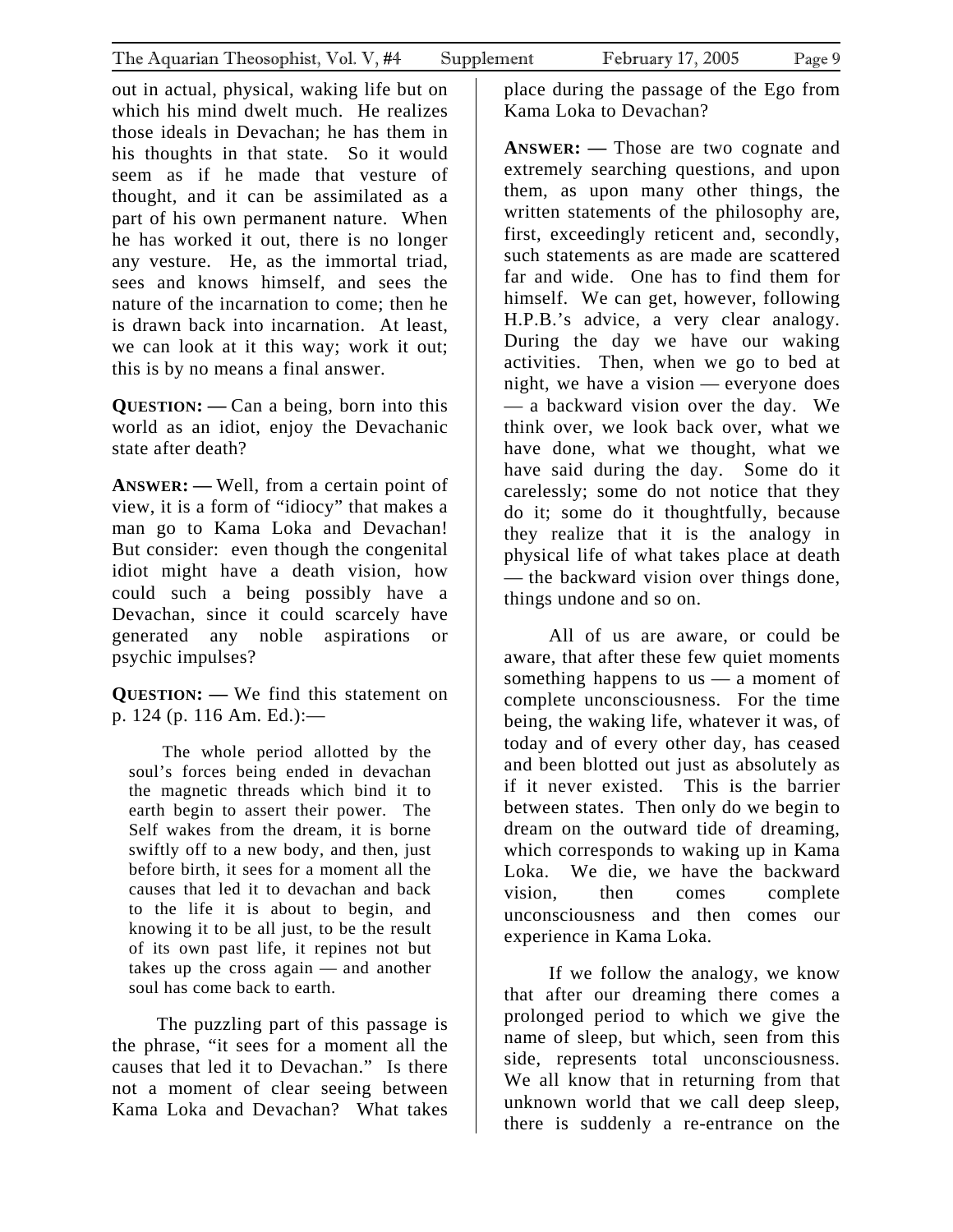incoming tide of the dream world. Then, just as we awake, a moment's obliteration, so that very, very few people bring through anything, you might say, from dreams. We have been in bed 7, 8 or 9 hours, and in one second we can recall all that we did; that is, one second is time enough to recall what we brought through.

Going on with this analogy, there is death; there is the retrospective vision of the life lived; then there is the passage of the barrier that separates the world of the living from the world of the dead, a line of unconsciousness; and, finally, "waking," to use the best term possible, in Kama Loka. But it must follow that the Kama Loka life comes to an end. As it does so, there must be a retrospective glance in Kama Loka, then unconsciousness, then the waking into the Devachanic existence. Again, after the period of Devachanic activity, there must come at its close a retrospective glance over the Devachanic life, then a moment's unconsciousness, and then waking as Atma-Buddhi-Manas on this plane — in which case we see both forwards and backwards: we see what led up to this birth, and what is involved in it. That is, we see the unlearned lessons and the undone things which we are once more to struggle with.

Those who are really interested in this question will find in *The Key to Theosophy* on p. 160 (2nd Indian ed.), two profound statements — the first relating to the retrospective vision and the second, to the prospective vision.

**QUESTION: —** Where does the Ego function during this "unconscious" moment?

**ANSWER: —** We ourselves can see what that means — a change of orientation, a change of direction. No matter what it is that we may be giving our attention to,

when the time comes either that we have to cease giving our attention to that thing, or we ourselves choose to give our attention to a new thing, there is a moment's hiatus when we are looking at nothing. We have ceased to look at A and, before we can look at B, we have to reverse our attention. That's given in the Third Aphorism of Patanjali, and the line of "unconsciousness," the barrier line, is the fundamental meaning of the word "concentration." The Third Aphorism in the First Book of Patanjali says, "At the time of concentration the soul (ourself) abides in the state of a spectator without a spectacle." Where there is nothing to be perceived, there is no consciousness of perception. The thing is self-evident, when we come to think about it.

**QUESTION: —** Is it just that we should be punished for what we did in a former life, when we do not remember it?

**ANSWER: —** According to the teachings, every night while we are asleep, at the moment just before birth, and in the afterdeath moment of concentration, we have a perfect consciousness of the past and of the future, as well as of the present we see their unbroken continuity. Human waking consciousness is discontinuity. Our consciousness during this life is discrete, not continuous. That makes earth life what it is.

But the idea that we are punished for our sins of omission and com mission carries with it the idea that somebody or something outside of us is doing the punishing; in other words, the idea that we are punished in the evils that befall us is a relic of the Personal-God idea. We may not be aware of the fact, but it colors our thinking a great deal. Why did this befall me? That's a good question to ask. If we understand that, whatever befalls us, we who are the reaper were also the sower, we see that we reward ourselves,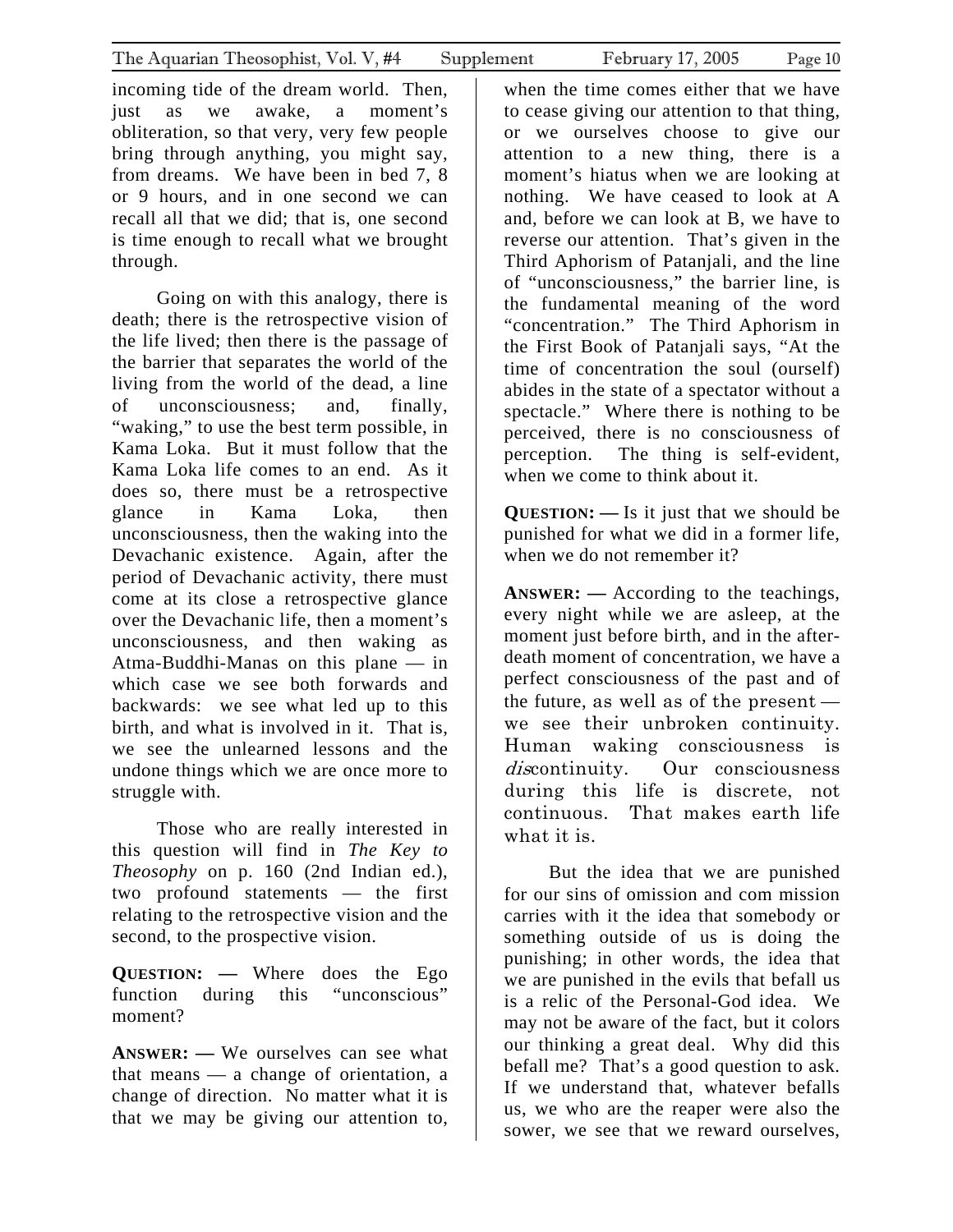<span id="page-10-0"></span>we punish ourselves. But in truth, there is neither reward nor punishment. That question applies to the religious doctrine of salvation and damnation. Whether good or evil happens to us, we have a chance to do something besides enjoy, something besides suffer — we have a chance to learn, to realize our own judgment, our own wisdom in action, our own moral stamina, our own power of cohesion, that is, our power to stand fast in the midst of no matter what circumstances. So if we get rid of the idea that we are punished or rewarded we have a chance to consider the real nature of Karma and to get some better perception of the possible implications of the Third Fundamental Proposition.

**QUESTION: —** How is it possible not to have continuity? Even though we are not aware of it, it must be present.

**ANSWER: —** We may have continuity or discontinuity of states, continuity or discontinuity of mind, continuity or discontinuity of will or judgment, but we ourselves are continuous. The desirable thing is to have the unbroken continuity of the will, of the moral nature, of the discriminating faculty — and that, we know, is not the case with us.

Yet the very study of Theosophy, the very attempt to understand and apply it, restores to us the command of our own faculties, and then these things which now are mysteries will cease to be so to us.





# **LIX**

[The *Dnyaneshvari* is mentioned many times by Madame Blavatsky, always in glowing terms. The following rendition is extracted from Manu Subedar's translation. The great Sage, Dnaneshwara Maharaj sang this work to his people when he was quite young. He did it in their native language, Marathi, about 700 years ago. It is his commentary on the *Bhagavad Gita.*]

# **CHAPTER FOURTEEN**

**Shri Krishna says to Arjuna:**  Nature (Prakriti) produces three attributes, which are known as Sattva, Rajas and Tamas. Sattva is supreme, Rajas is the middling and Tamas is the lowest. In the same intelligence, all three arise just as the same body goes through childhood, youth and old age. These three-fold attributes indicate a triple mentality. $<sup>1</sup>$ </sup>

<span id="page-10-1"></span> 1 "Follow the law of analogy"—the Masters teach Atma-Buddhi is dual and Manas is triple; inasmuch as the former has two asp[ec](#page-10-1)ts, and the latter three, *i.e.*, as a principle *per se*, which gravitates, in its higher aspect, to Atma-Buddhi, and follows, in its lower nature, Kama, the seat of terrestrial and animal desires and passions. Now compare the evolution of the Races, the First and the Second of which are of the nature of Atma-Buddhi, their passive Spiritual progeny, and the Third Root-Race shows three distinct divisions or aspects physiologically and psychically: the earliest, sinless the middle portions awakening to intelligence; and the third and last decidedly animal: i.e., Manas succumbs to the temptations of Kama. [SDII, 254fn].

The monad  $-$  a truly "indivisible thing,"... is here rendered as the Atma in conjunction with Buddhi and the higher Manas. This trinity is one and eternal, the latter being absorbed in the former at the termination of all conditioned and *illusive* life. The monad, then, can be traced through the course of its pilgrimage and its changes of transitory vehicles only from the incipient stage of the manifested Universe. In Pralaya, or the intermediate period between two manvantaras, it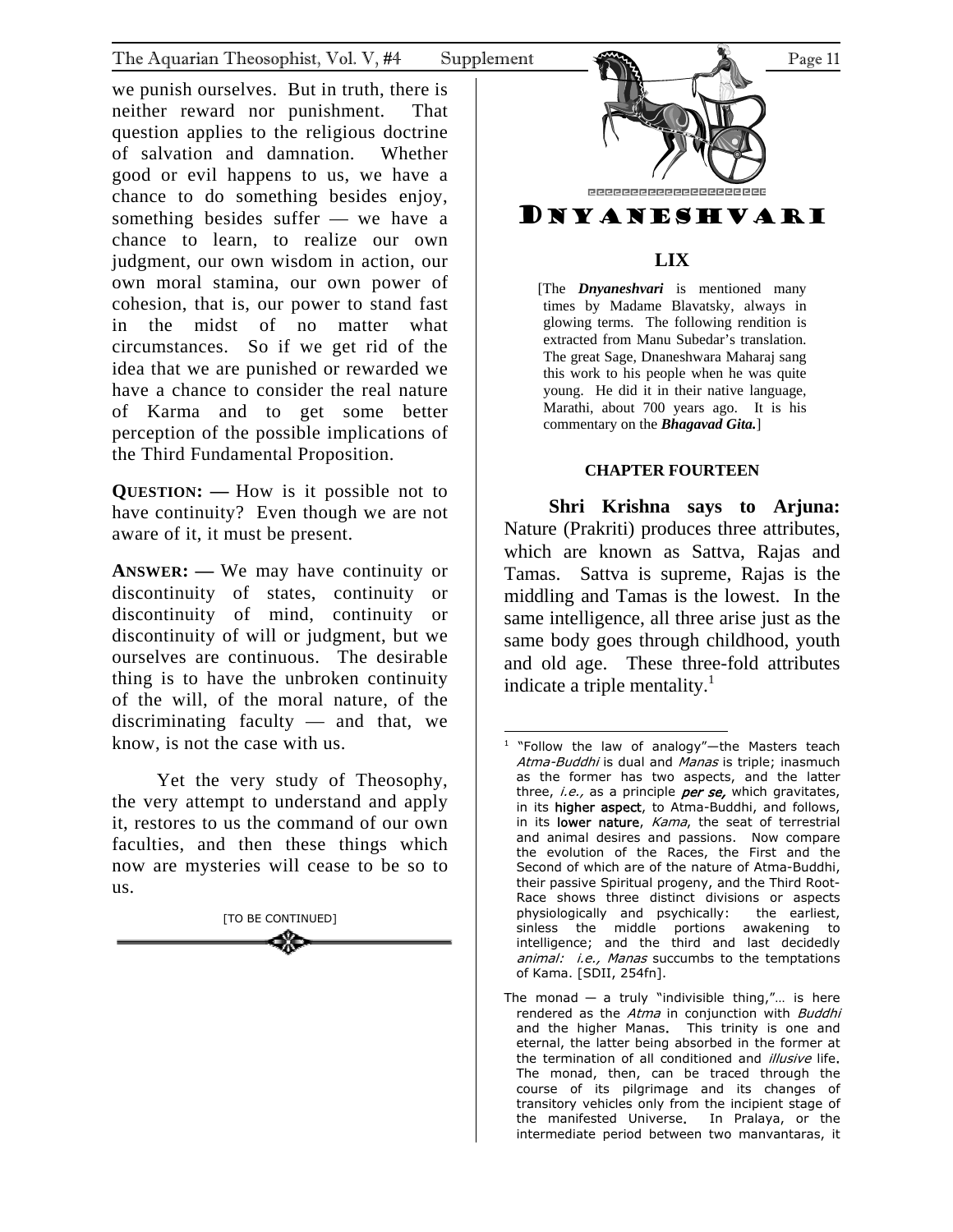How can the Soul have anything to do with it? It is because the self is conscious of the body and acquires selfesteem (Ahankara); then from the birth to the death, he thinks of himself as the body and, hence, undergoes the troubles arising out of the nature of the body. The fisherman gets hold of a fish because he swallows the hook, being tempted by the bait.

**Satva (thought attribute) lays for one the trap of happiness and knowledge.** For the individual (Jiva), who feels elated at things that he gets to know, his glorification itself is his bond. He takes pride in the fact that he is luckier than others and he has more comforts or more pleasurable experiences. Instead of feeling miserable that he has lost sight of true wisdom — the realization of Self he gets puffed up with the knowledge of physical things. It is like an emperor in a dream begging and rejoicing when he gets a little more. An individual self identified with the body must go through all these experiences. He is clever in activities, clever in rituals, he is well informed, he compares himself to others and rejoices in his excellence. He belauds his own intelligence. All this joy and knowledge become the bonds of the Soul. It is like the lame person leading an ox.

Now let me tell you how the Rajas (physical attribute) binds the body. It is called Rajas because it pleases the mind and keeps alive passions. When this enters the mind, desires become the reins of the self. The mind flies like wind and desires go on even further. It is like butter poured into the fire, which inflames it further and which when inflamed consumes

 $\overline{a}$ 

everything without discrimination. When desires are inflamed, misery takes the appearance of happiness. Discontent overpowers everything else and the accession of nothing gives satisfaction. A man who will risk his life for a trifling game and for two pins will think that he has attained everything. He worries about his personal possessions and what will happen after they are gone. So immersed is he in endless desires that he sets up endless activities. Even if he is sure of heaven, he is worried as to what he will eat there. His anxiety leads him to the performance of rituals, of which he performs many. He builds temples, has tanks dug, but he **does everything with an object**. Quickness has been associated in literature with the fish, lightning and the eyelashes of women. But Rajas is quicker than all of these. It makes an individual attached to the search for comforts and drags him into the fire of activity. The bond of his desire survives even his death.

I will now tell you the characteristics of Tamas (darkness attribute). This is like a dark cloud in a dark night, a screen that prevents even mundane sight from looking at things. Its most intimate relationship is with non-wisdom (Adnyana) and deep delusion is produced therefrom. Thoughtlessness is the dominant note of this attribute. Ignorance is its characteristic fruit. Its immediate result is to surround on all sides the individual (Jiva), who comes to regard the body as the Soul. When Tamas predominates in living beings it leaves room for nothing else. Heaviness of all senses, dullness of mind and intense laziness arise out of it. Stretching out the limbs and a distaste for all work with a plethora of yawns are its visible symptoms. With open eyes, the man of Tamas sees nothing and he talks to himself irreverently. From all his activities, he turns to sleep, just as a stone

loses its name, as it loses it when the real ONE self of man merges into Brahm in cases of high Samadhi (the Turiya state) or final Nirvana... (SDI, 570)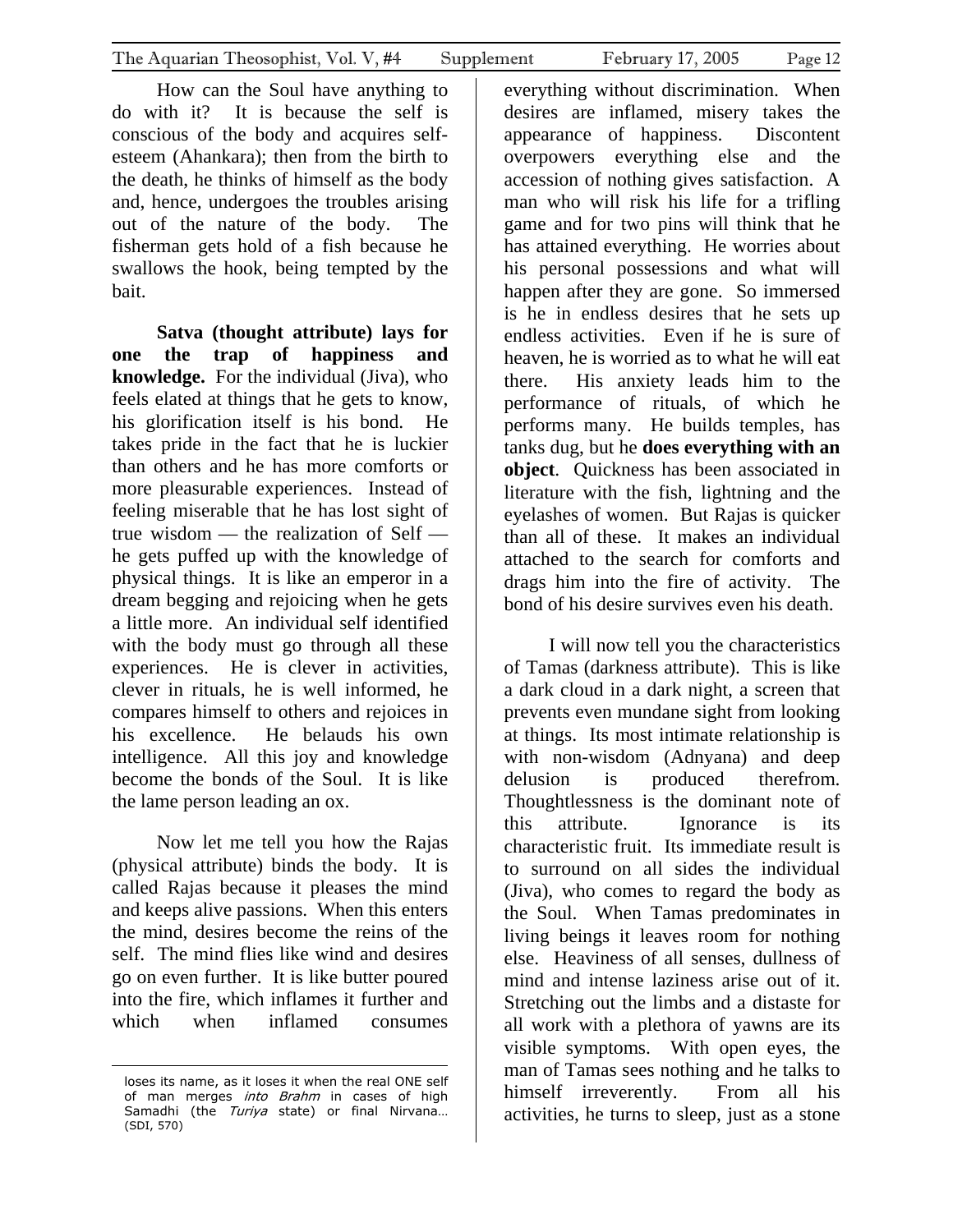when dropped falls straight to the ground. Nothing would make him active. He forgets good things as well as bad. He only desires to lie, where he is. Sleep alone attracts him and nothing else will tempt him. If he were to live for a million years he would want to do nothing else but sleep. Even when he is traveling or resting, he goes to sleep. He does not know how to behave, how to address or how to make out either the rich or the poor. It is like a butterfly plunging into the forest fire hoping to extinguish it with its wings. He rushes into rash actions. He rejoices in wrong deeds and gloats in error. Sleep, laziness and wrong-doing are the three bonds of Tamas, which bind the Soul, that is otherwise without attribute.

A man's self acquires the characteristics of that attribute, by which it is born, in the same manner as fire appears like wood, when wood is burning. Space appears like a vessel when confined in the vessel and the full disk of the moon is seen in the waters of the lake when they are still. Like winter having its sway, when summer and autumn have gone, or like sleep when a man is neither dreaming nor waking, Satva gains in strength when Rajas and Tamas are suppressed and makes people say that they are happy. When Tamas is in the ascendant, there is error and laziness, and when Rajas predominates there is the attraction of worldly and ritualistic activities. Like the fragrance of a lotus flower in spring, knowledge exudes from him, in whom the attitude or thought attribute of Sattva is in the ascendant. Discrimination dwells on the threshold of every one of his senses and even of his physical limbs. As the senses themselves know their way,<sup>1</sup> discipline is, as it were, his guard of honor. The ears decline to hear what they should

Like a flood of the river in monsoon, his understanding is full of new thought. His mind takes survey of knowledge as the full moon spreads its light over all things on the horizon. His mind turns away from sensual pleasures. He becomes purposeful and wishes to withdraw himself from worldly happiness. When the Satva is ascending, it is very good fortune, for while maintaining purity in action, the man drops the body. This is alone the means of enjoyment of the fruits. It is like an honored guest arriving accidentally on a festive day when all the good things necessary for the reception are ready. Also, it is like fame being attained by those who have great wealth and who are of charitable disposition. If he is reborn he gets his birth where the means of wisdom are abundant. He never lacks anything, like a king who moves from his capital into the jungle. A lamp that has been moved from one village to another will give the same light as in the previous place. When Satva increases, knowledge is purified and the understanding gets successive new thought waves. This ultimately enables him to distinguish between the five physical elements and his Soul, for the Soul is the thirty-seventh of the thirty-six attributes, and the twentyfifth of the twenty-four qualities, and the fourth after the three Gunas. Soul is supreme and inimitable — beyond the enumerations, being the *witness* and without which the body could not function.

<span id="page-12-0"></span>The dominance of Rajas is marked by intense physical activity. The senses are uncontrolled like the whirlwind that

 $\overline{a}$  $1$  *i.e.*, have an inherent motion or tendency.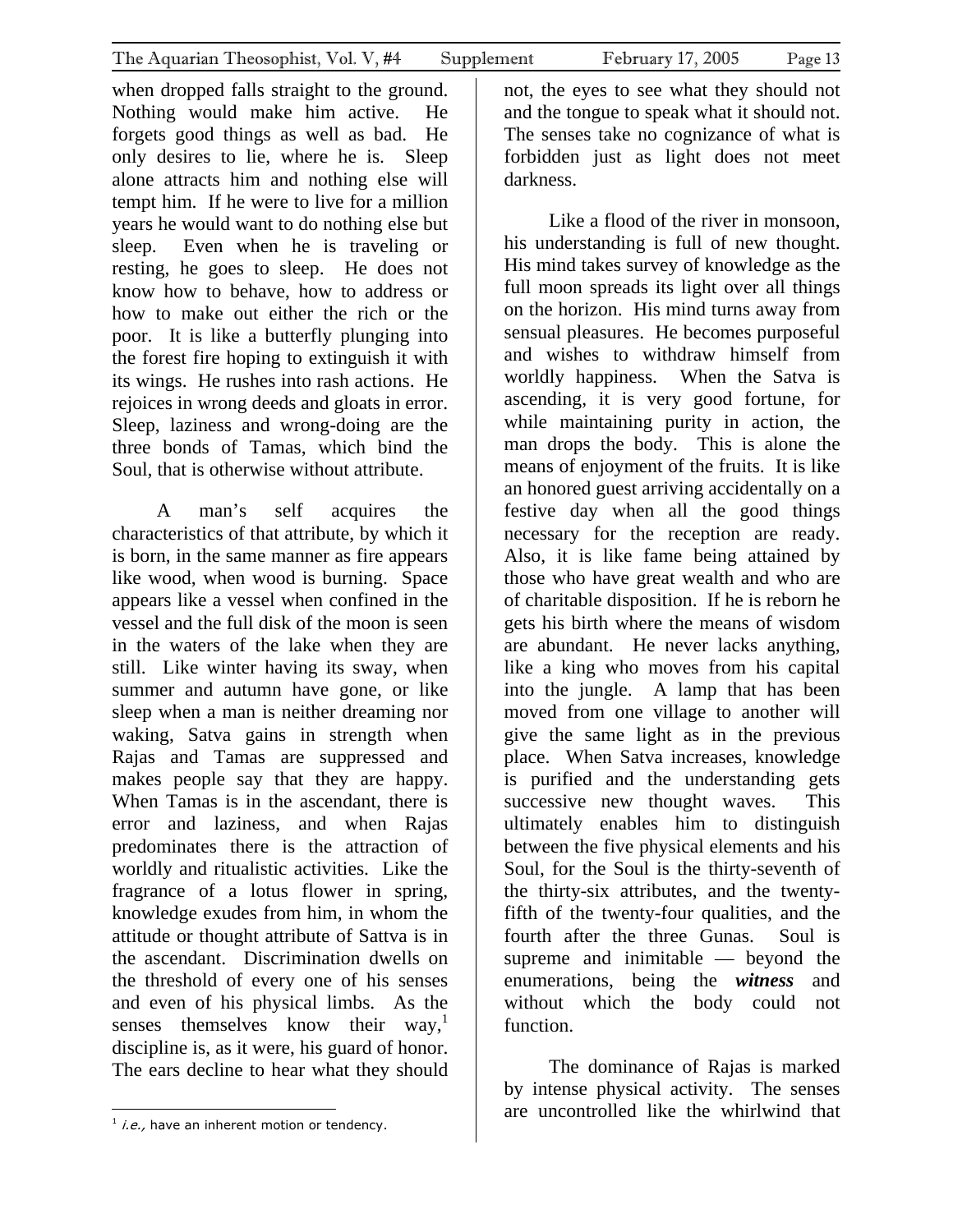draws everything into its vortex. Like sheep grazing in a field, he turns to everything and he covets his neighbor's wife. His greed encompasses everything that he does not have. If the occasion arises he is ready for any kind of activity. He does not turn back, however big the enterprise might be, whether it is in the building of a temple or the performance of the horse sacrifice (Ashwamedha). The building of new cities, lakes, wells and gardens in the midst of a desert and the performance of projects on a vast scale, do not reduce his desire but increase it. The sharpness of fire or the wideness of the ocean doesn't measure the strength of his ambition. Carried forward by hopes, the whole world is too small for him. If, in this state of mind, a man dies, he will undoubtedly be reborn a man, but he will be accompanied by his greed. If a beggar were to live in a palace, will he ever become a king? Bullocks might carry royalty to their marriage, but they secure nothing except grass as food.

When Tamas is ascending, when the mind is dark as the sky on a new moon day without either light of the sun or the moon. the heart is without discrimination, without energy and lethargic. Error is outside and inside his body and everything he does, therefore, is from ignorance. His understanding becomes dull, harder than stone and memory is scattered to the winds. Evil actions are constantly attendant on his senses and death finds him reborn amongst the wrongdoers. A special point about him is that he rejoices in wrong, just as an owl is glad when it is dark. Evil stimulates him and his senses run there. He is inebriate without drink. He is ignorant without a feeling of real love. His mind is not there and yet it is not Samadhi. Under the influence of pride, he is completely helpless. Death in this condition merely reproduces the same life.

The seed of mustard can only produce mustard. If after a lamp is lighted, the fire is put out, it still exists in the form of a lamp. The mental attitude of Tamas can produce nothing else. It leads to inferior existence.

Whatever leads to the increase of Satva is regarded as good action. It produces unsullied results leading to an increase of happiness as well as knowledge. The product of Rajas is bitter, beautiful outside but bad of taste ending in unhappiness. It is like the fruit of the Neem tree, poisonous inside. Action arising out of Tamas leads to darkness, as a plant from the poisonous root can be nothing but poisonous. Satva lays the foundation of knowledge just as the sun causes the day. Rajas causes greed just as duality is caused by the forgetting of one's own true form. Tamas gives rise to illusion, recklessness and ignorance. Rajas and Tamas are the pitfalls in the path of knowledge. Satva is the only sure means of the knowledge of Self. It is the foundation of discipline. The unbroken observance of Satva secures the kingdom of heaven after death. Rajas only secures a reproduction of this life, that makes for happiness and unhappiness, so that the travails of death are always there. Tamas leads to inferior existence and hell.

It is Brahman who assuming the attributes of the three Gunas, acts in accordance with their particular characteristics. Just as when a king is dreaming of a foreign invasion, he is both the victor and the vanquished. Therefore, the high, the intermediate and the low attributes are merely a matter of appearance. Otherwise, there is nothing but pure Brahman. It is the prowess of Brahman that makes visible in the body the three-fold attributes. When wood burns fire appears in the form of wood.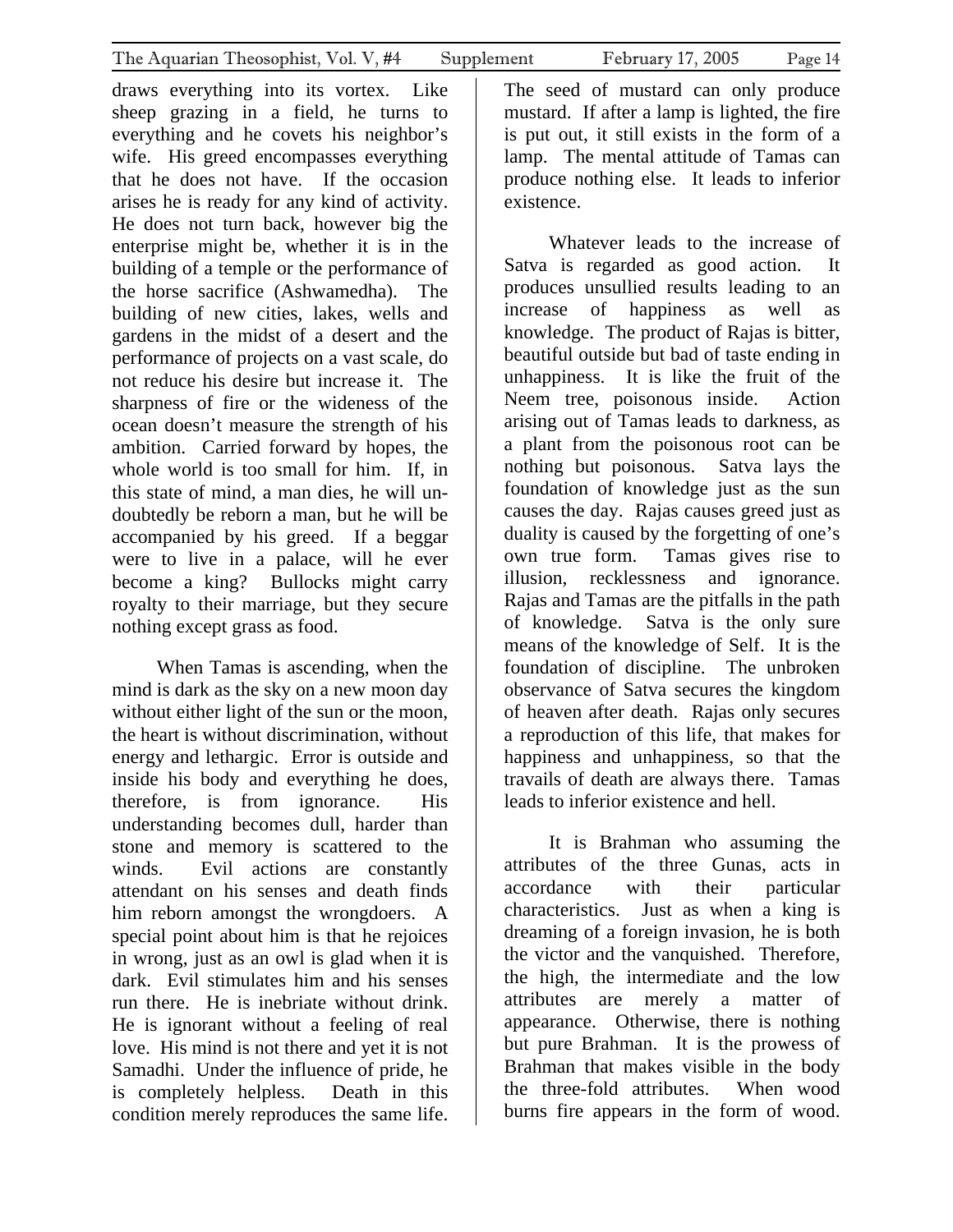<span id="page-14-0"></span>The tree contains the earth and water that went to make it. Milk alters itself into curds and sugar is nothing but what was contained in sugarcane. So the Soul gets bound through its connection with the body and mind to the three Gunas. **This bondage, however, does not interfere with the process of liberation at the hands of the sages.** These three attributes might appear dominant in the body. Yet they do not affect Brahman who is beyond them. The Soul is untouched by these three attributes and the dawning of wisdom (Dnyana) indicates the Soul as separate from the body. In fact, it is like waking up from a dream. The Soul is, therefore, free from the three attributes and on being recognized, draws into itself all consciousness of individuality. **Wisdom (Dnyana) discloses that the Soul is not doing the activities, but is the witness.** It is the Gunas that produce the actions. Spring is not seen, but the result of it on the trees is evident. Similarly is the Soul, though unseen, separate from the attributes (Gunas).

[TO BE CONTINUED]



# **November 3rd 2004**

Kamalia

It is quiet and sadness is everywhere. I'm listening to this stillness, where are the familiar sounds this morning? I'm listening for our children laughter, the birds to sing. I feel quiet and still myself, in this mass stillness. Everyone and all is quiet and in disbelief I feel the sadness of everyone. Mother, sister, brother, and husband, father. Still it is. Where is the wind that brings the morning freshness? It looks like rain; are the heavens about to cry? Sadness and stillness in all our Faces. Will I see my child again, my love, my sister and brother? Will I ever hold them close, and smell their breath?' No one speaks today, there is stillness and disbelief. We are worrisome and divided in this land WE ALL LOVE. All is in stillness, quiet, and deep in thought. These thoughts of mine and yours, his and hers, and ours.



Then the birs will sing, and the wind will blow, in the hope for our

Child, sister, brother, father, and mother. For our children in school, prosperity from My sister and brother, respect for our father and mother and security for ALL MEN.

We will lift our heads and hold our hands with faith from above. And we will carry on, — bringing enhancement to the land WE ALL LOVE.

≪

# San Francisco Chronicle

**Animals' alleged sensitivity to signs of catastrophe probed by scientists** 

> Don Oldenburg, Washington Post Sunday, January 9, 2005

In Khao Lak, 50 miles north of Phuket along Thailand's western coast, a dozen elephants giving tourists rides began trumpeting hours before the Dec. 26 tsunami — about the time the 9.0-magnitude quake fractured the ocean floor. An hour before the wall of waves slammed the resort area, the elephants reportedly again grew agitated and began wailing. Just before disaster struck, they headed for higher ground — some breaking their chains to flee.

Flamingos that breed this time of year at Point Calimere sanctuary on India's southern coast left for safer forests well before the tsunami hit, forest officials told the India News.

At the hard-hit Yala National Park in Sri Lanka, stunned wildlife officials reported that hundreds of elephants, leopards, tigers, wild boar, deer, water buffalo, monkeys and smaller mammals and reptiles had escaped unscathed.

And while large turtles have been found dead in the debris along the shore of Indonesia's devastated Aceh province, the tsunami's impact on wildlife was limited, said Frank Momberg, coordinator for emergency response in Aceh for the conservation group Fauna & Flora International.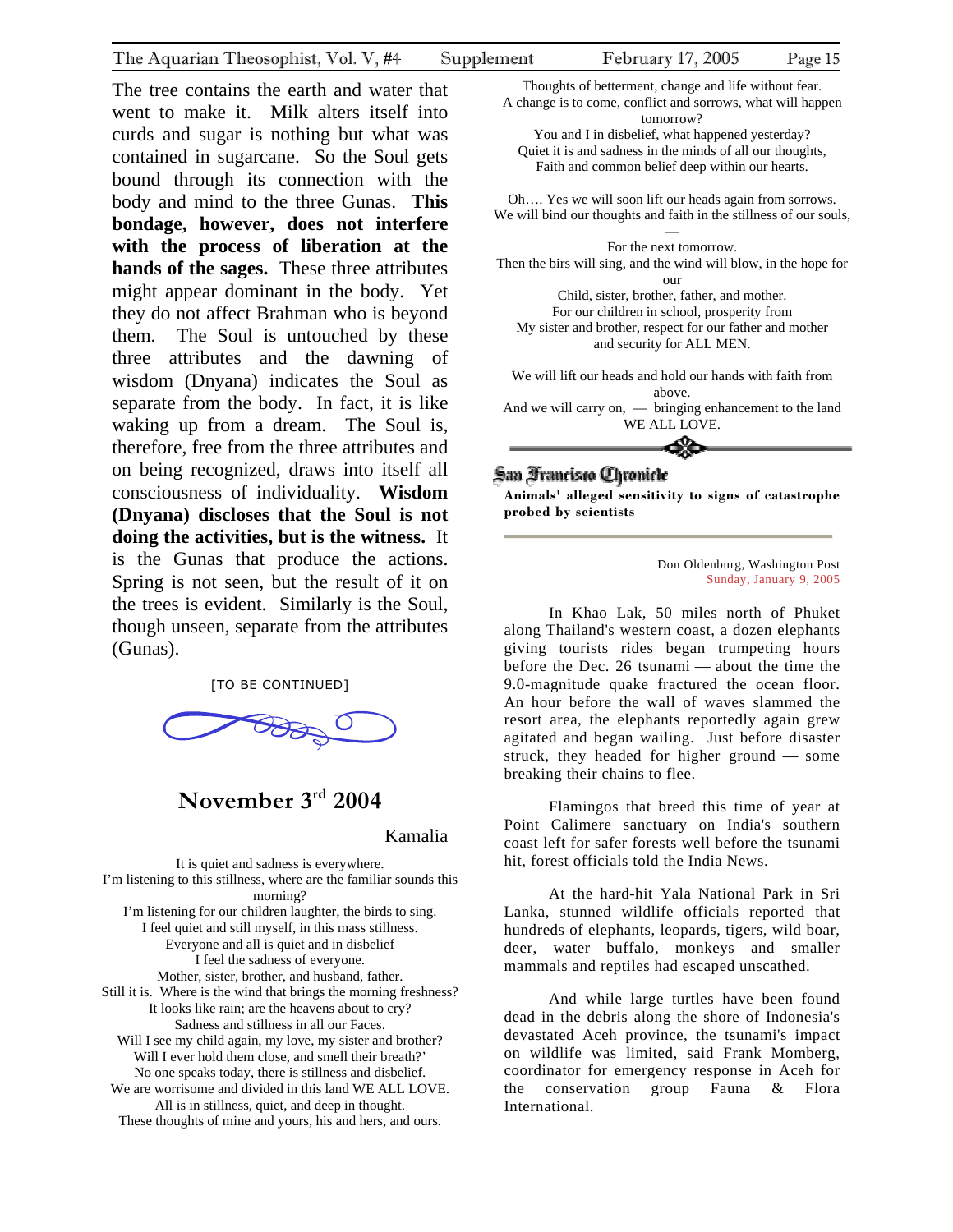<span id="page-15-0"></span>Tales of animals behaving strangely before the quake and of wildlife escaping to safety have abounded in the wake of the tsunami, raising anew questions about what these members of the animal kingdom knew that humans didn't — and what, if anything, can be learned from it.

Seismologists have sophisticated instruments that can measure quake factors during and after the fact, but experts admit no one can predict exactly when one will happen. Some scientists say certain animals have a kind of sensory hardwiring that can detect earthquakes ahead of time, which one day might be replicated with mechanical devices.

Reports of animals' sixth sense in detecting hurricanes, earthquakes, tsunamis and volcanic eruptions long before the earth starts shaking go back centuries. Rats racing from buildings, sparrows taking flight in flocks, dogs howling incessantly: It's an impressive track record - though anecdotal.

Science is iffy on a subject that, for obvious reasons, is difficult to replicate in a laboratory. And there are always explanations and theories that mitigate the mystery of the anecdotes. In the case of this tsunami, said Ken Grant, project coordinator at the Humane Society International Asia office in Bali, Indonesia, a lot of animals escaped simply because they tend to live inland, in the forest.

Nevertheless, some scientists are looking for explanations of why some species behave strangely before natural catastrophes, by correlating the animals' sensory abilities with microscopic and invisible sensory stimuli.

"I don't know if I'd call this a sixth sense so much as a better sense," Grant said. "Most animals know that when the ground starts to shake, something is wrong."

Animals' sensory physiology — supersensitive to sound, temperature, touch, vibration, electrostatic and chemical activity and magnetic fields — gives them a head start in the days and hours before natural calamities.

"It appears a lot of animals have sensory organs that detect these micro-tremors and microchanges that we cannot possibly monitor," said George Pararas-Carayannis, a former University of Hawaii oceanographer and geophysicist who leads the Tsunami Society. "It's a sensitivity that we humans don't have. But animals through millions of years of evolution have developed it,

and that's how they have been able to survive as a species. It is run or perish."

Research shows that many fish are sensitive to low-frequency vibrations and detect tremors long before humans. "The bullhead catfish detects magnitude 2 earthquakes — so weak that people can't feel them at the top of 10 story buildings," said John Caprio, a biological sciences professor at Louisiana State University specializing in fish senses.

Other animals are also extremely sensitive to ground vibrations. Lynette Hart, professor of animal behavior at UC Davis, said that's what probably cued the elephants, which most likely felt the quake in their feet and trunks.

With the elephant's intelligence — its brain is the largest of terrestrial creatures — "they can figure out what direction the stimulus is coming from, how strong it is and what evasive action to take," she said.

Some animals may have heard the tsunami coming from the moment the quake erupted under the ocean. Species of birds, dogs, elephants, tigers and other animals can detect infrasound frequencies in the range of 1 to 3 hertz, compared with humans' 100- to 200-hertz range, said psychobiologist James Walker, director of the Sensory Research Institute at Florida State University. "It's sensitivity to such a low frequency range that most people wouldn't call it sound anymore." …



COMMON SENSE

BORN December 10th, 1776

229 years ago Dec 10th, COMMON SENSE was first issued by its author Thomas Paine.

Here is a story about its importance taken from early Theosophical literature<sup>1</sup>:

 In 1942, Bombay this article and Paine's pamphlet were reprinted by the INTERNATIONAL

 $\overline{a}$ 1 Our thanks to Dallas TenBroeck for gathering this material, and commenting: "Let me add a bit of personal history: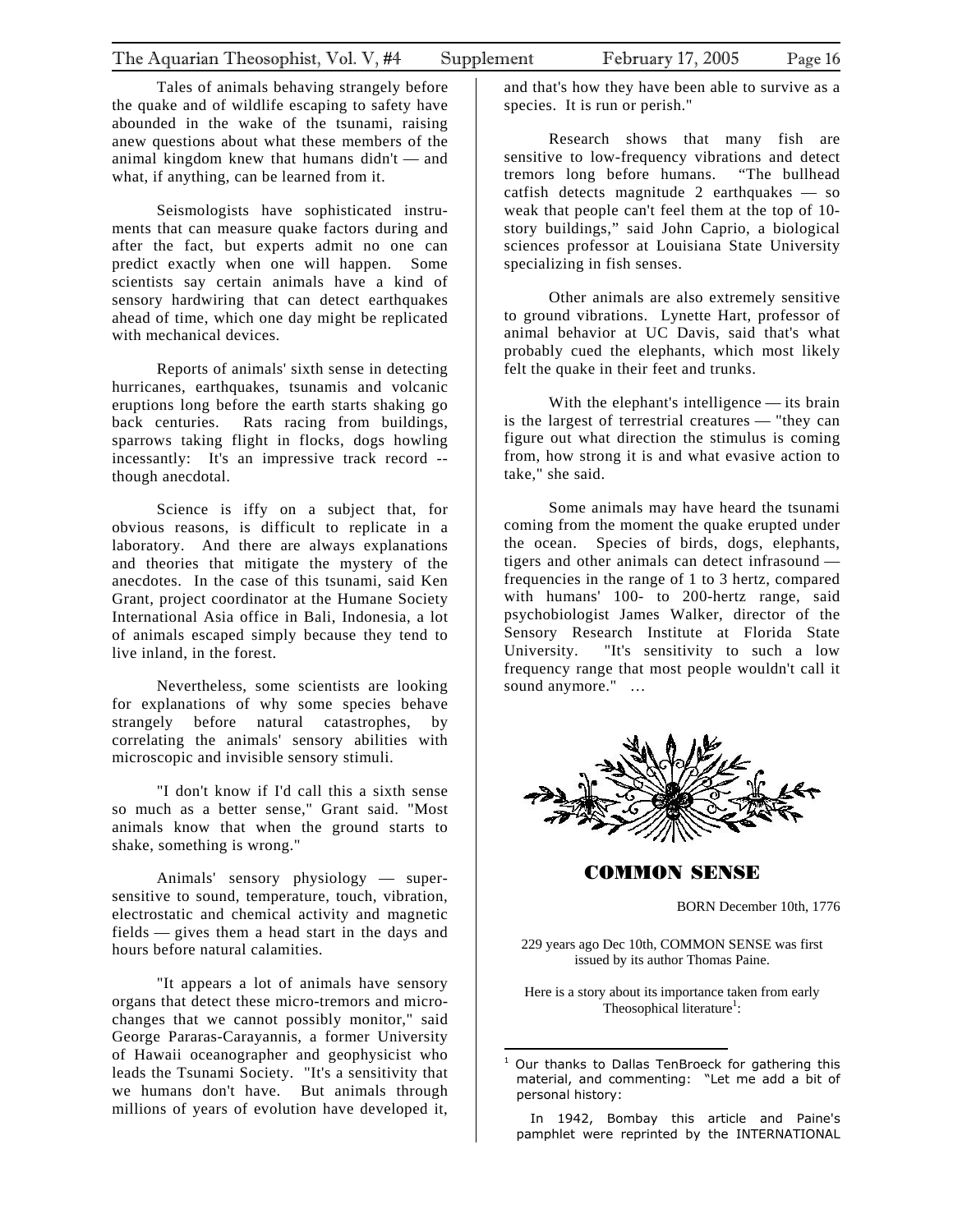At the time of the publ[ic](#page-16-0)ation, Paine had been living in America only two years. He'd grown up in England, where he'd struggled to earn a living as a tax collector. He saw first-hand the corruption of the British government, and had recently been fired from his job when he met Benjamin Franklin in London, who encouraged him to move to America.

In a pamphlet titled

<span id="page-16-0"></span> $\overline{a}$ 

"WHOSE FREEDOM"

 Two printings, totaling 10,000 copies were issued. The Indian National Congress (the largest political body that included members who represented persons from every class and sect and from all over India) had declared, by resolution, a boycott of the British Government that ruled India. They said in brief: India and Indians will no longer cooperate.

 Britain had promised political independence to India for services given freely in World War I [1914-18] — and had thereafter never fully put into effect. 1942 was some 25 years later — the promises of freedom, and independence, had, during those long 25 years, been subjected to a series of delaying tactics.

 The Indian National Congress appealed to the honor of Britain and declared it would give full support providing the delayed promised freedom was given immediately.

 In answer the British repressed and, over-night jailed all Indian patriots all over the country. They employed the excuse that World War II and the Japanese incursions in South-East Asia threatened the country  $-$  India was inexperienced in ruling herself, etc... Further, a very large contingent of American troops had been landed and were stationed all over North India, particularly in the North East area of Bengal and Assam.

 The response from the people (about 400 million then) was immediate. They ceased cooperating with and supporting the government. Colleges and universities closed, transportation was disrupted, and many government departments ground to a trickle of efficiency. The response from the British in government was repressive and punitive.

We felt [my father Wm. Davis TenBroeck and I] we ought to contribute to understanding, by publishing information concerning responsibilities of freedom. Hence the pamphlet. 10,000 copies were sold at a nominal price, and in India at that time, that was a very large distribution."

He arrived just in time to see the colonies rebelling against problems in the British tax system similar to what he had experienced back in England. He got a job as a journalist, and he immediately began to write about the political situation. After the battle of Lexington and Concord in April of 1775, he decided that the only solution to the conflict would be total independence for the American colonies. But when he expressed those ideas in his newspaper, he lost his job.

He spent the next several months traveling around Pennsylvania, going to various bars and taverns and talking to ordinary people about their opinions on American independence. He used these conversations to develop a writing style that an ordinary person could easily understand, and he used that style to write his pamphlet "Common Sense."

The pamphlet sold more than 500,000 copies, more copies than any other publication had ever sold at that time in America. It helped persuade many Americans to support revolution, and six months later, the colonies officially declared independence.



# THE ADEPTS IN AMERICA IN 1776

by an Ex-Asiatic

The following suggestions and statements are made entirely upon the personal responsibility of the writer, and without the knowledge or consent - as far as he knows - of the adepts who are in general terms therein referred to.

The reflecting mind is filled with astonishment upon reviewing the history of the rise of the United States of N. America, when it perceives that dogmatic theology has no foundation in any part of the Declaration

BOOK HOUSE, Bombay which my father Wm. Davis TenBroeck owned and I managed.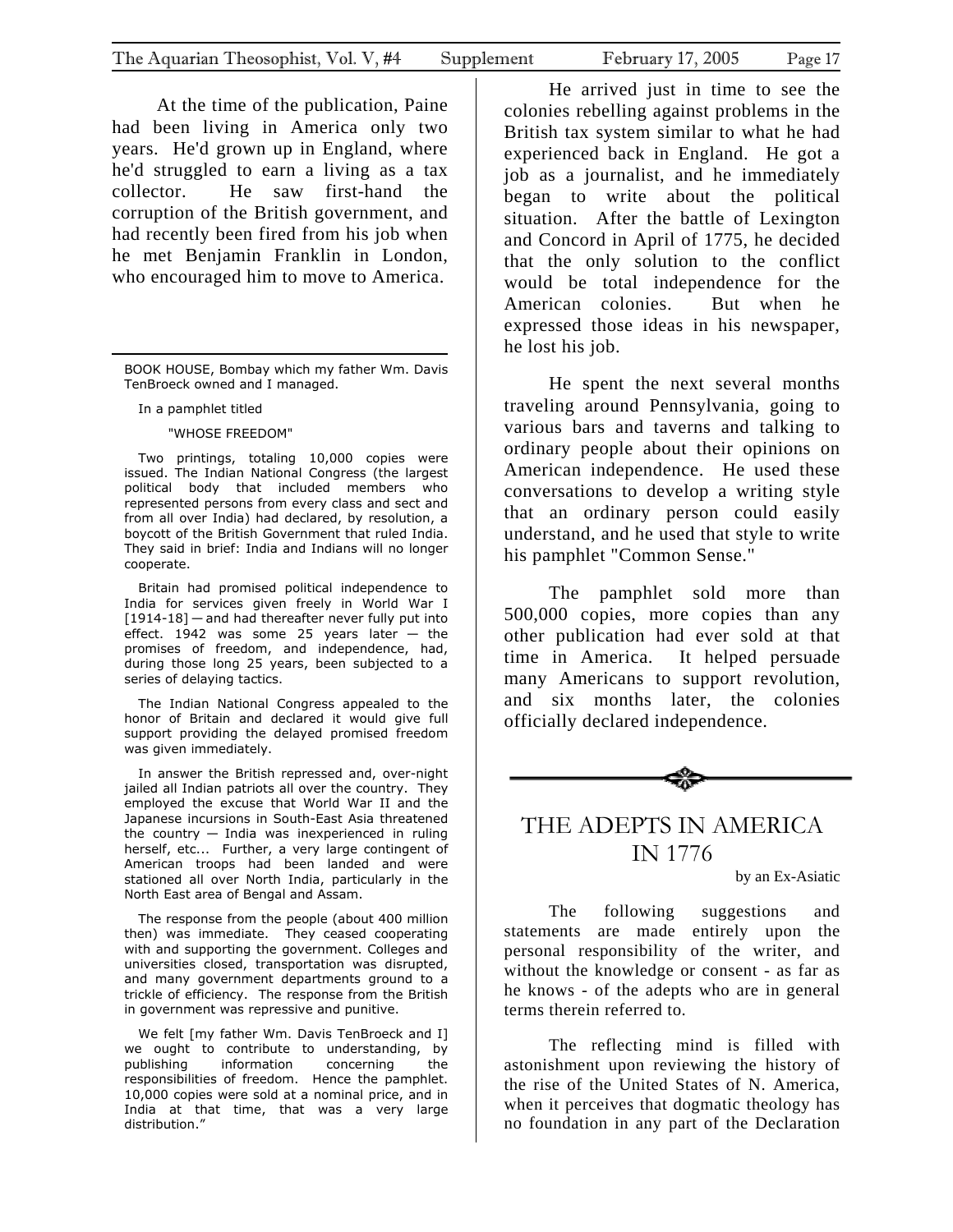of Independence or Constitution for the structure which it fain would raise and has so often since tried to erect within and upon the government.

We are astonished because those documents were formulated and that government established at a time when dogmatism of one kind or another had supreme sway.

Although the Puritans and others had come to America for religious freedom, they were still very dogmatic and tenacious of their own peculiar theories and creed; so that if we found in this fundamental law much about religion and religious establishments, we would not be surprised.

But in vain do we look for it, in vain did the supporters of the iron church attempt to lay the needed corner stone, and today America rejoices at it, and has thereby found it possible to grow with the marvellous growth that has been the wonder of Europe.

The nullification of these efforts made by bigotry in 1776 was due to the adepts who now look over and give the countenance of their great name to the Theosophical Society.

They oversaw the drafting of the Declaration and the drawing of the Constitution, and that is why no foothold is to be found for these blatant Christians who desire to inject God into the constitution.

In the declaration, from which freedom sprang, "nature and nature's god" are referred to. In the 2nd and 3rd paragraphs the natural rights of man are specified, such as life, liberty and the pursuit of happiness. The king is spoken of as being unworthy to be "the head of a civilized nation," nothing being said as to whether he was the head, or worthy to be, of a Christian one.

In appealing to their British brethren, the declaration says the appeal is "made to their native justice and magnanimity." All reference to religion and Christianity or God's commands are left out.

This was for the very good reason that for 1700 years religion had battled against

progress, against justice, against magnanimity, against the rights of man. And in the concluding sentence the signers mutually pledge each other to its support ignoring all appeals to God.

In the constitution of 1787 the preamble declares that the instrument was made for union, for justice, for tranquility and defence, the general good and liberty.

Art. VI says no religious test as a qualification for office shall ever be required, and the 1st Amendment prohibits an establishment of religion or restraint of its free exercise.

#### **Thomas Paine**

The great Theosophical Adepts in looking around the world for a mind through which they could produce in America the reaction which was then needed, found in England, Thomas Paine. In 1774 they influenced him, through the help of that worthy Brother Benjamin Franklin, to come to America. He came here and was the main instigator of the separation of the Colonies from the British Crown.

At the suggestion of Washington, Franklin, Jefferson and other Freemasons, whose minds through the teachings of the symbolic degrees of masonry were fitted to reason correctly, and to reject theological conservation, he wrote "COMMON SENSE," which was the torch to the pile whose blaze burned away the bonds between England and America.

For "COMMON SENSE" he was often publicly thanked. George Washington wrote September 10th, 1783, to Paine: "I shall be exceedingly happy to see you. Your presence may remind Congress of your past services to this country, and if it is in my power to impress them, command my best exertions with freedom, as they will be rendered cheerfully by one who entertains a lively sense of the importance of your works."

And again in June 1784, in a letter to Madison, Washington says: "Can nothing be done in our assembly for poor Paine? Must the merits and services of 'Common Sense' continue to glide down the stream of time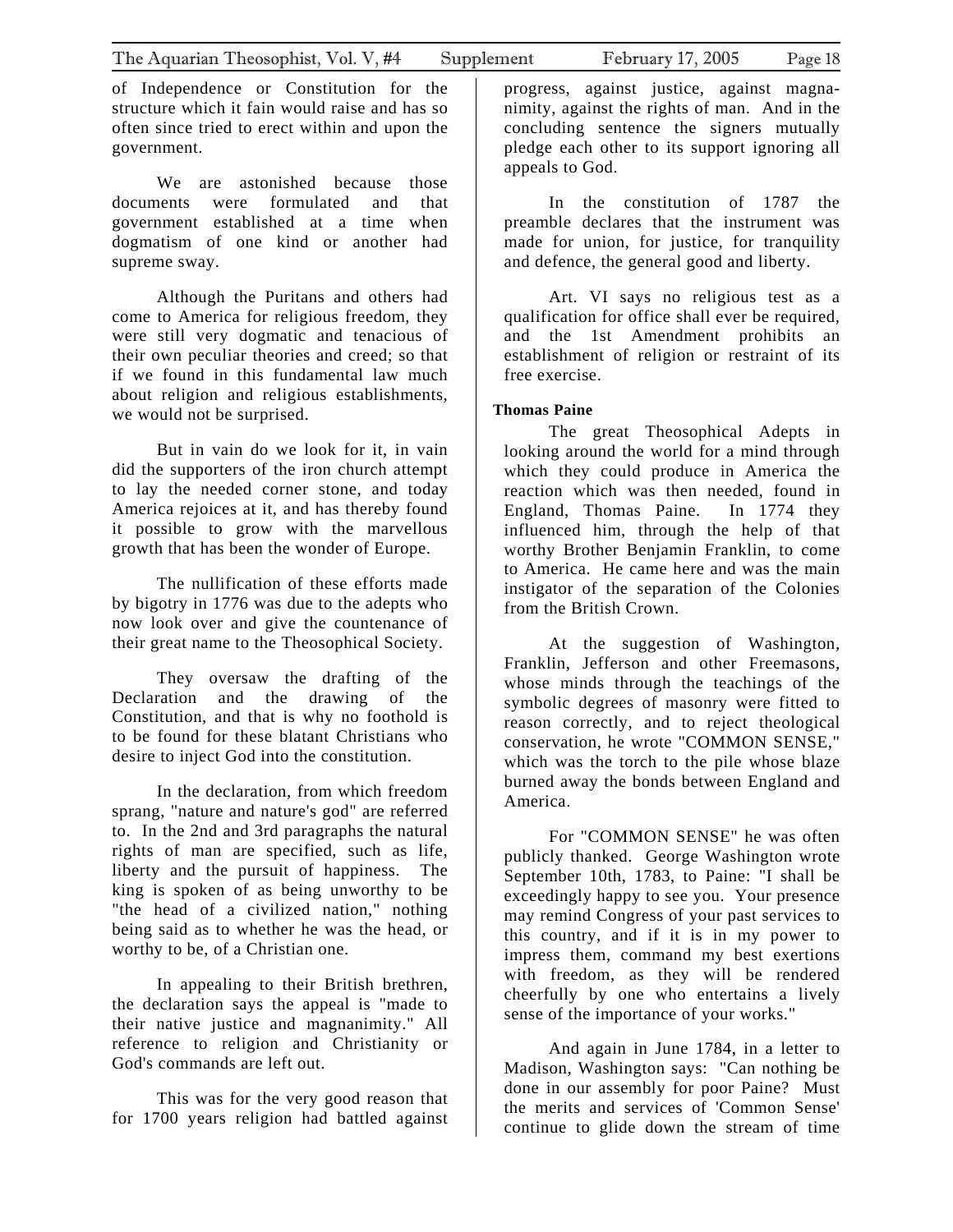unrewarded by this country? His writings certainly have had a powerful effect upon the public mind. Ought they not then to meet an adequate return?"

In the *Age Of Reason* which he wrote in Paris several years after, Paine says: "I saw, or at least I thought I saw, a *vast scene opening itself to the world* in the affairs of America; and it appeared to me that unless the Americans changed the plan they were then pursuing and declared themselves independent, they would not only involve themselves in a multiplicity of new difficulties, but shut out the prospect that was then offering itself to mankind through their means."

Further on he says: "There are two distinct classes of thoughts; those produced by reflection, and those that bolt into the mind of their own accord. I have always made it a rule to treat these voluntary visitors with civility, and it is from them I have acquired all the knowledge that I have."

These "voluntary visitors" were injected into his brain by the Adepts, Theosophists. Seeing that a new order of ages was about to commence and that there was a new chance for freedom and the brotherhood of man, they laid before the eye of Thomas Paine — who they knew could be trusted to stand almost alone with the lamp of truth in his hand amidst others who in "times that tried men's souls" quaked with fear,  $\frac{a}{b}$  a "vast scene opening itself to Mankind in the affairs of America."

#### **Pyramid And Eye In The U. S. Seal**

[see reverse side of the One Dollar bill ]

The result was the Declaration, the Constitution for America. And as if to give point to these words and to his declaration that he saw this vast scene opening itself, this new order of ages, the design of the reverse side of the U.S. great seal is a pyramid whose capstone is removed with the blazing eye in a triangle over it dazzling the sight, above it are the words "the heavens approve," while underneath appears the startling sentence "a new order of ages."

That he had in his mind's eye a new order of ages we cannot doubt upon reading

in his "RIGHTS OF MAN," Part 2, Chap. 2, "no beginning could be made in Asia, Africa or Europe, to reform the political condition of man. She (America) made a stand not for herself alone, but for the world, and looked beyond the advantage she could receive."

In Chap. 4, "The case and circumstances of America present themselves as in the beginning of a world...there is a morning of reason rising upon man, on the subject of Government, that has not appeared before."

#### **A "NEW ORDER OF AGES"**

The design "of the seal" was not an accident, but was actually intended to symbolize the building and firm founding of a new order of ages. It was putting into form the idea which by means of a "voluntary visitor" was presented to the mind of Thomas Paine, of a vast scene opening itself, the beginning in America of "a new order of ages."

That side of the seal has never been cut or used [as of 1883], and at this day the side in use has not the sanction of law. In the spring of 1841, when Daniel Webster was Secretary of State, a new seal was cut, and instead of the eagle holding in his sinister claw 13 arrows as intended, he holds only six. Not only was this change unauthorized, but the cause for it is unknown.(2) When the other side is cut and used, will not the new order of ages have actually been established?

More then is claimed for the Theosophical Adepts than the changing of baser metal into gold, or the possession of such a merely material thing as the elixir of life. They watch the progress of man and help him on in his halting flight up the steep plane of progress. They hovered over Washington, Jefferson, and all the other brave freemasons who dared to found a free Government in the West, which could be pure from the dross of dogmatism, they cleared their minds, inspired their pens and left upon the great seal of this mighty nation the memorial of their presence."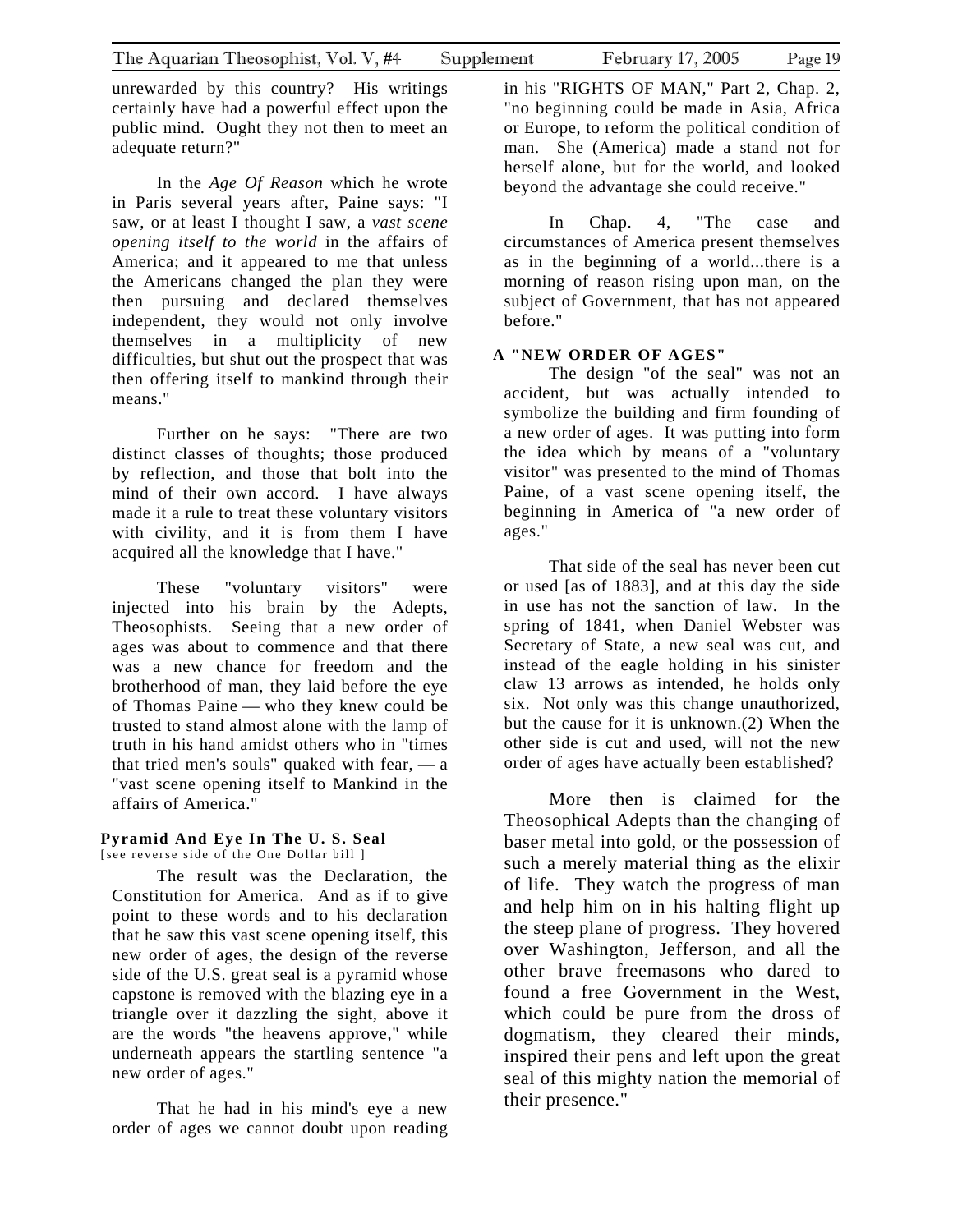an EX-ASIATIC *Theosophist*, October, 1883

CX

# COMMENTS AND CRICICISM ON THE ABOVE ARTICLE

Letter sent to *The Theosophist* as a result of Mr. Judge's article, "The Adepts in America in 1776."

> ADEPTS AND POLITICS BY CHHABIGRAM DOLATRAM *(Dikshita.)*

The perusal of an article headed "The Adepts in America in 1776," published in the October number of the *Theosophist*, has suggested the following doubts, which, on account of the extraordinary felicities of personal communication, which you seem to claim with the Adepts, you are specially fitted to solve. The article is no doubt written on his own responsibility by the writer, who is particularly careful to inform his readers that his statements have been made "without the knowledge and consent — as far as he knows— of the Adepts." The views advanced, however, falls in, entirely with those held in general by the Theosophical Society, and the Editor of the *Theosophist* is the sole authority on a subject of this sort.

The gist of the article referred to above is contained in the concluding paragraph. It seems to create the impression that the Adepts, as a natural consequence of their universal sympathy for the well-being of the human race, participated in the great American Revolution and brought about its happy results through, as it were, the medium of Washington and others. In short, it is intended to say that Thomas Paine, Brother (?) Benjamin (bye the by, history has kept us entirely in the dark about his connection with Theosophy) and a host of other leaders of this Revolution worked in the particular manner, they are said to have done, simply because they were moving under the guiding inspiration of the Adepts.

In fact the article means that the necessity of a Revolution in America, and, for the matter of that, a rough plan of all the subsequent operations, were preconceived in the minds of these Mahatmas long before the so-called Freemason brothers had an earthly existence. The principle involved, evidently, seems to be that the first conception of all such Revolutions, as are, in the opinion of the writer, in their ultimate results, beneficial to humanity, and the subsequent selection of human agency for working them out, have invariably had their first origin in the laudable solicitude of the Adepts for the progress of humanity.

Will the writer, therefore, or the Editor, undergo a little trouble to satisfy our curiosity, which a perusal of the article very naturally raised as to the part which the Adepts took in the English Revolution of 1649? Was President Bradshaw,<sup>1</sup> who, in a self-constituted Court of Justice, tried and condemned to death, his lawful sovereign Charles I., under the celestial i[nf](#page-19-0)luence of the Mahatmas, as Citizen Paine subsequently was?

Was Cromwell<sup>2</sup> then no more than a mere puppet dancing to the pulls of the string, which the Adepts, of course, kept in their own hands? [W](#page-19-1)hy were they, poor souls, who did everything but in strict obedience to the inward dictates of superior spirits, allowed, then, by the all-powerful Adepts to suffer the indignity of having their dead remains (may they rest in peace!) disinterred and hanged by the public executioner? $3^3$ 

<sup>&</sup>lt;u>.</u> <sup>1</sup> Later note of HPB calls Bradshaw a "soulless entity" and this paragraph lends credence to Mr. Judge's opinion that this letter originated from one with "royalist" leanings rather than Mr. Dolatram who simply lent his name to the letter as a "cover" for the real author.  $-$  ED., A.T.

<span id="page-19-0"></span><sup>&</sup>lt;sup>2</sup> Active in prosecution of Charles I up to execution and abolition of the monarchy. — ED., *A.T.*

<span id="page-19-1"></span><sup>&</sup>lt;sup>3</sup> Cromwell was buried in Westminster Abbey (1660), then remains were disinterred and hung on gallows (1661). — ED., *A.T.*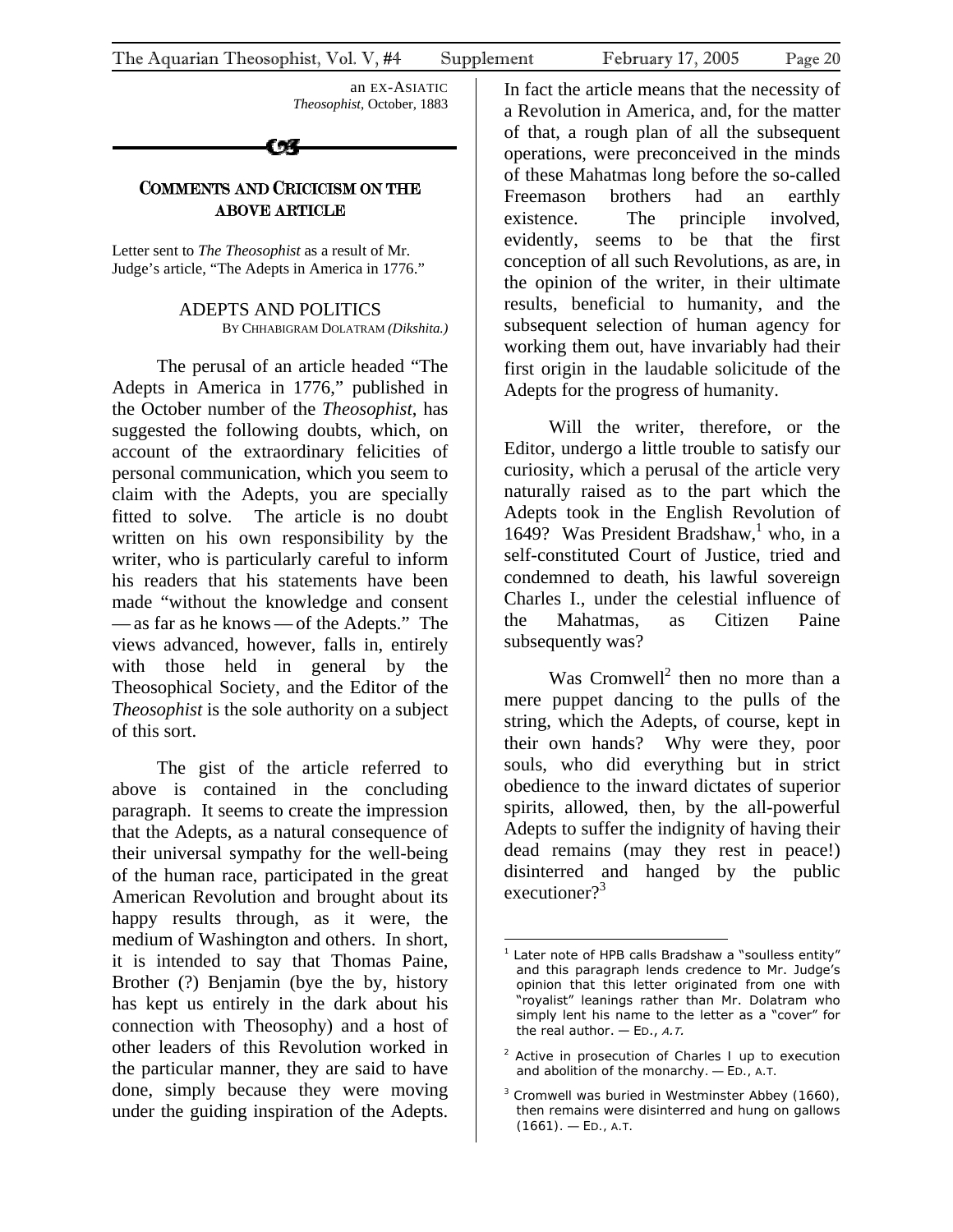The French Revolution of 1789, too, which has [b](#page-20-0)een fruitful of such vast consequences, could, by no means, be conceived to have taken place without the Adepts having lent a powerful helping hand to it. Citizen Paine had no doubt long since been prepared for the work; but it was to Danton, Robespierre and Marat, who have acquired so world-wide a notoriety by their deeds, and to whose influence the French Revolution is chiefly indepted for the turn it subsequently took, that the Mahatmas must have turned with a peculiar feeling of gratification as a set of instruments incomparably superior to Paine, Washington and all the other American Revolutinaries.<sup>1</sup> Will you, then, enlighten us how much of this rare inspiration, under which they acte[d,](#page-20-1)  they owed to the Mahatmas?

Were Victor Emmanuel and Garibaldi, $^{2}$  while working out the revolution

 HPB told Col. Olcott of having been present as a volunteer at the battle of Mentana. In proof of this, she showed him where her left arm had been broken in two places by a sabre-stroke and made him feel in her right shoulder a musket-bullet still imbedded in the muscle, and another one in her leg. She also showed him a scar just below the heart where she had been stabbed with a stiletto [ODL, I, 9]. He speaks later (264) of HPB having received five wounds and being "picked out of a ditch for dead."

 In a letter of Monsieur C. Bilière, in 1883, HPB states that her Guru "has already twice patched me up. The first time was at the battle of Mentana in 1867." And in her article "Mr Lillie's Delusions,"

in Italy, doing no more than carrying out the wishes of the Tibetan Brothers? It cannot, I think, adopting the line of arguments the writer has adopted, be denied that all these revolutions have been brought about by, and the agents employed in them have been mere instruments in the hands of, these Mahatmas. It is said, of course as a proof of the actual share the Mahatmas had in the work, that Thomas Paine saw or at least thought he saw" a vast scene opening before him," and in another place that "some thoughts bolt into the mind of their own accord." If these simple things are sufficient to entitle Paine to a claim to supernatural visitations, is it unreasonable to argue that Lord Byron was also actuated by the same benign influence when he, with a selfabandonment of worldly comforts and conveniences, and a voluntary submission to physical hardships and privations which merit the highest praise, repaired to Greece to take an active part in the work of its liberation and at last died amidst the swamps of Missolonghi? How far this is correct you alone are in a position to say, as you alone enjoy a familiar intimacy with the Mahatmas.

To prevent misapprehension, I should conclude with the remark that as an orthodox Hindu I do believe in the existence of Mahatmas, though I must candidly confess that such arguments as have from time to time appeared in your very interesting journal in proof o the existence of *the Mahatmas*, have failed to bring convictions home to me.

> BROACH, 27*th October 1883*

#### **And HPB replied in this fashion:**

 $\overline{a}$ 

EDITOR'S NOTE. — Our Journal is open to the *personal* views of every theosophist "in good standing," provided he is a tolerably good writer, and forcing his

 $\overline{a}$ <sup>1</sup> The letter is reeking with tongue-in-cheek, and even opp[ose](#page-20-2)d to any idea of mahatmas and adepts by its *literal way of applying and interpreting.* Madame Blavatsky's note and Judge's rejoinder are an education to all serious students of occultism. — ED., *A.T.*

<span id="page-20-2"></span><span id="page-20-1"></span><span id="page-20-0"></span><sup>&</sup>lt;sup>2</sup> An Italian Patriot whose most famous exploit from the theosophical point of view was the battle of Mentana, November 3, 1867. "Mentana is a small town in Italy, some 21 kilometers North of Rome. It was the site of a battle between the volunteers of Giuseppe Garibaldi (1807-82) and the troops of the Pope and France. Garibaldi has some 6,000 ill equipped men with two canons taken from the enemy. The Papists had 3,000 under General Kanzler. The French had 3,000 under General Failly, with excellent artillery. Garibaldi was wounded and taken prisoner during the retreat. He lost some 600 men. In 1877 a monument was erected on the battlefield in memory of the Garibaldian dead.

she asserts. I was at Mentana during the battle in October, 1867, and left Italy in November of the same year for India. Whether I was sent there, or found myself there by accident, are questions that pertain to my private life…."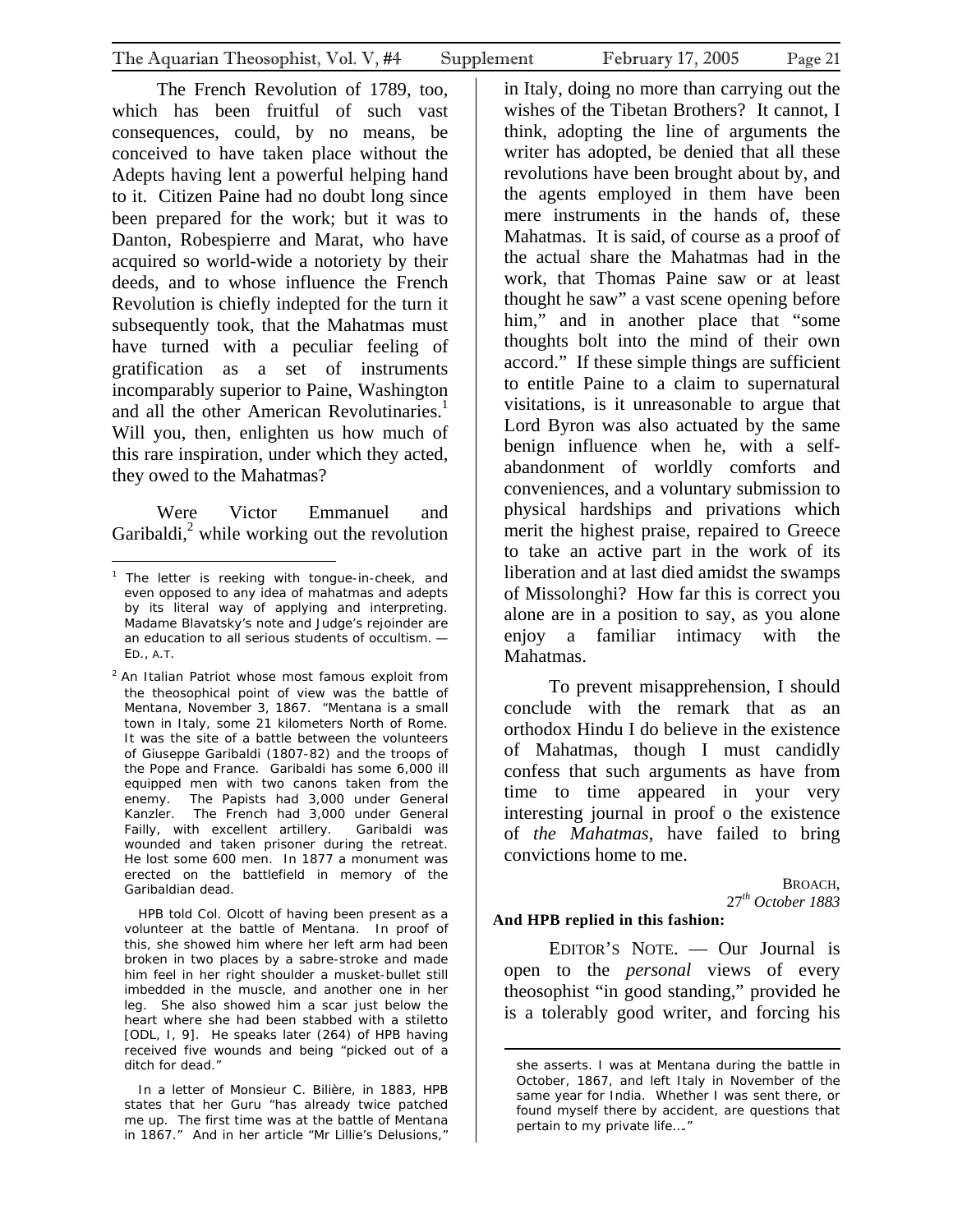opinions upon no one, holds himself alone responsible for his utterances. This is clearly shown in the policy, hitherto pursued by the Magazine. But why should our correspondent make so sure that "the views advanced fall in entirely with those held in general by the Theosophical Society?" The Editor of this periodical for one disagrees *entirely* with the said views, as understood by our critic. Neither the Tibetan nor the modern Hindu Mahatmas for the matter of that, ever meddle with politics, though they may bring their influence to bear upon more than one momentous question in the history of a nation — their mother country especially. If any Adepts have influenced Washington or brought about the great American Revolution, it was not the "Tibetan Mahatmas" at any rate; for these have never shown much sympathy with the Pelings of whatever Western race, except as forming a part of Humanity in general. Yet it is as certain, though this conviction is merely a *personal* one, that several Brothers of the Rosie Cross — or "Rosicrucians," so called — did take a prominent part in the American struggle for independence, as much as in the French Revolution during the whole of the past century. We have documents to that effect, and the proof of it are in our possession. But these Rosicrucians were Europeans and American settler, who acted quite independently of the Indian or Tibetan Initiates. And the "Ex-Asiatic" who premises by saying his statements are made entirely upon his own personal responsibility — settles this question from the first. He refers to Adepts *in general* and not to Tibetan or Hindu Mahatmas necessarily, as our correspondent seems to think.

No Occult theosophist has ever thought of connecting Benjamin Franklin, or "Brother Benjamin" as he is called in America, with theosophy; with this exception, however, that the great philosopher and electrician seems to be one more proof of the mysterious influence of

numbers and figures connected with the dates of the birth, death and other events in the life of certain remarkable individuals. Franklin was born on the  $17<sup>th</sup>$  of the Month (January 1706), died on the  $17<sup>th</sup>$  (April, 1790) and was the youngest of the 17 children of his parents. Beyond this, there is certainly nothing to connect him with modern theosophy or even with the theosophists of the  $18<sup>th</sup>$  century — as the great body of alchemists and Rosicrucians called themselves.

Again neither the editor nor any member of the Society acquainted even superficially with the rules of the Adepts — [the former individual named, disclaiming emphatically the rather sarcastic charge of the writer to her being "*alone* to enjoy or claim extraordinary felicities of personal communication with the Adepts"] — would believe for one moment that any of the cruel, bood-thirsty heroes — the regicides and others of English and French history could have ever been inspired by any Adept —let alone a Hindu or Buddhist Mahatma.

The inferences drawn from the article "The Adepts in America in 1776," are a little too far-fetched by our imaginative correspondent. President Bradshaw — if such a cold, hard and impassive man can be suspected of having ever been influenced by any power outside of, and foreign to, his own soulless entity — must have been inspired by the "lower Jehovah" of the Old Testament — the Mahatma and Paramatma, or the "personal" god of Calvin and those Puritans who burnt to the greater glory of their deity — "ever ready for a bribe of blood to aid the foulest cause" alleged witches and heretics by hundreds of thousands. Surely it is not the living Mahatmas but "the Biblical one living God," he who, thousands of years ago, had inspired Jephthah to murder his daughter, and the weak David to hang the seven sons and grandsons of Saul "in the hill before the Lord"; and sho again in our own age had moved Guiteau to shoot President Garfield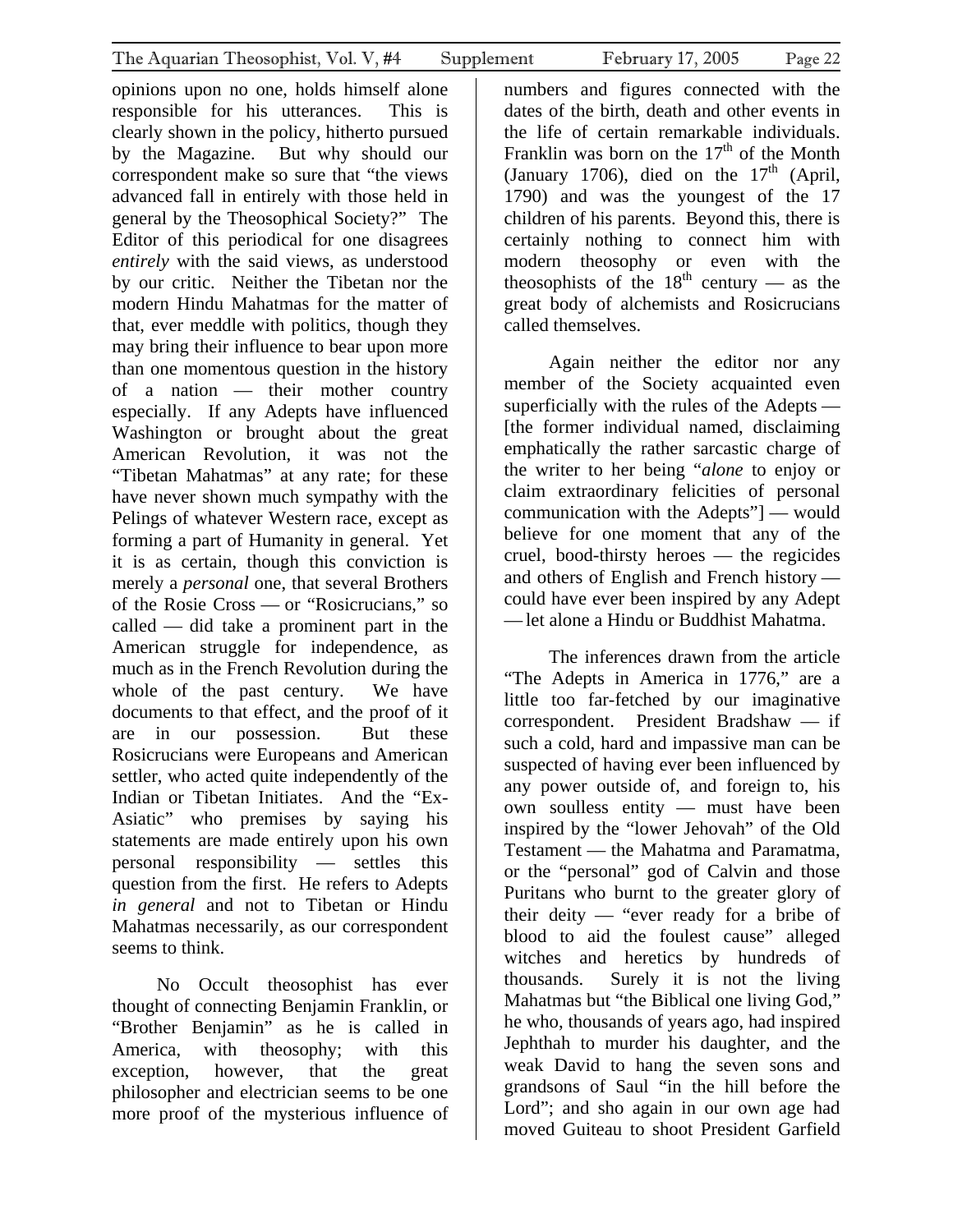— that must have also inspired Danton and Robespierre, Marat and the Russian Nihilists to open eras of Terror and turn Churches into slaughter-houses.

Nevertheless, it is our firm conviction based on historical evidence and direct inferences from any of the *Memoirs* of those days that the French Revolution is due to *one* Adept. It is that mysterious personage, now conveniently classed with other "historical *charlatans*" (*i.e.,* great men whose occult knowledge and powers shoot over the heads of the imbecile majority), namely, the Count de St. Germain — who brought about the just outbreak among the paupers, and put an end to the selfish tyranny of the French kings — the "elect, and the Lord's anointed." And we know also that among the *Carbonari* — the precursors and pioneers of Garibaldi there was more than one *Freemason* deeply versed in occult sciences and Rosicrucianism. To infer from the article that a claim is laid down for Paine "to *supernatural* visitors" is to misconstrue the entire meaning of its author; and it shows very little knowledge of theosophy itself. There may be Theosophists who are also Spiritualists, in England and America, who firmly believe in *disembodied* visitors; but neither they nor we, Eastern Theosophists, have ever believed in the existence of *supernatural* visitors. We leave this to the *orthodox* followers of their respective religions. It is quite possible that certain arguments adduced in the journal in proof of the existence of our Mahatmas, "have failed to bring conviction home" to our correspondent; nor does it much matter if they have not. But whether we refer to the Mahatmas he *believes* in, or to those whom we personally *know* — once that a man has raised himself to the eminence of one, unless he be a sorcerer, or a Dugpa, he can never be an inspirer of sinful acts. To the Hebrew saying, "I, the Lord create evil," the Mahatma answers  $-$  "I, the Initiate try to counteract and destroy it."

#### **And this is Mr. Judge's answer which appeared in the June 1884 issue of the**  *Theosophist* **signed** *"Ex Asiatic"*

# **ADEPTS AND POLITICS**

The communication in your December number from Chhabigram Dolatram, headed as above, is a piece of special pleading, directed against the adepts, and flowing from a source not friendly to either the cause of Theosophy or to the Masters. Personally, I do not believe Mr. Dolatram wrote the article; he simply allowed his name to be appended to it. It is, to my thinking, the emanation of a European Christian and royalist mind.

It is quite true, as you say, in your comment that I referred in my article to *adepts in general.* But my own unsupported opinion was and is that the American revolution was a just one, started to accomplish a beneficial end, and that the Hindu or Tibetan Mahatmas would not be disgraced by any connection with it, notwithstanding the royalist and antirepublican feelings of the real authors of Mr. Dolatram's paper. That revolution was not degraded, in the American side, by the shedding of blood except in lawful battle for human rights.

Allow me to point to a historical fact in connection with the Count St. Germain, which will shed some light on the question of what, if any, connection do some adepts have with justifiable revolutions.

One of the well-known generals who fought with Washington, in the Continental army against the British, was General Fred. Wm. Von Steuben, a Prussian. In 1777 he was in Paris, and at the same time the Count St. Germain was Minister of War there. They were well acquainted with each other, and the Count induced Von Steuben to come over to America and offer his sword to Genl. Washington. He did so, was gladly received, and did splendid service in the cause of liberty. Everybody knows that St.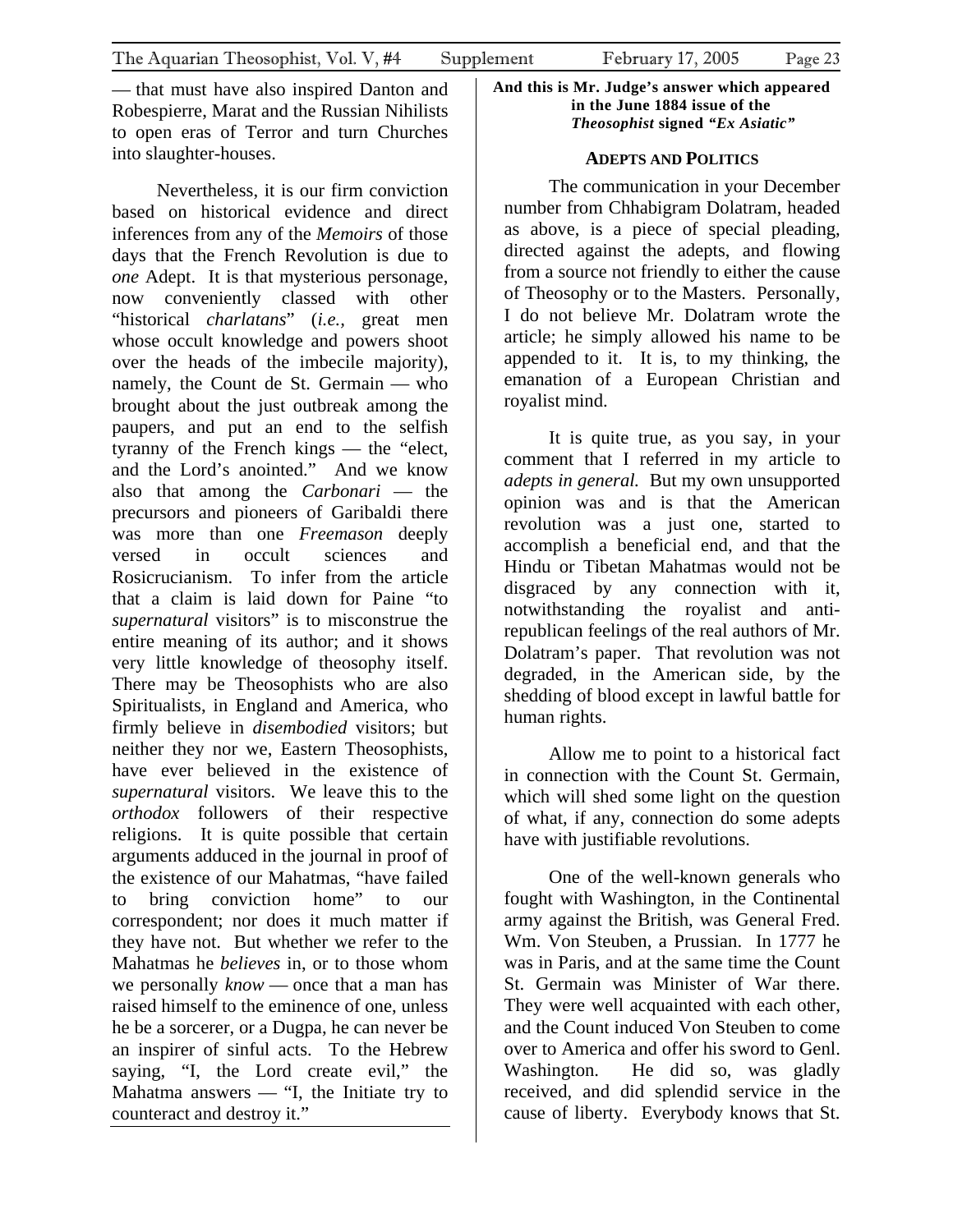<span id="page-23-0"></span>Germain was *an* Adept, and the fact above detailed is set forth in many publications and letter of authentic force.

Mr. Dolatram picks up the expressin "brother Franklin." I never heard, nor ever said, that Franklin was a Theosophist. He was a Freemason, and therefore a "brother," so was Washington and also Jefferson. A sincere mason will be a just man who reveres liberty and abhors a tyrant.

As Krishna says in the *Bhagavad Gita* of himself, we may hear the Adept saying: "I am manifested in every age for the purpose of restoring duty and destroying evil doing."

> EX ASIATIC *Theosophist,* June, 1884

# CORRESPONDENCE

Dear Dewdrops,

About 5 p.m. PST (1am UT, Sunday 2 Jan.) Saturday, January 1st, is this planet's annual nearest approach to the sun. Perihelion, on average, falls around January 4th, the Theosophical New Year suggested by HP Blavatsky. It is also the date HPB suggested for a "festival to be held by those who study ancient Wisdom" (CW 12, 76)

As HPB put it: "Every person who draws the breath of life affects the mental and moral atmosphere of the world, and helps to color the day for those about him. Those who do not help to elevate the thoughts and lives of others must of necessity either paralyze them by indifference, or actively drag them down...

The Theosophist who is at all in earnest, sees his responsibilities and endeavors to find knowledge, living, in the meantime, up to the highest standard of which he is aware... Man's life is in his own hands, his fate is ordered by himself. Why then should not [2005] be a year of greater spiritual development than any we have lived through? It depends on ourselves to make it so. This is an actual fact, not a religious sentiment...

Let no one imagine that it is a mere fancy, the attaching of importance to the birth of the year. The earth passes through its definite phases and man with it; and as a day can be colored, so can a year. The astral life of the earth is young and strong between Christmas and Easter. Those who form their wishes now will have added strength to fulfill them consistently" (CW 9, 3-5).

"Every man or woman is endowed, more or less, with a magnetic personality, which when helped by a sincere, and especially by an intense and indomitable will  $-$  is the most effective of magic levers placed by Nature in human hands — for woe or weal. Let us then, Theosophists, use that will to send a sincere greeting and wish of good luck for the New Year to every living creature under the sun — enemies and relentless traducers included. Let us try and feel especially kindly and forgiving to our foes and persecutors, honest or dishonest" (CW 12, 67).





Dear Aquarian Theosophist,

Please know that even if I do not write you to thank you, in my heart I always thank you for your kindness.

Do you mind if I make a slight correction ? I am sure it was an inadvertence or perhaps the effects of overwork, but in reminding your readers to celebrate the birthdays of the Dhyanis you gave us a wrong date: instead of February 18th it should have been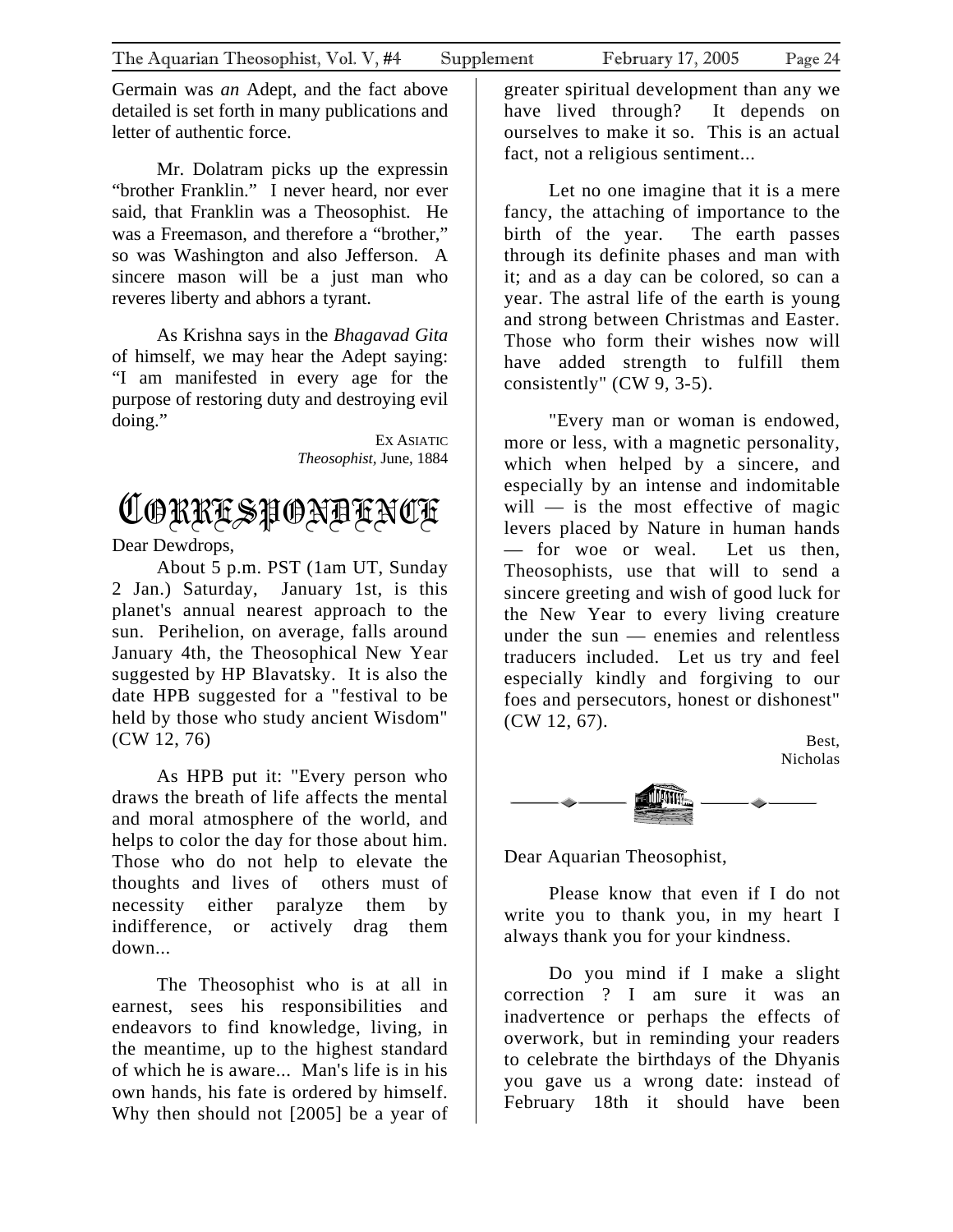February 19th (The Secret Doctrine, II-179).

> Cordially from Elinor CA-

Dear Elinor,

Yes, you're right. I should have made it a bit clearer why I used the 18th, but actually the 19th may be the best day anyway!

Usually the beginning of the Kali Yuga and Krishna's death day are pegged on February 18th — THIS MIGHT HAVE BEEN AT MIDNIGHT WHICH WOULD HAVE MADE EITHER DAY EQUALLY VALID. At any rate, here's a relevant paragraph from the SD. You will notice that there are two EPOCHS: a astronomical epoch and the "assigned" or civil epoch:

We notice, first, that the Hindus seem to have combined two epochs together into the year 3102. The Tirvalour Brahmins reckon primarily from the first moment of the Kali-Yug; but they have a second epoch placed 2d. 3h. 32m. 30s. later. The latter is the true astronomical epoch, while the former seems to be a civil era. But if this epoch of the Kali-Yug had no reality, and was the mere result of a calculation, why should it be thus divided? Their calculated astronomical epoch would have become that of the Kali-Yug, which would have been placed at the conjunction of the sun and the moon, as is the case with the epochs of the three other tables. They must have had some reason for distinguishing between the two; and this reason can only be due to the circumstances and the time of the epoch; which therefore could not be the result of calculation. This is not all; starting from the solar epoch determined by the rising of the sun on February 18th, 3102, and

tracing back events 2d. 3h. 32m. 30s., we come to 2h. 27m. 30s. a.m. of February 16th, which is the instant of the beginning of Kali-Yuga. It is curious that this age has not been made to commence at one of the four great divisions of the day. It might be suspected that the epoch should be midnight, and that the 2h. 27m. 30s. are a meridian correction. But whatever may have been the reason for fixing on this moment, it is plain that were this epoch the result of calculation, it would have been just as easy to carry it back to midnight, so as to make the epoch correspond to one of the chief divisions of the day, instead of placing it at a moment fixed by the fraction of a day. (SDI, 662)

Probably we will print something in an upcoming issue expanding on this. There is a secondary reason, but it was not in my mind when writing the letter—The ULT was founded on February 18th.

=============================

Thanks for pointing this out, and have a fulfilling cycle, & stay in touch!

jerome

# Comments culled from Vol. xiv by DTB—

Notwithstanding widespread misconceptions and errors … Orientalists agree that the Buddha's foremost aim was to lead human beings to salvation by teaching them to practice the greatest purity and virtue, and by detaching them from the service of this illusionary world, and the love of one's still more illusionary — because so evanescent and unreal — body and physical self.

#### **VIRTUE**

And what is the good of a virtuous life, full of privations and suffering, if the only result of it is to be annihilation at the end? If even the attainment of that supreme perfection which leads the Initiate to remember the whole series of his past lives, and to foresee that of the future ones, by the full development of that inner, divine eye in him, and to acquire the knowledge that unfolds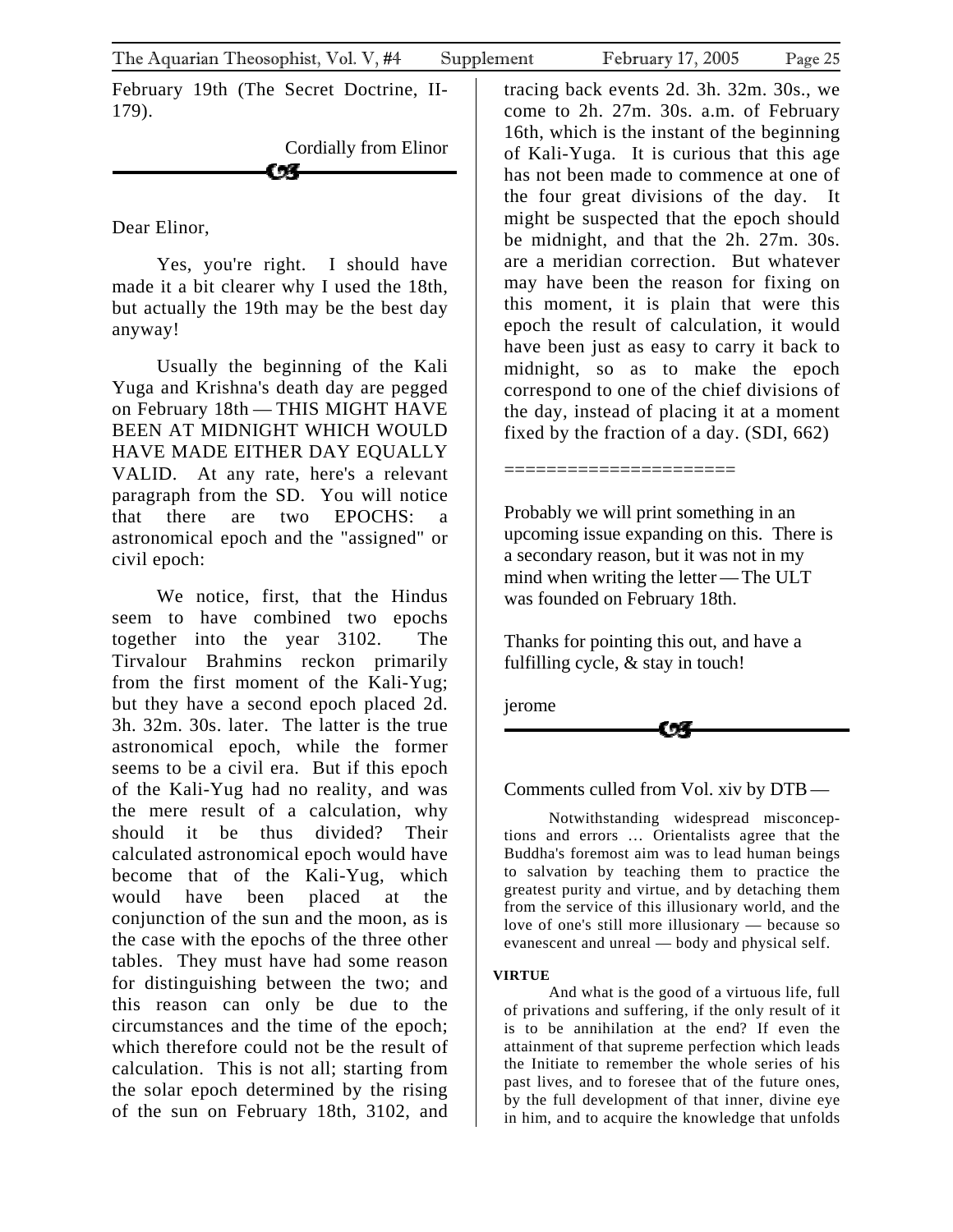The Aquarian Theosophist, Vol. V, #4 Supplement February 17, 2005 Page 26

the causes[1] of the ever-recurring cycles of existence, brings him finally to non-being, and nothing more — then the whole system is idiotic, and Epicureanism is far more philosophical than such Buddhism.

#### **SPIRITUAL EXISTENCE**

He who is unable to comprehend the subtle, and yet so potent, difference between existence in a material or physical state and a purely spiritual existence — Spirit or "Soul-life" — will never appreciate at their full value the grand teachings of the Buddha, even in their exoteric form. Individual or personal existence is the cause of pains and sorrows; collective and impersonal life-eternal is full of divine bliss and joy for ever, with neither causes nor effects to darken its light. And the hope for such a lifeeternal is the keynote of the whole of Buddhism.

If we are told that impersonal existence is no existence at all, but amounts to annihilation, as was maintained by some French reincarnationists, then we would ask: What difference can it make in the spiritual perceptions of an Ego whether he enter Nirvana loaded with the recollections only of his own personal lives — tens of thousands according to the modern reincarnationists — or whether merged entirely in the Parabrahmic state, it becomes one with the All, with the absolute knowledge and the absolute feeling of representing collective humanities?

#### **MEMORY OF PAST LIVES**

Once that an Ego lives only ten distinct individual lives he must necessarily lose his one self, and become mixed up — merged, so to say — with these ten selves. It really seems that so long as this great mystery remains a dead letter to the world of Western thinkers, and especially to the Orientalists, the less the latter undertake to explain it, the better for Truth.

#### **ESOTERICISM**

Esoteric Schools would cease to be worthy of their name were their literature and doctrines to become the property of even their profane coreligionists — still less of the Western public. ….

It is quite true that the primitive Sravakas (listeners or hearers) and the Sramanas (the "thought-restrainers" and the "pure") have degenerated, and that many Buddhist sects have fallen into mere dogmatism and ritualism.

Like every other Esoteric, half-suppressed teaching, the words of the Buddha convey a double meaning, and every sect has gradually come to claim to be the only one knowing the correct meaning, and thus to assume supremacy over the rest. Schism has crept in, and has fastened, like a hideous cancer, on the fair body of early Buddhism.

Nagarjuna's Mahayana ("Great Vehicle") School was opposed by the Hinayana (or "Little Vehicle") System, and even the Yogacharya of Aryasanga became disfigured by the yearly pilgrimage from India to the shores of Mansarovara, of hosts of vagabonds with matted locks who play at being Yogins and Fakirs, preferring this to work.

#### **HATHA-YOGA and PRANAYAMA**

An affected detestation of the world, and the tedious and useless practice of the counting of inhalations and exhalations as a means to produce absolute tranquility of mind or meditation, have brought this school within the region of Hatha-Yoga, and have made it heir to the Brahmanical Tirthikas. And though its Srotapatti, its Sakridagamin, Anagamin, and Arhats, [2] bear the same names in almost every school, yet the doctrines of each differ greatly, and none of these is likely to gain real Abhijñas (the supernatural abnormal five powers).

#### **DEGREES OF BUDDHASHIP and INITIATION**

One of the chief mistakes of the Orientalists when judging on "internal(?) evidence," as they express it, was that they assumed that the Pratyeka-Buddhas, the Bodhisattvas, and the "Perfect" Buddhas were a later development of Buddhism.

For on these three chief degrees are based the seven and twelve degrees of the Hierarchy of Adeptship.

- (1) The first [Pratyeka] are those who have attained the Bodhi (wisdom) of the Buddhas, but do not become Teachers.
- (2) The human Bodhisattvas are candidates, so to say, for perfect Buddhaship (in Kalpas to come), and with the option of using their powers now if need be.
- (3) "Perfect" Buddhas are simply "perfect" Initiates. All these are men, and not disembodied Beings, as is given out in the Hinayana exoteric books. Their correct character may be found only in the secret volumes of Lugrub or Nagarjuna, the founder of the Mahayana system, who is said to have been initiated by the Nagas (fabulous "Serpents," the veiled name for an Initiate or Mahatma).

#### **ESOTERIC SCHOOLS: Brahmanical and Buddhas'**

The fabled report found in Chinese records that Nagarjuna considered his doctrine to be in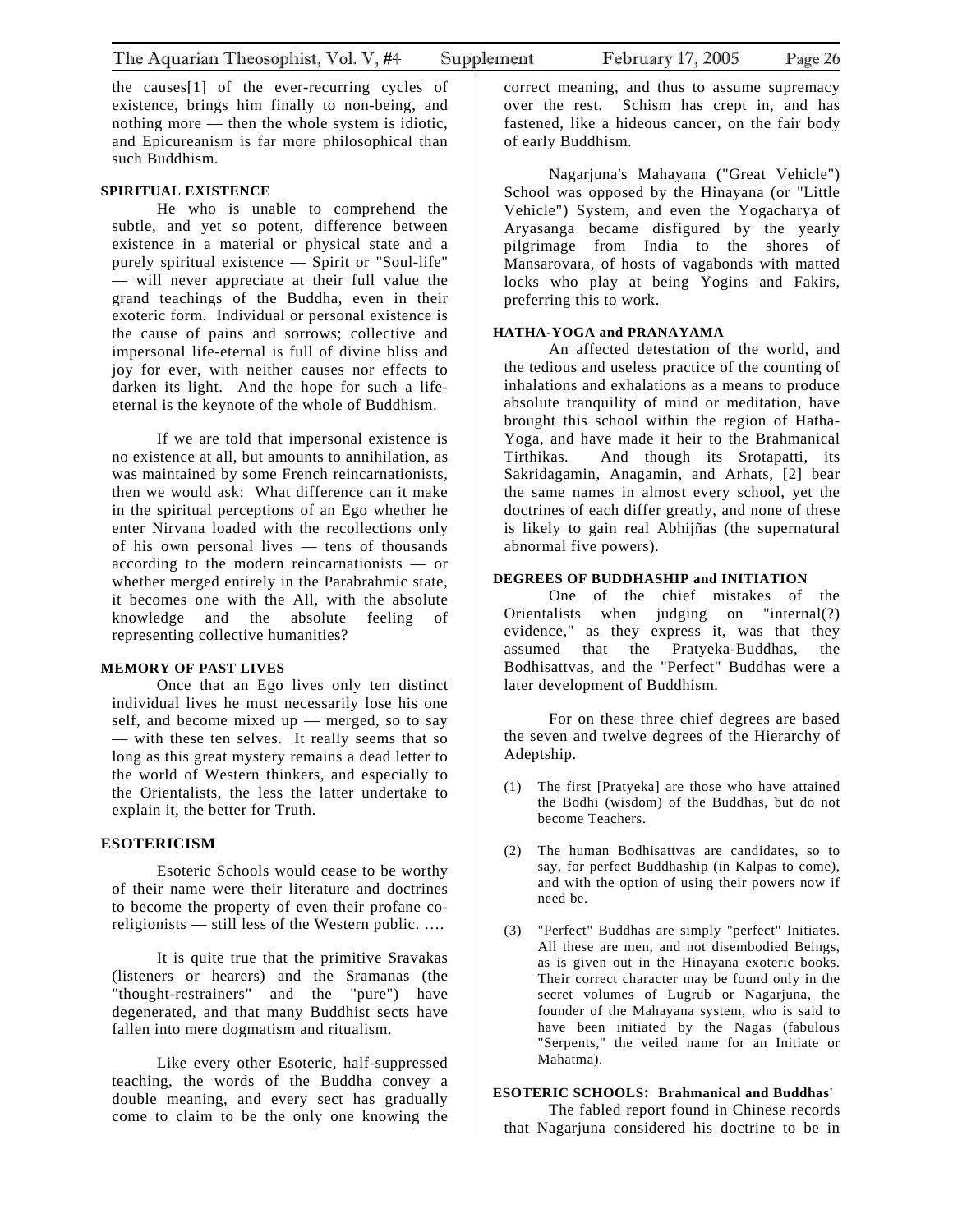opposition to that of Gautama Buddha, until he discovered from the Nagas that it was precisely the doctrine that had been secretly taught by Sakyamuni Himself, is an allegory, and is based upon the reconciliation between the old Brahmanical secret Schools in the Himalayas and Gautama's Esoteric teachings, both parties having at first objected to the rival schools of the other.

The former [Brahmanical secret Schools in the Himalayas], the parent of all others, had been established beyond the Himalayas for ages before the appearance of Sakyamuni.

Gautama was a pupil of this; and it was with them, those Indian Sages, that He had learned the truths of the Sunyata, the emptiness and impermanence of every terrestrial, evanescent thing, and the mysteries of Prajña-Paramita, or "knowledge across the River," which finally lands the "Perfect One" in the regions of the One Reality.

But His Arhats were not Himself. Some of them were ambitious, and they modified certain teachings after the great councils, and it is on account of these "heretics" that the Mother-School at first refused to allow them to blend their schools, when persecution began driving away the Esoteric Brotherhood from India.

#### **YOGACHARYA SCHOOL — Aryasangha**

But when finally most of them submitted to the guidance and control of the chief Ashramas, then the Yogacharya of Aryasanga was merged into the oldest Lodge. For it is there from time immemorial that has lain concealed the final hope and light of the world, the salvation of mankind.

Many are the names of that School and land, the name of the latter being now regarded by the Orientalists as the mythic name of a fabulous country. It is from this mysterious land nevertheless, that the Hindu expects his Kalki-Avatara, the Buddhist his Maitreya, the Parsi his Saoshyant and the Jew his Messiah, and so would the Christian expect thence his Christ — if he only knew of it. [see also: ISIS UNVEILED II pp. 98-103]

There, and there alone, reigns Parinishpanna (Yong-Grüb), the absolutely perfect comprehension of Being and Non-Being, the changeless true Existence in Spirit, even while the latter is seemingly still in the body, every inhabitant thereof being a **Non-Ego** because he has become the **Perfect Ego**. Their voidness is "self-existent and perfect" — if there were profane eyes to sense and perceive it — because it has become absolute; the unreal being

transformed into conditionless Reality, and the realities of this, our world, having vanished in their own nature into thin (non-existing) air.

The "Absolute Truth" (Don-dampa'i-den pa; Sanskrit: Paramarthasatya), having conquered "relative truth" (Kun zab chi-den pa; Sanskrit: Samvritisatya), the inhabitants of the mysterious region are thus supposed to have reached the state called in mystic phraseology Svasamvedana (the "self-analyzing reflection") and Paramartha, or that absolute consciousness of the **personal merged into the impersonal Ego**, which is above all, hence above illusion in every sense. [see these terms as defined in the Theos. Glossary, by HPB.]

Its "Perfect" Buddhas and Bodhisattvas may be on every nimble Buddhist tongue as celestial — therefore unreachable Beings, while these names may suggest and say nothing to the dull perceptions of the European profane.

What matters it to Those who, being in this world, yet live outside and far beyond our illusive earth!

Above Them there is but one class of Nirvanis, namely, the Cho-ku (Dharmakaya), or the Nirvanis "without remains" — the pure Arupa, the formless Breaths. [3]

Thence emerge occasionally the Bodhisattvas in their Tulpa'i-Ku (or Nirmanakaya) body and, assuming an ordinary appearance, they teach men. There are conscious, as well as unconscious, incarnations. "

— H P B [Extracted from Blavatsky: Collected Works, XIV, p. 432-37]

This article seems to me to clear up many difficulties and clarify the difference between Brahmanism and Buddhism.

Best wishes, Dallas ------------------------------------------------------

[1] The twelve Nidanas, called in Tibetan Ten-brel Chugnyi, which are based upon the "Four Truths."

[2] The Srotapatti is one who has attained the first Path of comprehension in the real and the unreal; the Sakridagamin is the candidate for one of the higher Initiations: "one who is to receive birth once more"; the Anagamin is he who has attained the "third Path," or literally, "he who will not be reborn again" unless he so wishes it, having the option of being reborn in any of the "worlds of the Gods," or of remaining in Devachan, or of choosing an earthly body with a philanthropic object. An Arhat is one who has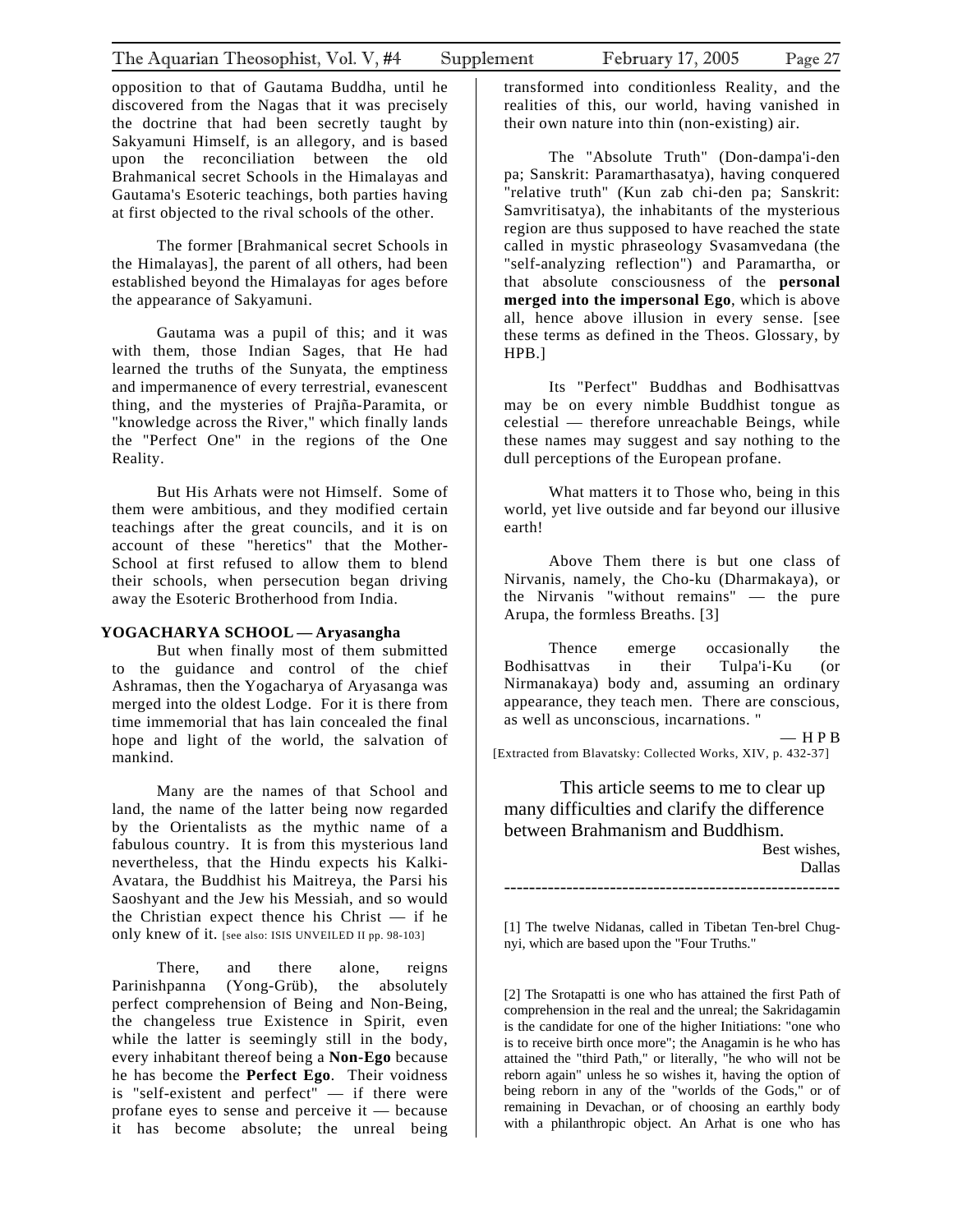<span id="page-27-0"></span>reached the highest Path; he may merge into Nirvana at will, while here on earth.

[3] It is an erroneous idea which makes the Orientalists take literally the teaching of the Mahayana School about the three different kinds of bodies, namely, the Tul-pa'i-Ku, the Long-chod-Dzog-pa'i-Ku, and the Cho-Ku, as all pertaining to the NirvaŠic condition. There are two kinds of NirvaŠa: the earthly, and that of the purely disembodied Spirits. These three "bodies" are the three envelopes — all more or less physical — which are at the disposal of the Adept who has entered and crossed the six Paramitas, or "Paths" of Buddha. Once He enters upon the seventh, He can return no more to earth.



#### **Alexander did not go to India**

Alexander confused Nile and Indus – He got as far as Attock on the west side of the Indus [SD II 417-8fn] — almost impassible at certain times of the year when snows melt in Himalayas. (Similar to the flooding of the Nile.)

British army of Indian occupation put in a large bridge over the Indus, as the river runs through a deep and narrow gorge there. They wanted to have a road and railway connection to Peshawar near the North-east Afghan border. They invaded Af. three times in succession – all ended in disaster to them. Similar to Russian fiasco, and now, we are enduring the same erosive force of continual warfare (insurgency) and of fanaticism and tribalism.

Then when they found they could not control or conquer Afghanistan, they established a small series of forts in the Khyber pass to guard against any invasion from the North — they feared Russia might do that — went South and controlled the Indus all the way to a new town they named Karachi at its mouth.

Thanks as always,

DTB



Ghafur & Felice Peretti

H. P. Blavatsky [From the New York Echo, 1878.]

OF the many remarkable characters of this century, Ghafur was one of the most conspicuous.

If there be truth in the Eastern doctrine that souls, powerful whether for good or bad, who had not time in one existence to work out their plans, are reïncarnated, the fierceness of their yearnings to continue on earth thrusting them back into the current of their attractions, then Ghafur was a rebirth of that Felice Peretti, who is known in history as Pope Sixtus V., of crafty and odious memory.

Both were born in the lowest class of society, being ignorant peasant boys and beginning life as herdsmen. Both reached the apex of power through craft and stealth and by imposing upon the superstitions of the masses. Sixtus, author of mystical books and himself a practitioner of the forbidden sciences to satisfy his lust for power and ensure impunity, became Inquisitor-General. Made Pope, he hurled his anathemas alike against Elizabeth of England, the King of Navarre, and other important personages. Abdul Ghafur, endowed with an iron will, had educated himself without colleges or professors except through association with the "wise men" of Khuttuk.

He was as well versed in the Arabic and Persian literature of alchemy and astronomy as Sixtus was in Aristotle, and like him knew how to fabricate mesmerized talismans and amulets containing either life or death for those to whom they were presented. Each held millions of devotees under the subjection of their psychological influence, though both were more dreaded than beloved.

Ghafur had been a warrior and an ambitious leader of fanatics, but becoming a dervish and finally a pope, so to say, his blessing or curse made him as effectually the master of the Ameers and other Mussulmans as Sixtus was of the Catholic potentates of Europe.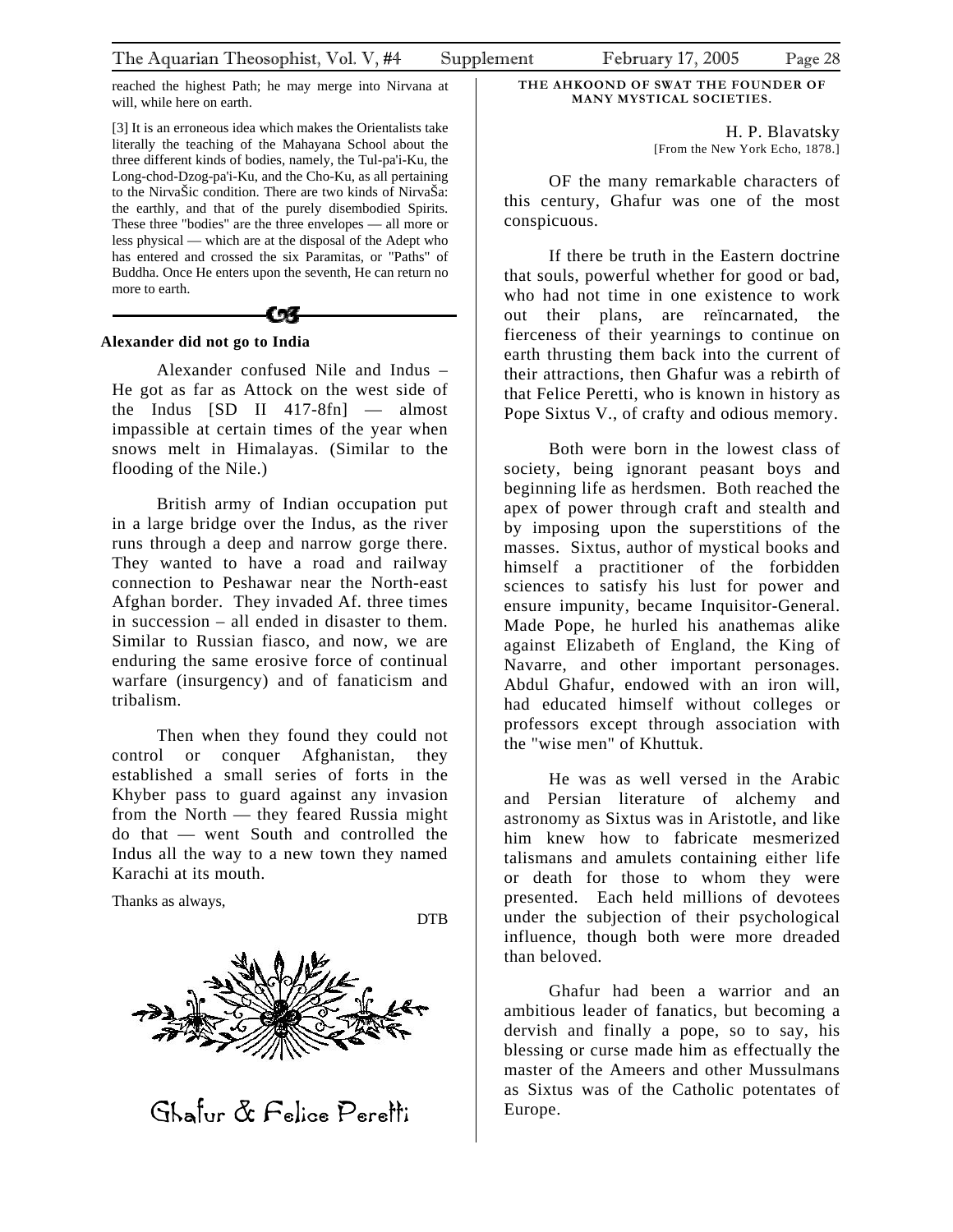Only the salient features of his career are known to Christendom. Watched, as he may have been, his private life, ambitions, aspirations for temporal as well as religious power, are almost a sealed book. But the one certain thing is, that he was the founder and chief of nearly every secret society worth speaking of among Mussulmans, and the dominant spirit in all the rest. His apparent antagonism to the Wahabees was but a mask, and the murderous hand that struck Lord Mayo was certainly guided by the old Abdul.

The Biktashee Dervishes<sup>1</sup> and the howling, dancing, and other Moslem religious mendicants recognize his supremacy as far above that of t[he](#page-28-0) Sheik-ul-Islam of the faithful. Hardly a political order of any importance issued from Constantinople or Teheran—heretics though the Persians are—without his having a finger in the pie directly or indirectly. As fanatical as Sixtus, but more cunning yet, if possible, instead of giving direct orders for the extermination of the Huguenots of Islam, the Wahabees, he directed his curses and pointed his finger only at those among them whom he found in his way, keeping on the best, though secret, terms with the rest.

The title of Nasr-ed-Din (defender of the faith) he impartially applied to both the Sultan and the Shah, though one is a Sunnite and the other a Shiah. He sweetened the stronger religious intolerance of the Osman dynasty by adding to the old title of Nasr-ed-Din those of Saif-ed-Din (scimitar of faith) and Emir-el-Mumminiah (prince of the faithful). Every Emir-el-Sourey, or leader of the sacred caravan of pilgrims to Mekka, brought or sent messages to, and received advice and instructions from, Abdul, the latter in the shape of mysterious oracles, for which was left the full equivalent in money, presents and other offerings, as the Catholic pilgrims have recently done at Rome.

In 1847-8 the Prince Mirza, uncle of the young Shah and ex-governor of a great province in Persia, appeared in Tiflis, seeking Russian protection at the hands of Prince Woronzof, Viceroy of the Caucasus. Having helped himself to the crown jewels and ready money in the treasury, he had run away from the jurisdiction of his loving nephew, who was anxious to put out his eyes.

Popular rumour asserted that his reason for what he had done was that the great dervish, Ahkoond, had thrice appeared to him in dreams, prompting him to take what he had and share his booty with the protectors of the faith of his principal wife (he brought twelve with him to Tiflis), a native of Cabul.

The secret, though, perhaps, indirect influence he exercised on the Begum of Bhopal, during the Sepoy rebellion of 1857 was a mystery only to the English, whom the old schemer knew so well how to hoodwink.

During his long career of Macchiavellism, friendly with the British, and yet striking them constantly in secret; venerated as a new prophet by millions of orthodox, as well as heretic Mussulmans; managing to preserve his influence over friend and foe, the old "Teacher" had one enemy whom he feared, for he knew that no amount of craft would ever win it over to his side.

This enemy was the once mighty nation of the Sikhs, ex-sovereign rulers of the Punjab and masters of the Peshawur Valley. Reduced from their high estate, this warrior people are now under the rule of a single Maharajah — Puttiala — who is himself the helpless vassal of the British. From the beginning the Ahkoond had continually encountered the Sikhs in his path. Scarce would he feel himself conqueror over one obstacle, before his hereditary enemy would appear between him and the realization of his hopes.

If the Sikhs remained faithful to the British in 1857, it was not through hearty loyalty or political convictions, so much as through sheer opposition to the Mohammedans, whom they knew to be secretly prompted by the Ahkoond.

<span id="page-28-0"></span> $\overline{a}$  $1$  To this day, no Biktashee would be recognized as such unless he could claim possession of a certain medal with the seal of this " high-pontiff" of all the Dervishes, whether they belong to one sect or the other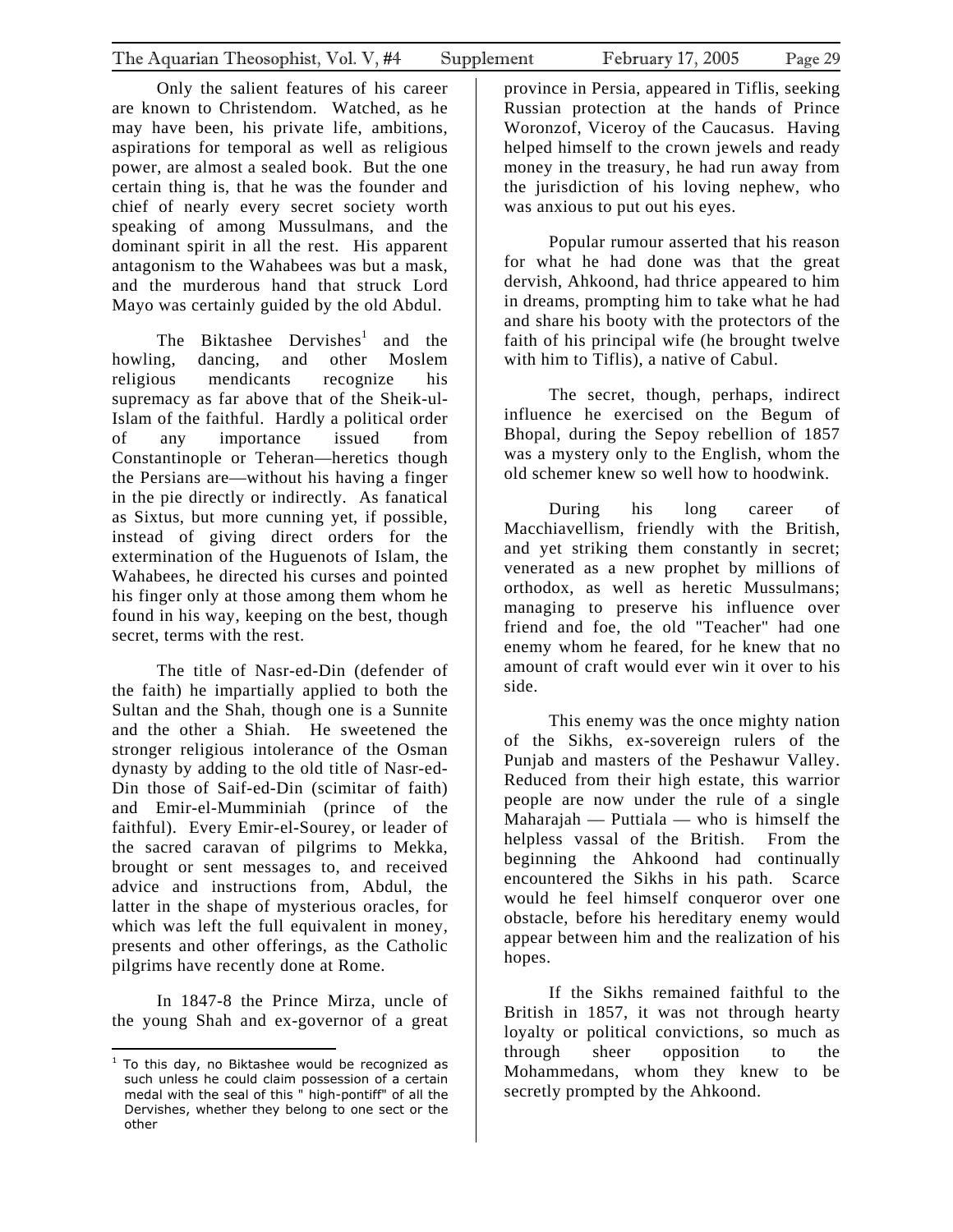Since the days of the great Nanak, of the Kshattriya caste, founder of the Sikh Brotherhood in the second half of the fifteenth century, these brave and warlike tribes have ever been the thorn in the side of the Mogul dynasty, the terror of the Moslems of India. Originating, as we may say, in a religious Brotherhood, whose object was to make away alike with Islamism, Brâhmanism, and other isms, including later Christianity, this sect evolved a pure monotheism in the abstract idea of an ever unknown Principle, and elaborated it into the doctrine of the "Brotherhood of Man."

In their view, we have but one Father-Mother Principle, with "neither form, shape, nor colour," and we ought all to be, if we are not, brothers irrespective of distinctions of race or colour. The sacerdotal Brâhman, fanatical in his observance of dead-letter forms, thus became in the opinion of the Sikh as much the enemy of truth as the Mussulman wallowing in a sensual heaven with his houris, the joss-worshipping Buddhist grinding out prayers at his wheel, or yet the Roman Catholic adoring his jewelled Madonnas, whose complexion the priests change from white to brown and black to suit climates and prejudices.

Later on, Arjuna, son of Ramdas, the fourth in the succession after Nanak, gathering together the doctrines of the founder and his son Angad, brought out a sacred volume, called Adi-garunth, and largely supplemented it with selections from forty-five Sûtras of the Jains. While adopting equally the religious figures of the Vedas and Koran, after sifting them and explaining their symbolism, the Âdi-garunth yet presents a greater similarity of ideas respecting the most elaborate metaphysical conceptions with those of the Jain school of Gurus.

The notions of Astrology, or the influence of the starry spheres upon ourselves, were evidently adopted from that most prominent school of antiquity. This will be readily ascertained by comparing the commentaries of Abhayadeva Surî upon the

original forty-five Sûtras in the Magadhi or Balabasha language<sup>[1](#page-29-0)</sup> with the  $\hat{A}$ di-garunth.

An old Jain Guru, who is said to have drawn the horoscope of Runjeet Singh, at the time of his greatest power, had foretold the downfall of the kingdom of Lahore. It was the learned Arjuna who retired into Amritsir, changed the sect into a politico-religious community, and instituted within the same another and more esoteric body of Gurus, scholars and metaphysicians, of which he became sole chief. He died in prison, under torture, by the order of Aurungzebe, into whose hands he had fallen, at the beginning of the seventeenth century.

His son Govinda, a Guru (religious teacher) of great renown, vowed revenge against the race of his father's murderers, and after various changes of fortune the Afghans were finally driven from the Punjab by the Sikhs in 1764.

This triumph only made their hatred more bitter still, and from that moment until the death of Runjeet Singh, in 1839, we find them constantly aiming their blows at the Moslems. Mahâ Singh, the father of Runjeet, had set off the Sikhs into twelve mizals or divisions, each having its own chief (Sirdar), whose secret Council of State consisted of learned Gurus.

Among these were Masters in spiritual Science, and they might, if they had had a mind, have exhibited as astonishing "miracles" and divine legerdemain as the old Mussulman Ahkoond. He knew it well, and for this reason dreaded them even more than he hated them for his defeat and that of his Ameer by Runjeet Singh.

One highly dramatic incident in the life of the "Pope of Sydoo" is the following wellauthenticated case, which was much commented upon in his part of India about

<span id="page-29-0"></span> $\frac{1}{1}$  This valuable work is now being republished by Ookerdhabhoy Shewgee, and has been received by the Theosophical Society from the Editor through the President of the Bombay branch. When finished it will be the first edition of the Jain Bible, Sûtra-Sangraha or Vihiva Punnuttî Sûtra, in existence, as all their sacred books are kept in secret by the Jains.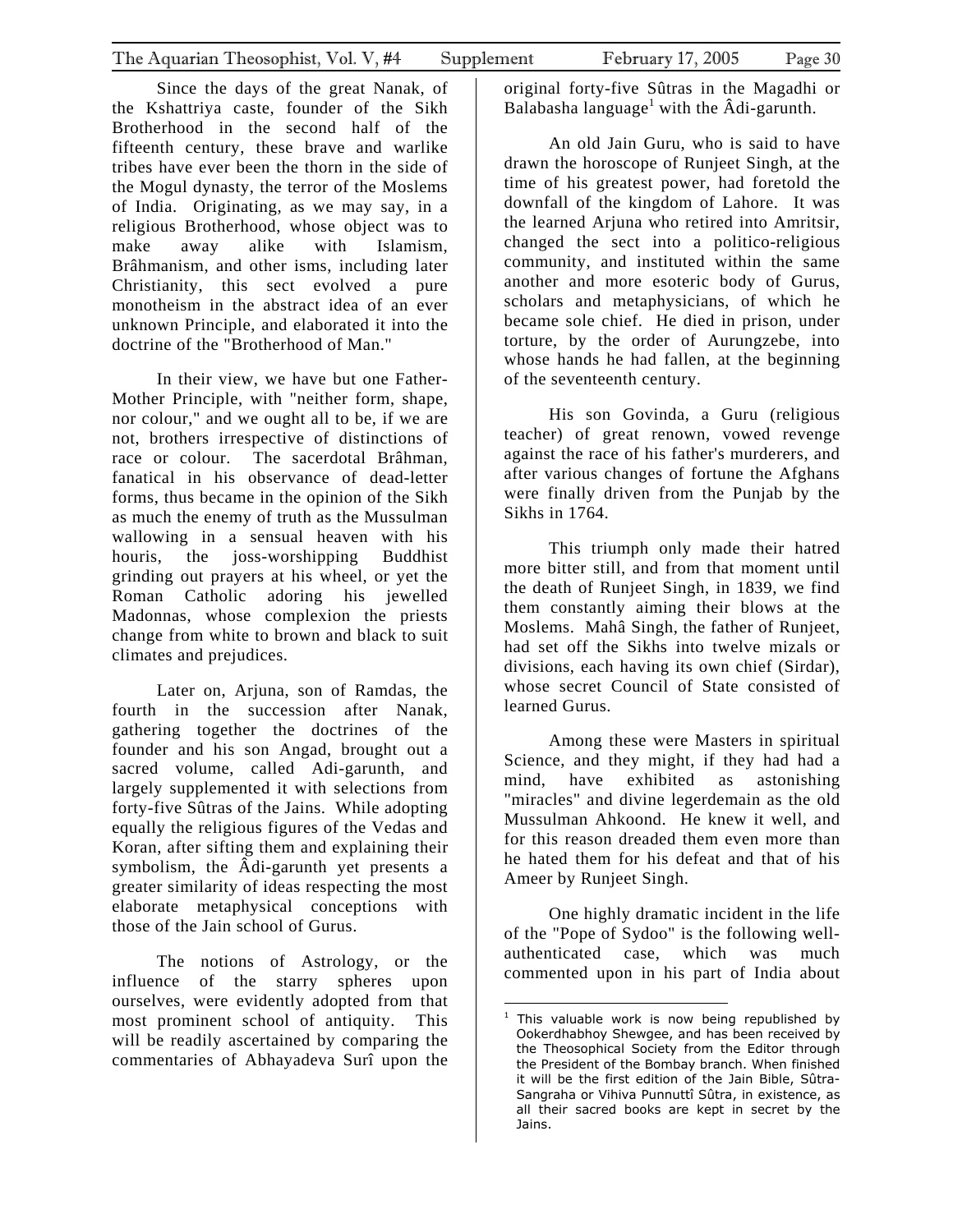<span id="page-30-0"></span>twenty years ago. One day, in 1858, when the Ahkoond, squatting on his carpet, was distributing amulets, blessings and prophecies among his pious congregation of pilgrims, a tall Hindû, who had silently approached and mingled in the crowd without having been noticed, suddenly addressed him thus: "Tell me, prophet, thou who prophesiest so well for others, whether thou knowest what will be thine own fate, and that of the 'Defender of the Faith,' thy Sultan of Stamboul, twenty years hence?"

The old Ghafur, overcome with violent surprise, stared at his interlocutor, but no answer came. In recognizing the Sikh he seemed to have lost all power of speech, and the crowd was under a spell.

"If not," continued the intruder, "then I will tell thee. Twenty years more and your 'Prince of the Faithful' will fall by the hand of an assassin of his own house. Two old men, one the Dalai Lama of the Christians, the other the great prophet of the Moslems thyself — will be simultaneously crushed under the heel of death. Then, the first hour will strike of the downfall of those twin foes of truth — Christianity and Islam. The first, as the more powerful, will survive the second, but both will soon crumble into fragmentary sects, which will mutually exterminate each other's faith. See, thy followers are powerless, and I might kill thee now, but thou art in the hands of Destiny, and that knows its own hour."

Before a hand could be lifted the speaker had disappeared. This incident of itself sufficiently proves that the Sikhs might have assassinated Abdul Ghafur at any time had they chosen so to do. And it may be that The Mayfair Gazette, which in June, 1877, prophetically observed that the rival pontiffs of Rome and Swat might die simultaneously, had heard from some "old Indian" this story, which the writer also heard from an informant at Lahore.

H. P. BLAVATSKY.



# **MAN CAUSED EARTHQUAKES AND TSUNAMI**

The historical occurrences of phenomena such as earthquakes, volcano eruptions, hurricanes, tornado, tsunami, and various other types of natural calamities are for the most part reciprocal to man's own actions. Some of these phenomena and the catastrophic devastation that ensues are natural in the sense of being an act of nature that naturally and periodically occurs. Nature has always had its unique way of weeding and maintaining its garden. But these would be natural phenomena are increasingly becoming unnatural in the way of there being the irresponsible ill actions of man added and traced to the root cause of the phenomena. Through an educated and close examination of the global activities of the Corporate Industry with its systematic depletion of the earth's natural resources mans role as a causative agent in the destructive phenomena is very clear, e.g., deforestation, air and water pollution, strip mining, and especially oil mining under the guise of seismic research. The action and re-action (karma) of these atrocities is tentative and obviously becomes a major scientific evidence of the causation of the worldwide phenomena of earthquakes, volcanic eruptions, tsunami floods, and etc.

The non-ceasing and wholesale destruction of the earths 'rain forest' is a depletion of the earth's natural ability to maintain a healthy atmosphere (oxygen). Industrial and technological toxic waste further pollutes the air and the water. Conclusively, the constant bombarding of "sound waves" (sound bombing) into the ocean floor (seismic testing) in search of oil and natural gas resources, all create and contribute to the development of a toxic and un-natural eco-system; a eco-system that consequently will have a violent response in its effort to balance itself and survive. Paramount of mans destructive role in distorting the balance of the eco-system is the electromagnetic and kinetic wave vibrations of *seismic testing* which disrupts the natural flora of the ocean and destroys the sonar instincts of marine life causing their death by the thousands and thus in part adversely effecting the entire oceanic and climatic system of the planet. The delicate ecological balance of the oceans and ocean life directly affects the weather, vegetation, animal and human life. Seismic testing disrupts and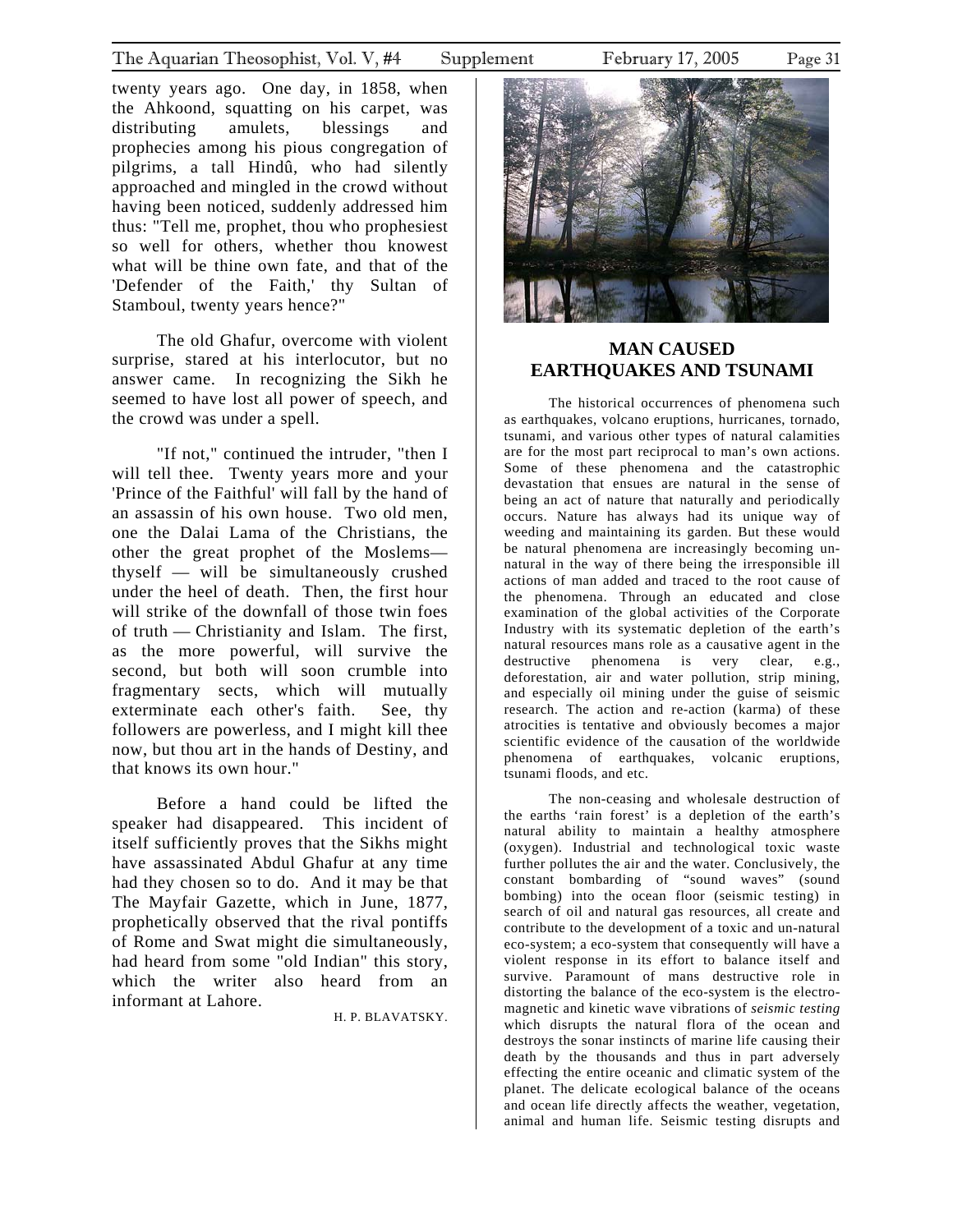causes an un-natural shifting in the earth's mantle layers and its crust, directly causing earthquakes, tsunamis, and other environmental calamities.

Is it possible that mankind is so naive, arrogant, and callous, or just plain stupid enough to believe that his atrocities against nature and his destructive manipulation of the entire ecology will go un-noticed or without reprisal. If so, then what if any benefit or value has all the great philosophy, religion, science, or mundane life of man.

The term *Tsunami* is derived from three 'Hiragana characters' of the native Japanese language. The literal meaning is *"Harbor Wave"*, originally a coined term to describe the mass destruction caused when a tidal wave floods the confined harbor area of a fishing community. A harbor is the safe docking refuge or port for a ship or boat. Metaphysically water represents potential consciousness. Thereby the metaphor is that a harbored or complacent body/mind that has become anchored in any mode of existence will be periodically moved or shaken by a changing flood of consciousness. The regenerative character of nature is destructive and creative as an inherent part of the life cycle. Nature is purely reactive and is without judgment or discrimination, therefore nature can be called good or evil - nature just is. There is no permanence, so there is no safe.

The collective karma of man's gross material travesties against himself and nature are reactively and globally taking a toll on all life on the planet and surely even affecting the cosmos. Hundreds of thousands of species of vegetable, animal, insect, and mineral life are and have been forced into extinction by man's callous greed. Third world nations and their geographical vicinity (most abundant in natural resources) form the weakest link in the karmic chain of man's material endeavors (i.e., Indonesia, India, Thailand, Sri Lanka, India, Africa, Iraq, Iran, Afghanistan, etc.) and are the most recent, first hit and most devastated in the destructive cycle of collective karma. Know that these tragedies are not just a dismissive case of (so-called) "bad karma *vs.* good karma" nor are they happening by mere chance, misfortune, or any fluke of coincidence, but rather caused by the diabolical designs of a greed based Corporate interest, with it's ecologically destructive activities focused in the geographical areas of third world nations. Since the advancement of technological development there's been an ever-growing disruptive encroachment on the world's ecology. The secular ideals of the "Corporate Industry" have increasingly become an all-influencing capital monarch, which is interpolating and negatively redesigning the social, political, economical and spiritual standards of the world. The empirical, interpolative, and conquering psyche of the Western World and the Corporate Industry may have even covertly developed a militarily orchestrated contingency, which manipulates and uses the forces of nature as a weapon against adversarial or reluctantly co-operative nations or societies.

From a religious and scriptural perspective, it is written and said that man will be and has ever been the fall and destruction of man. The diabolical and

demonic *"beast"* of the Biblical book of Apocalypse (Revelations) is none other than man himself. It is Biblically prophesized as a sign that: *"…Ye shall hear of wars and rumors of wars" …"For nation shall rise against nation, and kingdom against kingdom: and there shall be famines, and pestilences, and earthquakes, in diverse places" … "And these are the beginning of sorrows"* (Matthew 24:6-8).

Christians expected Savior, i.e., the return of Jesus the Christ, speaks as a rectifier in reference to man's material decadence and spiritual negligence by saying: *"Think not that I am come to send peace on earth: I came not to send peace, but a sword" …"For I am come to set man at variance against his father, and the daughter against her mother, and the daughter in law against her mother in law" … "And a man's foes shall be they of his own household"* (Matthew 10:34- 39).

According to Buddhism, as the result of the devolvement of Dharma and man's declining consciousness, with his secular and promiscuous activities becoming the accepted normality of life, there will be the great appearance of a "*Maitreya" Buddha* symbolized by a *"white elephant"*, that will usher in a new dispensation of consciousness on the planet. This appearance is also a prophetic metaphor representing a karmic (cyclic) and conscious transformation through mass suffering and peril. …"*Salvation is by taking refuge in the Buddha"*, i.e. refuge in an Awakened Consciousness – our Buddha Nature (Buddhist Sutra). The Sanskrit root of the term Buddha is *'budh'* meaning to awake, thus Buddha literally means the Awakened One. This is a synonym to Spirit/ God-Self Awareness or Consciousness.

In Hinduism the ancient prophecy is that in this present *'Age of Kali'* there will be great spiritual nescience (ignorance), gross immorality guided by sensual and material proclivities causing immense suffering and pain culminating in mass destruction by *"Kalki"*, i.e., God in the personage of a great rectifier, balancer and destroyer of despot rulers and kings. The World is presided over by the triad of Brahma (creator), Vishnu (preserver), and Shiva (destroyer). Maya (illusion) is the means by which the material world was formulated and through which it shall be cyclically reabsorbed into Brahman (spiritual absoluteness). (Vedic and Puranic Scriptures).

In Islam a Qur'anic commentary states that: *"Evil consorts evil. The good have all the more reason for drawing together and not only living in mutual harmony, but also being ready at all times to protect each other -struggle against injustice, i.e., "Jihad". Otherwise the world will be given over to aggressions by unscrupulous people, and the good will fail in their duty to establish Allah's (Gods) Peace and to strengthen all the forces of truth and righteousness*" (Holy Qur'an, Sura 8:73 - Commentary 1242).

*"…Those who (hedonist and selfishly) reject Allah (righteousness) will enjoy (this world) and eat as cattle eat; and the fire will be their abode"*(Holy Qur'an, Sura 47:12). ….*"The great al' Madhi shall come, destroy the tyrant and usher in a new*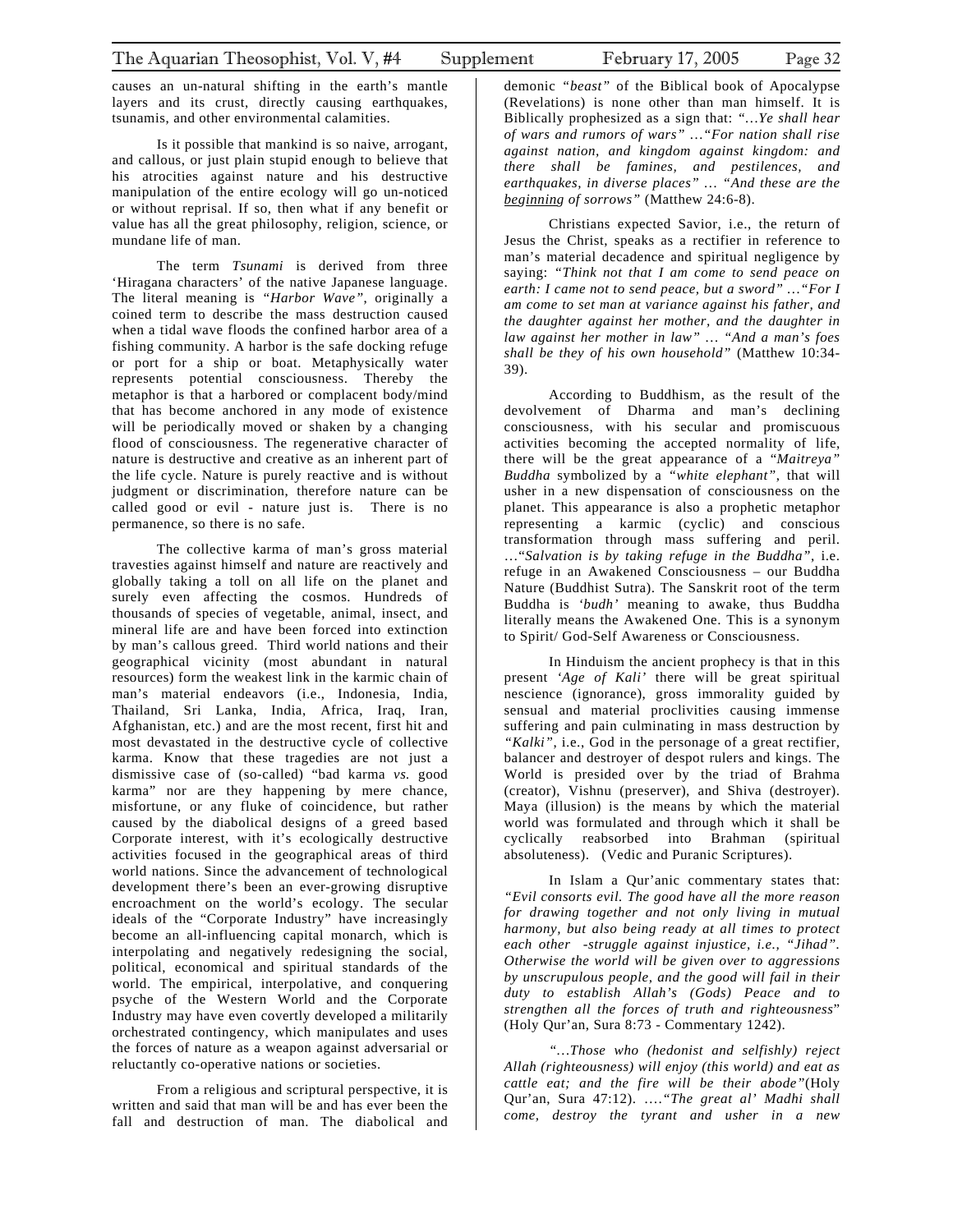*dispensation of righteousness and Spiritual Justice"*(Shi'at al'Islam).

*"La ilaha l' llah"- There is no Allah but Allah, i.e., There is no-thing but the nothingness of all things. The essence of all things is Allah but Allah is no-thing - All there is is Allah.* 

*"There is no aversion or adversary, there is only the Mercy and Grace of Allah".* Regardless of any peril, situation or suffering in life, Allah is all knowing and ever present -*"closer to us than our jugular vein"*. The Divine and Perfect Will of Allah oversee all things and is never absent in our lives. …Allah is,*"'Alim al Ghayb wa al Shahadah"- Knower of the hidden and open.* 

*"With Him are the keys of the unseen, the treasures that none knoweth but He. He knoweth whatever there is on the earth and in the sea. Not a leaf doth fall but with His knowledge: There is not a grain in the darkness (or depths) of the earth, nor anything fresh or dry (green or withered), but is (inscribed) in a Record clear (to those who can read)."* ….*"This is a mystic Record, the archetypical Plan, the Eternal Law, according to which everything seen and unseen is ordered and regulated. The simplest things in nature are subject to His Law. The fresh and the withered, the living and the lifeless – nothing is outside the Plan of His Creation."* (Holy Qur'an, Sura 6:59 – Commentary 880)

Scriptural or religious referrals to '*fire'* are symbolic of Divine Energy and are a metaphor for the purifying and cleansing, all encompassing Spirit (fire) of God. The fiery abode of *"hell"* is a place of unquenchable desires (a consummate of mundane hedonism), an experiential place or state of Spirit/ God's condemnation; and an eternal grave for the 'dead', i.e., the willful or spiteful mentally and spiritually asleep or ignorant. Thus, a resurrection of the dead is a metaphor for spiritual awakening or a mental/ intellectual rebirthing.

Condemnation is censure of an activity that is contrary to the spiritually (holistic) ideal motive, purpose, and reason for life. According to the conscious, intuitive and intellectual levels of the individual's mental capacity - establishing their need for learning or growth, metaphors become or remain as inspirational images or the metaphoric symbol/ phrase is perceived as a literal reality or truth. The cognitive differentiation between a metaphor and Reality is set or determined by the individual's level of Spiritual-Material-Self-Realization and a un-attachment to both the spiritual and material nature of things –

#### No egotistical I, me, or my.

In Judaism the immediate response to death is a Kaddish Prayer which declares: *"Yisgadal Viyeskadash Shemay Rabah"- May His Great Name be Exalted and Sanctified"*. This devotional prayer is recognition that God is truly omniscient (all knowing) and omnipotent (all powerful); and that it is His (Gods) all-pervading will being exemplified by His name that ultimately determines and oversees everything. The heart and mind that ascribes to and embraces this level of faith, spiritual surrender and commitment when faced with

tragedy has no question of how or why. Having no despondency over alleged innocent victims. Though having compassion and in faith being obligated and willing to aid and assist all that we can, the only innocence and worthiness of our commitment is God. Whatever is the plight of man is caused by man and overseen by God. We are the instruments of His Divine Grace and the constant recipients of His ever-present Mercy. But remember, the Divine has also decreed and set forth the very time and means by which the plight or peril has come.

Through a historically reflective, literal and metaphysical study of Scripture, and a spiritualintellectual understanding of the secular endeavor of modern man, with his systematic atrocities, the present calamities and current world events are given a more cognitive reason. Wisdom reminds that the perils which face mankind are not just the result of a predestined or sealed fate nor the mysterious condemnations of any *"Wrath of a God"*; but rather are more the instrument and direct consequence of man's own selfish ill actions and a blatant, arrogant disregard for nature (life) and the ecological balance of the planet. Though man is the first to scream and lament at the arrival of his fate, which he follows with a quest for sympathy and a cry of innocence.

The Universe (nature) is governed by two principles, universal law and a Universal Order; any person/s that break the universal laws of their own existence is consumed and inevitably destroyed by Universal Order.

Of course, in a relative context the immediate source of the all the perilous phenomena is *Mother Nature*, simply responding to all the desecration, violation and callous disregard of man for man, for nature, and for all living things. Therefore, the recent catastrophes, natural calamities and perilous events haven befallen mankind are rightfully nature-based but are ever reciprocal (karmic) to man's own ill deeds and spiritual nescience. In this sense Mother Nature does personify and emulate the "Wrath of God" – a natural compensation through the balancing act of a sentient and reciprocating ecology.

In short the sufferings and subsequent demise of man results from his haven fallen away from the natural and spiritual precepts divinely given him in favor of his propagating and following hedonist materialisms, i.e., missing the mark –"sin". The (socalled) *"seven deadly sins"* are pride, envy, gluttony, lust, anger, greed, and sloth. These sins (missing the mark, i.e., secularisms) are fostered and postulated by and through man's false egoism manifested by the worlds Corporate Industries; a fascist government's ceaseless and secular quest for power, dominance, and control over others with societies endless pursuance of sense gratification and perversion. …*"For the wages of sin is death…"* (Romans 6:23).

From an empirical perspective there was a 12/28/04 Internet article entitled "Earthquake: Coincidence or a Corporate Oil Tragedy" featured on Independent Media TV and presented by Andrew Limburg. —